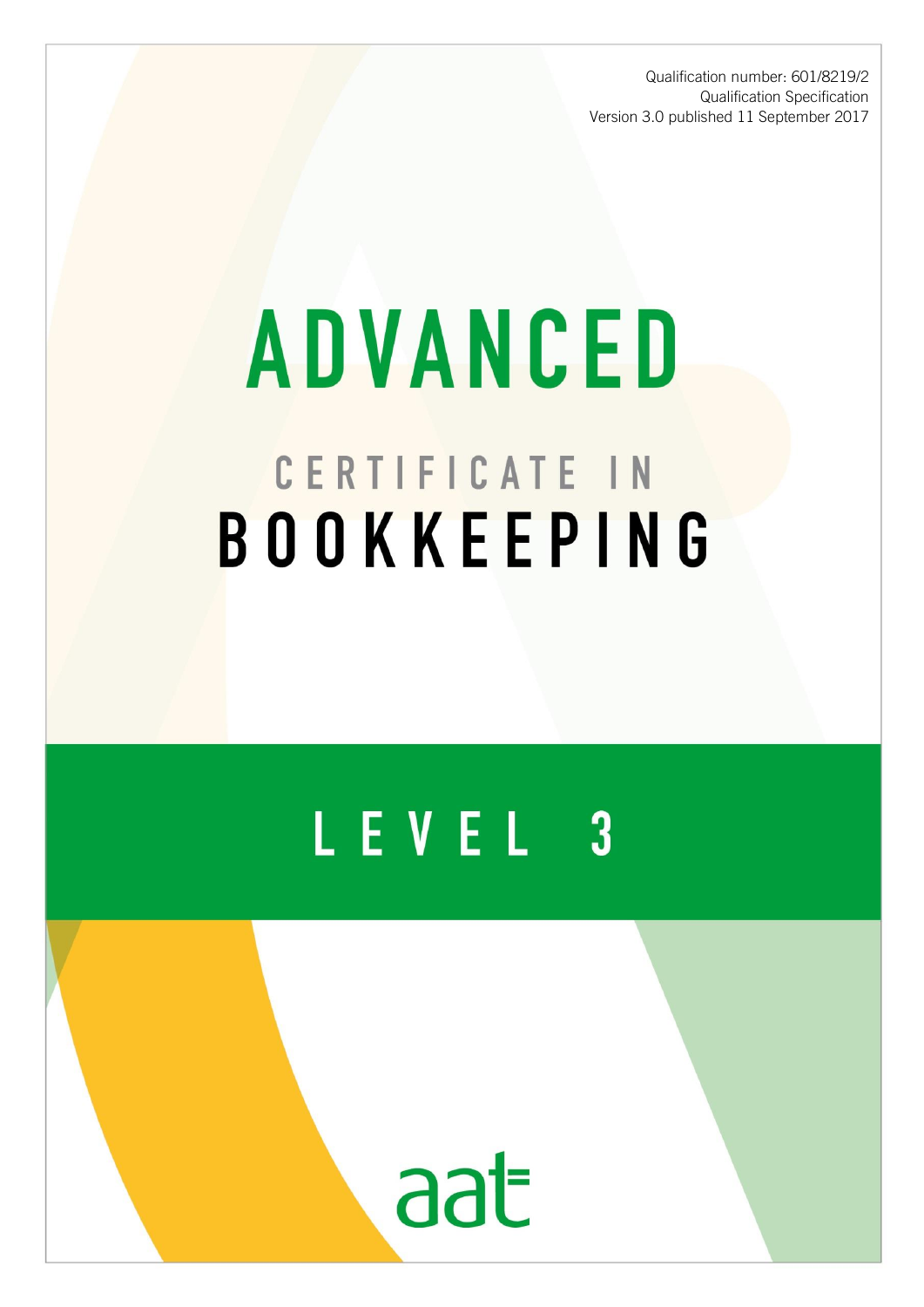### <span id="page-1-0"></span>Updates to this specification

Since first publication of the AAT Advanced Certificate in Bookkeeping qualification specification, the following areas of the qualification specification have been updated.

| Version     | Date first published | What's been updated                  |
|-------------|----------------------|--------------------------------------|
| Version 3.0 | 11 September 2017    | Section 10 Equality and diversity    |
| Version 2.0 | 22 April 2016        | Section 1 Short qualifications       |
|             |                      | Section 4.6 Transferring units       |
|             |                      | Section 8 Advanced Bookkeeping       |
|             |                      | Section 8 Final Accounts Preparation |
| Version 1.0 | 01 October 2015      | First publication                    |

Disclaimer: This qualification specification applies only to students registered with AAT from 01 September 2016.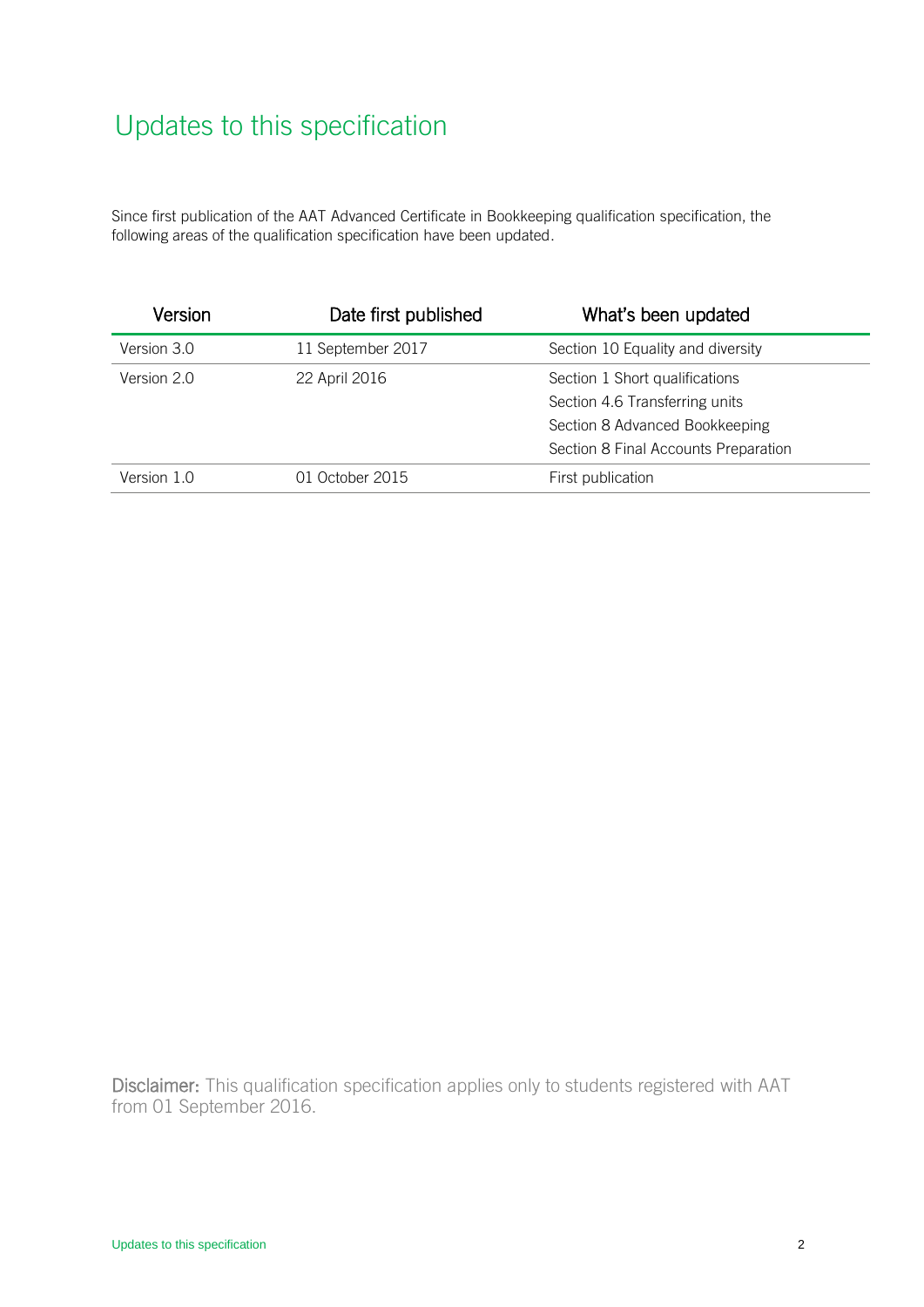### <span id="page-2-0"></span>Contents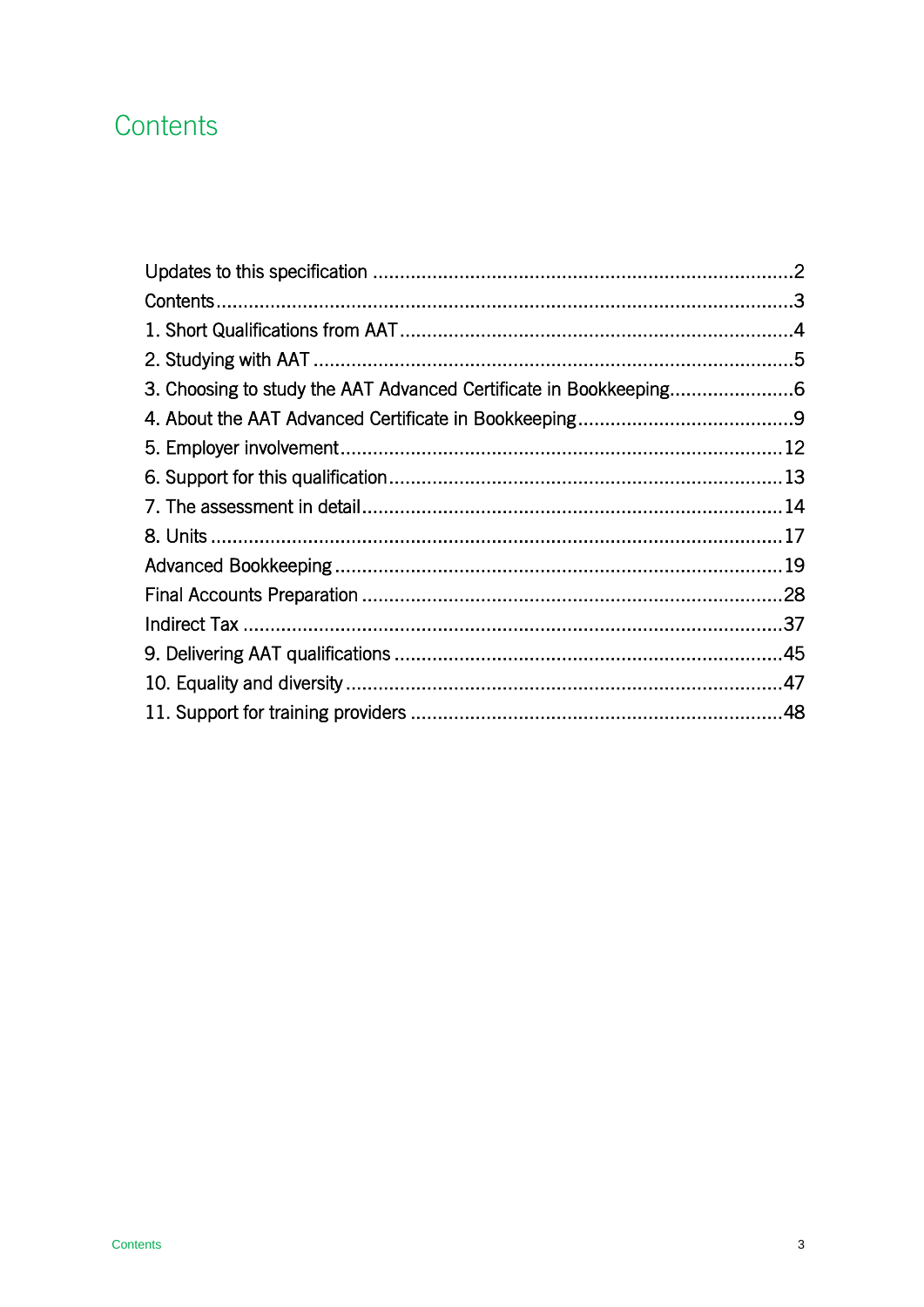### <span id="page-3-0"></span>1. Short Qualifications from AAT

AAT works across the globe with around 130,000 students and members in more than 90 countries. They are represented at every level of the finance and accounting world, including students studying for a career in finance, people already working in accountancy and self-employed business owners.

Alongside the AAT Accounting Qualifications, AAT also offers Short Qualifications to meet the varied needs of our students. Our Short Qualifications provide a range of entry points through which students with varied experiences can engage with AAT and to achieve their career goals.

In studying an AAT Short Qualification, students will focus on specific finance knowledge and skills. They may then choose to advance in specialised subject areas such as bookkeeping or to move on to studying the full AAT Accounting Qualifications and become full members of AAT.

The decisions made in the course of a professional life in accountancy or finance can have real ethical implications. To reflect these realities of the workplace, we have embedded ethical dilemmas and decision making throughout AAT's qualifications and assessments. We hope that this will help to set our students on the right path as they embark on careers as accountancy or finance professionals.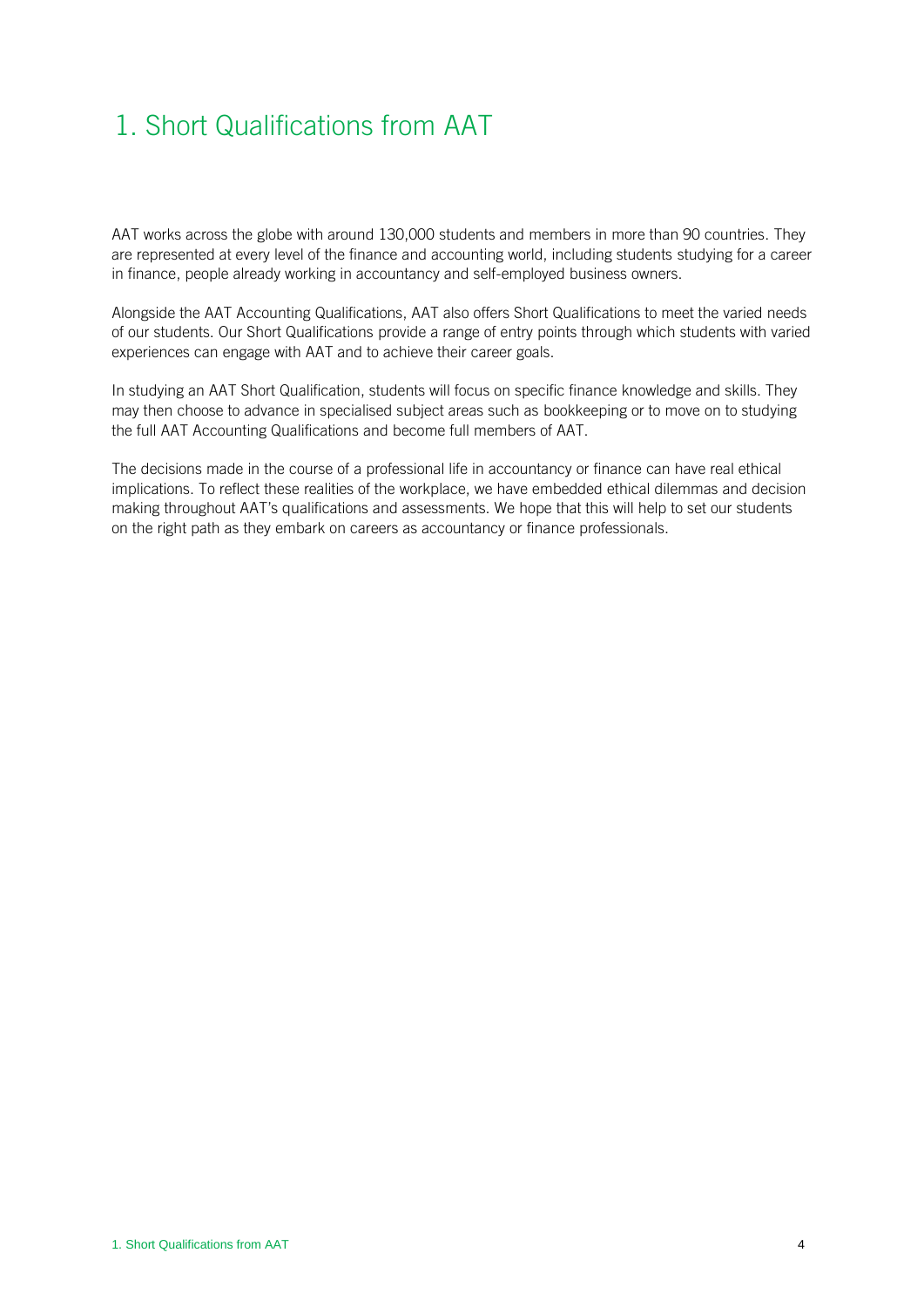### <span id="page-4-0"></span>2. Studying with AAT

All students must register with AAT to study their AAT Short Qualification.

The annual AAT student registration fee allows students to:

- study AAT Short Qualifications
- sit AAT assessments
- access a range of study resources that support successful study progression.

We support and develop our students through more than 500 AAT-approved training providers around the world. We also have an extensive branch network where students can access support and training and meet other AAT students in their local area.

Prospective students wishing to register for a qualification are able to register online at [aat.org.uk/register/student](http://www.aat.org.uk/register/student) Students are advised to register with an AAT-approved training provider before registering with AAT. On registration, an email confirming registration will be sent.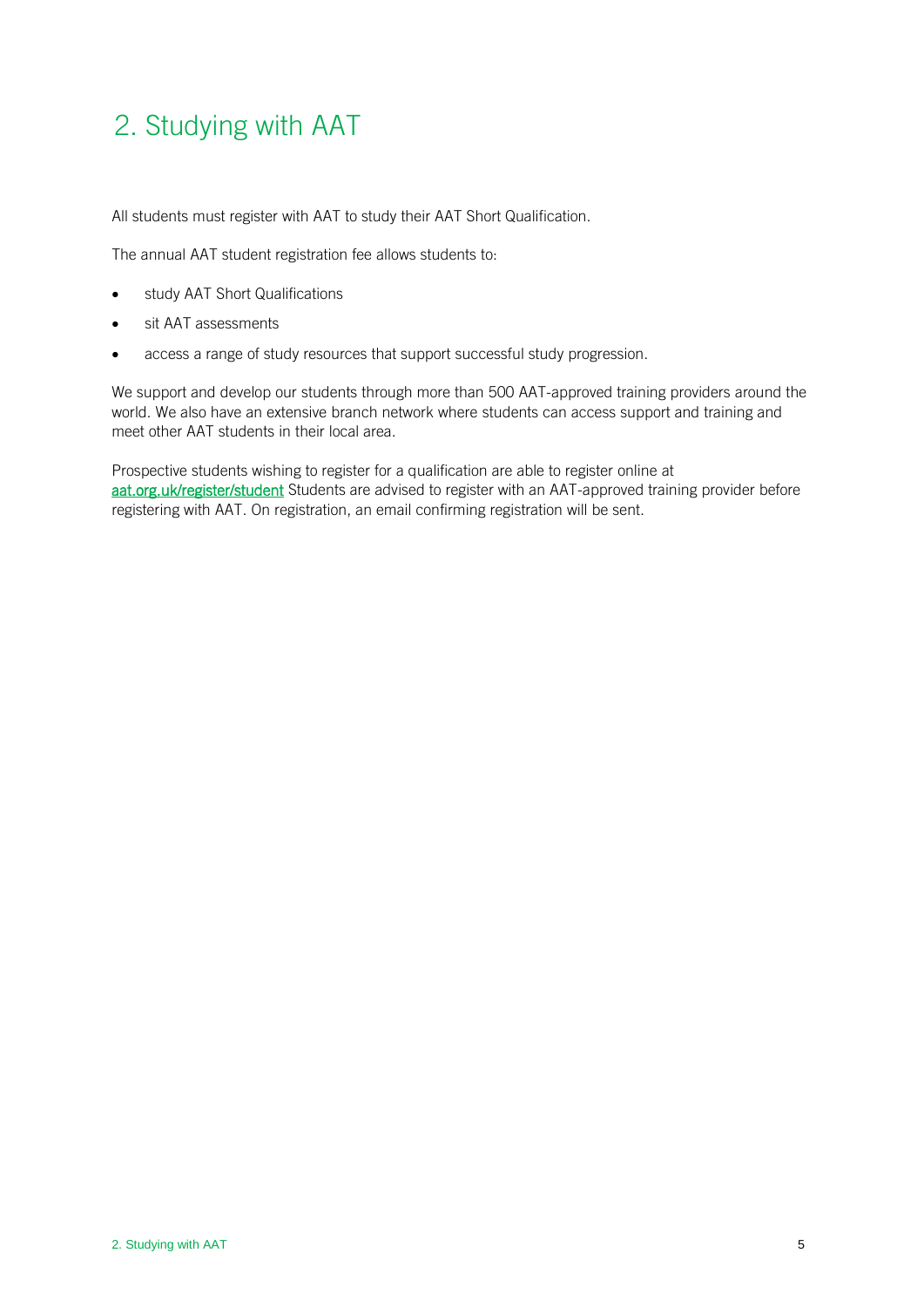### <span id="page-5-0"></span>3. Choosing to study the AAT Advanced Certificate in Bookkeeping

#### **3.1 Who should choose to study this qualification?**

The AAT Advanced Certificate in Bookkeeping develops existing skills and knowledge to an advanced level for anyone wishing to pursue a career in bookkeeping.

The AAT Advanced Certificate in Bookkeeping offers progression for those who already have bookkeeping knowledge at Foundation level, either to gain employment in a bookkeeping role or to further study. This qualification is suitable for those who have completed the AAT Foundation Certificate in Bookkeeping and may help students already working in a bookkeeping role to progress by offering them formal recognition of their skills.The AAT Advanced Certificate in Bookkeeping is open to those who are working and those who are not currently in employment.

AAT does not set any prerequisites for the study of the AAT Advanced Certificate in Bookkeeping. However, for the best chance of success, we recommend that students begin their studies with a good standard of English and maths. If students do have any other relevant school or college qualifications, a degree or some accounting experience, these may in certain circumstances entitle students to claim exemptions.

#### **3.2 Why choose this qualification?**

At Advanced level, AAT offers both the AAT Advanced Certificate in Bookkeeping and the AAT Advanced Diploma in Accounting.

Students may wish to choose the AAT Advanced Certificate in Bookkeeping to focus solely on developing their bookkeeping skills in order to progress quickly to employment or to focus on becoming a bookkeeper. Students may also wish to start with the AAT Advanced Certificate in Bookkeeping before progressing to complete the AAT Advanced Diploma in Accounting in order to gain a wider knowledge of accountancy.

This qualification will usually take around six months to complete, but this will depend on the study method and course timetable.

#### **3.3 What does the qualification cover?**

The purpose of the AAT Advanced Certificate in Bookkeeping is to ensure that students have the advanced bookkeeping skills necessary to work in a bookkeeping role or to progress to higher level accountancy. Students will gain the knowledge and skills needed to carry out advanced bookkeeping transactions and tasks in three mandatory units (210 guided learning hours).

The qualification is composed of three mandatory units, assessed in three end-of-unit assessments:

- Advanced Bookkeeping
- Final Accounts Preparation
- Indirect Tax.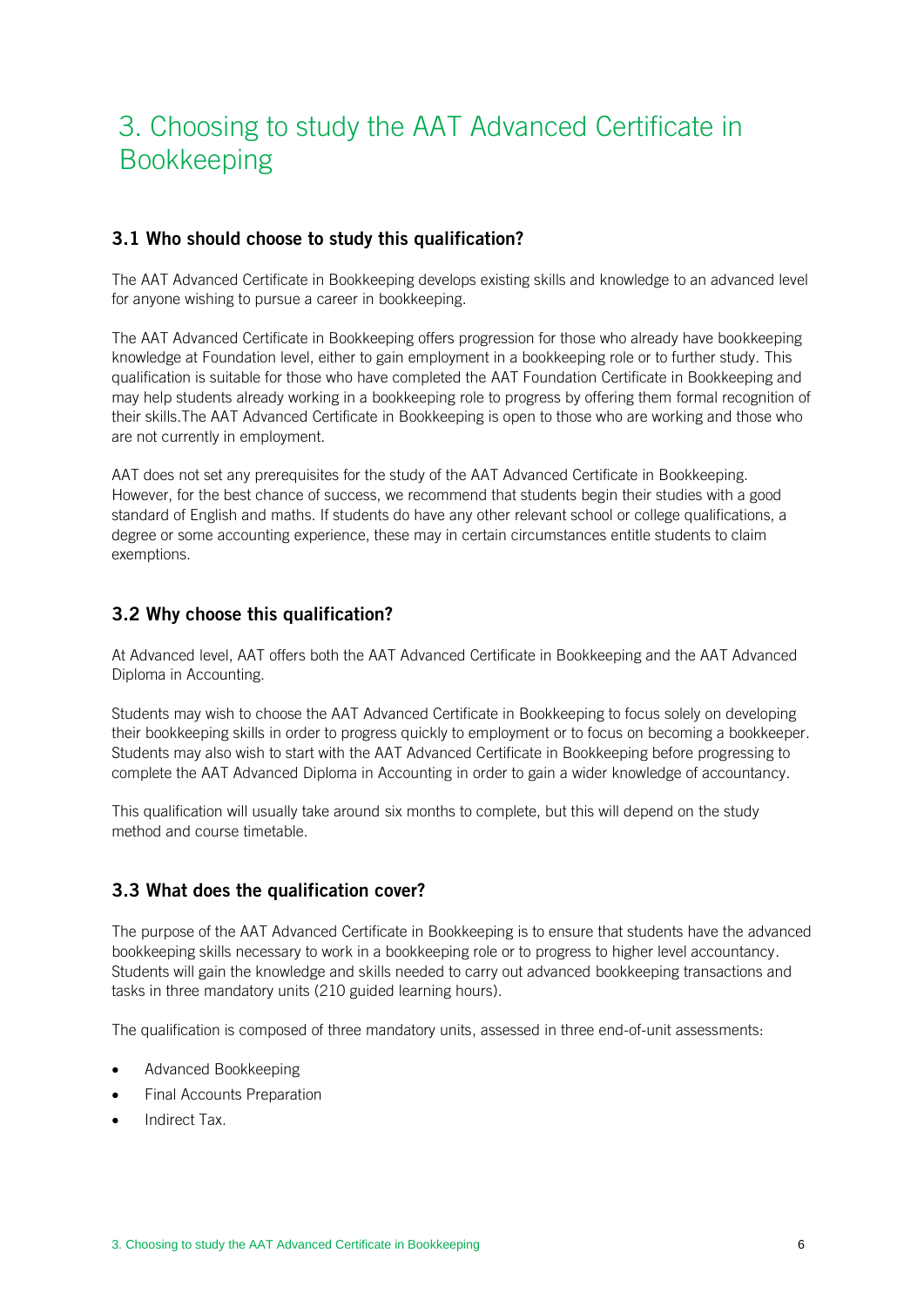A student completing this qualification will understand advanced bookkeeping principles and concepts, preparation of financial statements for sole traders and partnerships, and issues around indirect tax (VAT in the UK) in business. All of this will be learned in the context of the ethical issues that a bookkeeper may encounter in their professional life.

It is good practice for students to work with employers while studying. This could include work experience or placements, working on projects or exercises set or supervised by those working in the industry, or by attending masterclasses or guest lectures by people working in accounting.

Employers also contribute to the development of AAT qualifications. A student who passes an AAT assessment is passing a test of real workplace skills, set in a real workplace context and reviewed by practitioners and industry experts.

#### **3.4 What will this qualification lead to?**

The bookkeeping skills developed by studying this qualification will enable a student to seek employment with confidence and/or to progress to the next level of learning.

The skills developed in the AAT Advanced Certificate in Bookkeeping can lead to employment as:

- a professional bookkeeper
- a senior bookkeeper
- an accounts manager
- a ledger manager.

The AAT Advanced Certificate in Bookkeeping is not part of an apprenticeship.

#### **3.5 How can this qualification lead to other AAT qualifications?**

Students completing the AAT Advanced Certificate in Bookkeeping may wish to go on and complete the full AAT Advanced Diploma in Accounting. If students wish to continue studying and choose to complete one of the full AAT Accounting Qualifications, their Short Qualification achievement/s may be transferred to the larger qualifications.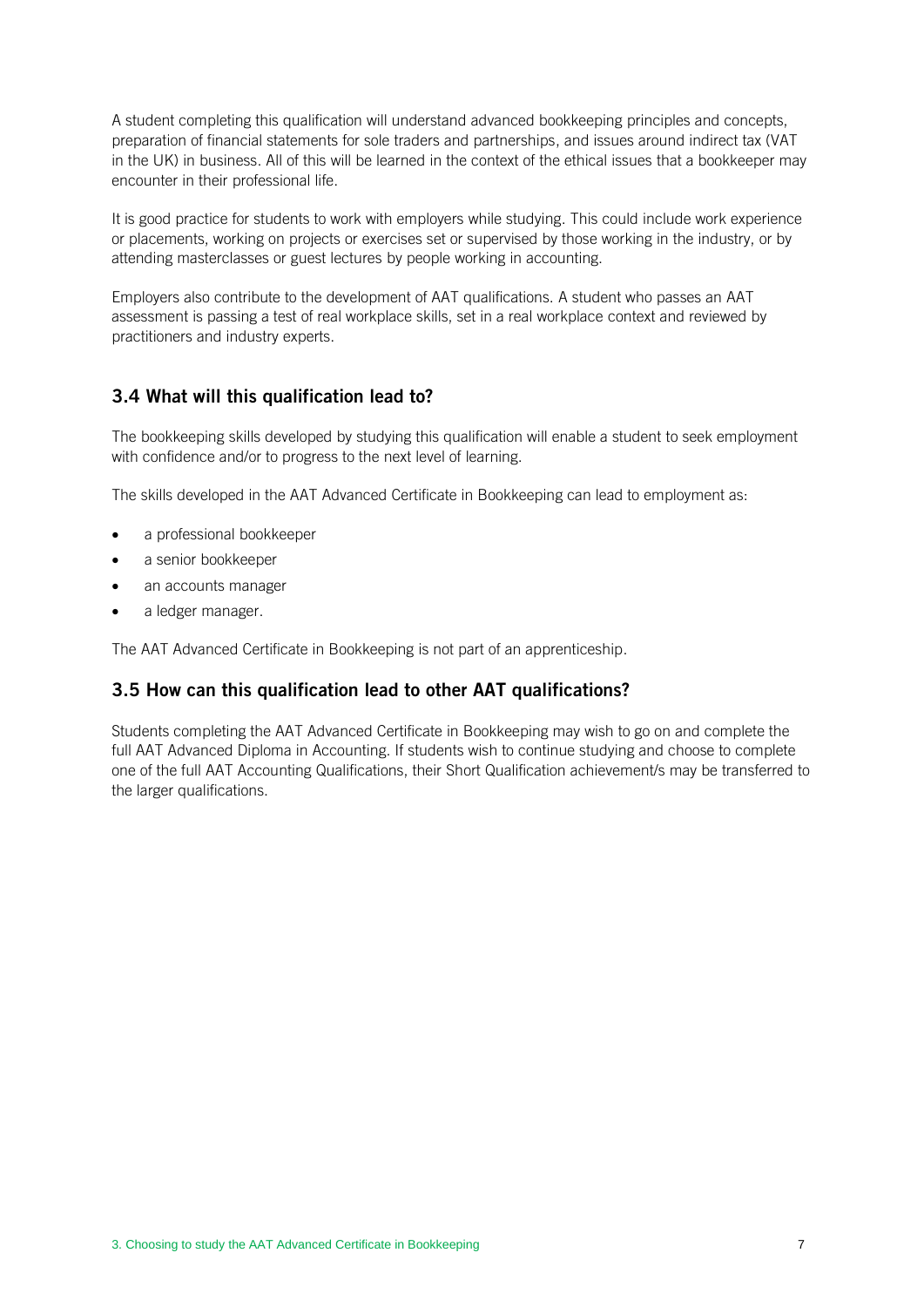#### **3.6 Who supports this qualification?**

AAT qualifications are recognised and valued by employers as vocational and technical qualifications that effectively prepare students for the world of work and for working specifically in accountancy and finance roles. Completing an AAT qualification also demonstrates to an employer that a student not only has technical and professional skills, but that they are also committed to developing their skills and knowledge.

Throughout the qualification development process, AAT works with employers in the accountancy and finance sector to consult on the content, structure and assessment of our qualifications in order to ensure that the skills developed while studying an AAT qualification are those that are valued by at university and by employers.

Instead of running up massive debt, I'm working for myself in a bookkeeping business that I set up at the age of 18. I now employ two full-time and one part-time staff members.

**David Hassall,** Bookkeeper DH Business Support

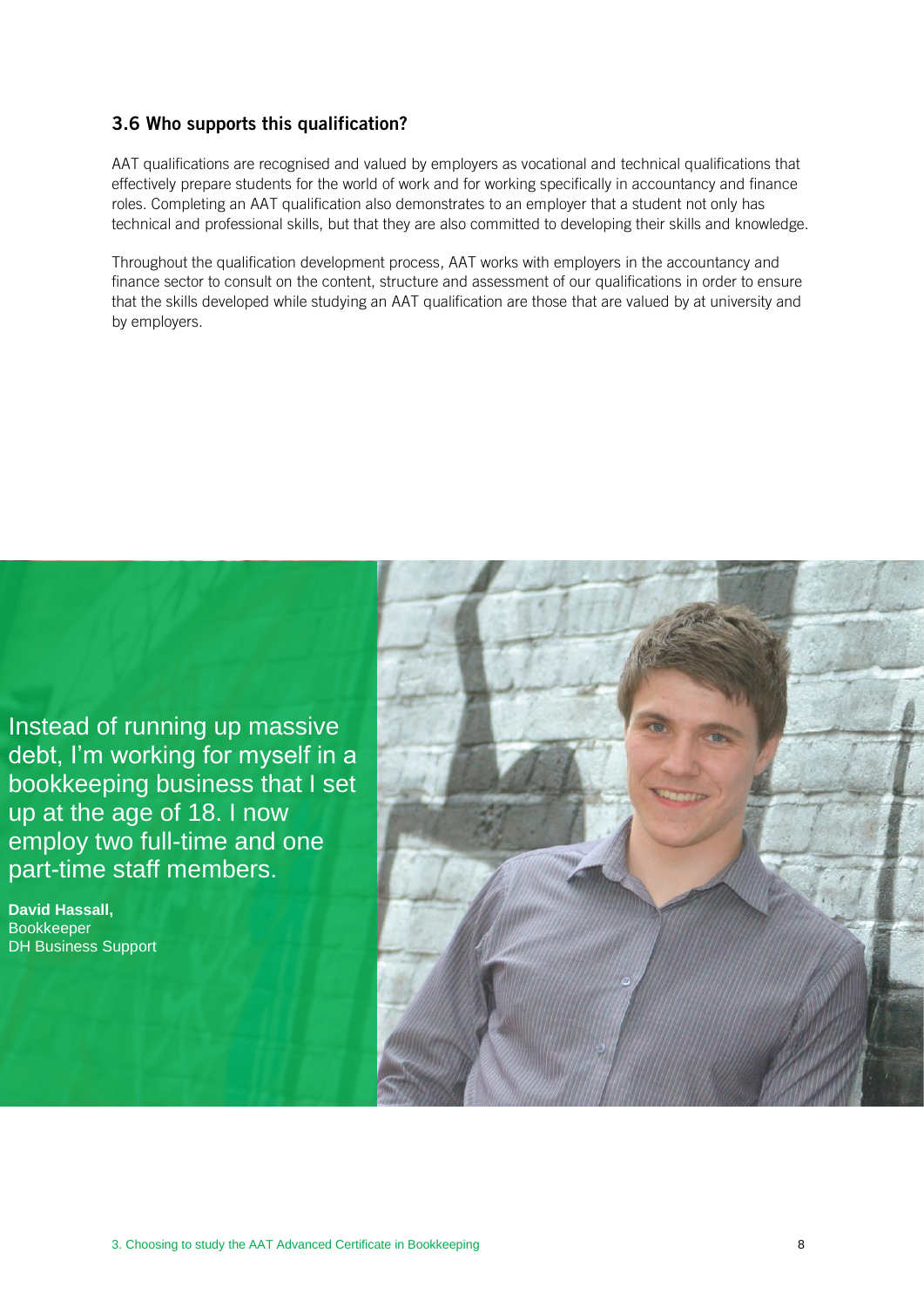### <span id="page-8-0"></span>4. About the AAT Advanced Certificate in Bookkeeping

| <b>Qualification name</b>               | <b>Qualification number</b>    |
|-----------------------------------------|--------------------------------|
|                                         |                                |
| AAT Advanced Certificate in Bookkeeping | 601/8219/2                     |
| Level                                   | Credits                        |
| 3                                       | 28                             |
| Guided learning hours (GLH)             | Total qualification time (TQT) |
| 210                                     | 280 hours                      |

#### **4.1 Guide Learning Hours (GLH) value**

#### The total GLH value for this qualification is 210 hours.

The GLH for a qualification are an estimate of the amount of time a student spends learning under the supervision of a teacher or tutor. This might include lectures, tutorials or supervised study. Learning that involves the teacher or tutor and makes use of 'simultaneous electronic communication' methods such as telephone conversations or remote invigilation is also included, as well as time spent by tutors, teachers or external experts assessing student performance. It does not include time that students spend on unsupervised preparation or study.

The GLH are set and recommended as appropriate by AAT, but some learners may need more or less support to achieve the qualification. The GLH value is not a compulsory measure for all learners. Training providers have the flexibility to offer the qualification in the hours required by their own students, within the constraints of any funded provision requirements.

#### **4.2 Total Qualification Time (TQT) value**

#### The TQT value for this qualification is 280 hours.

The TQT is also a measure of how long it takes to complete a qualification, but it includes both guided learning hours and unsupervised learning.

Any independent study time or any additional work by the student that is directed by, but not under the supervision of, a tutor is included in the TQT value. This might include working through e-learning at home or time spent on independent research.

#### **4.3 Is this qualification linked to the National Occupational Standards?**

This qualification is linked to the current [Accountancy National Occupational Standards,](http://nos.ukces.org.uk/Pages/index.aspx) last revised in 2012.

#### **4.4 Are there any prerequisites for this qualification?**

AAT does not set any prerequisites for the study of this qualification.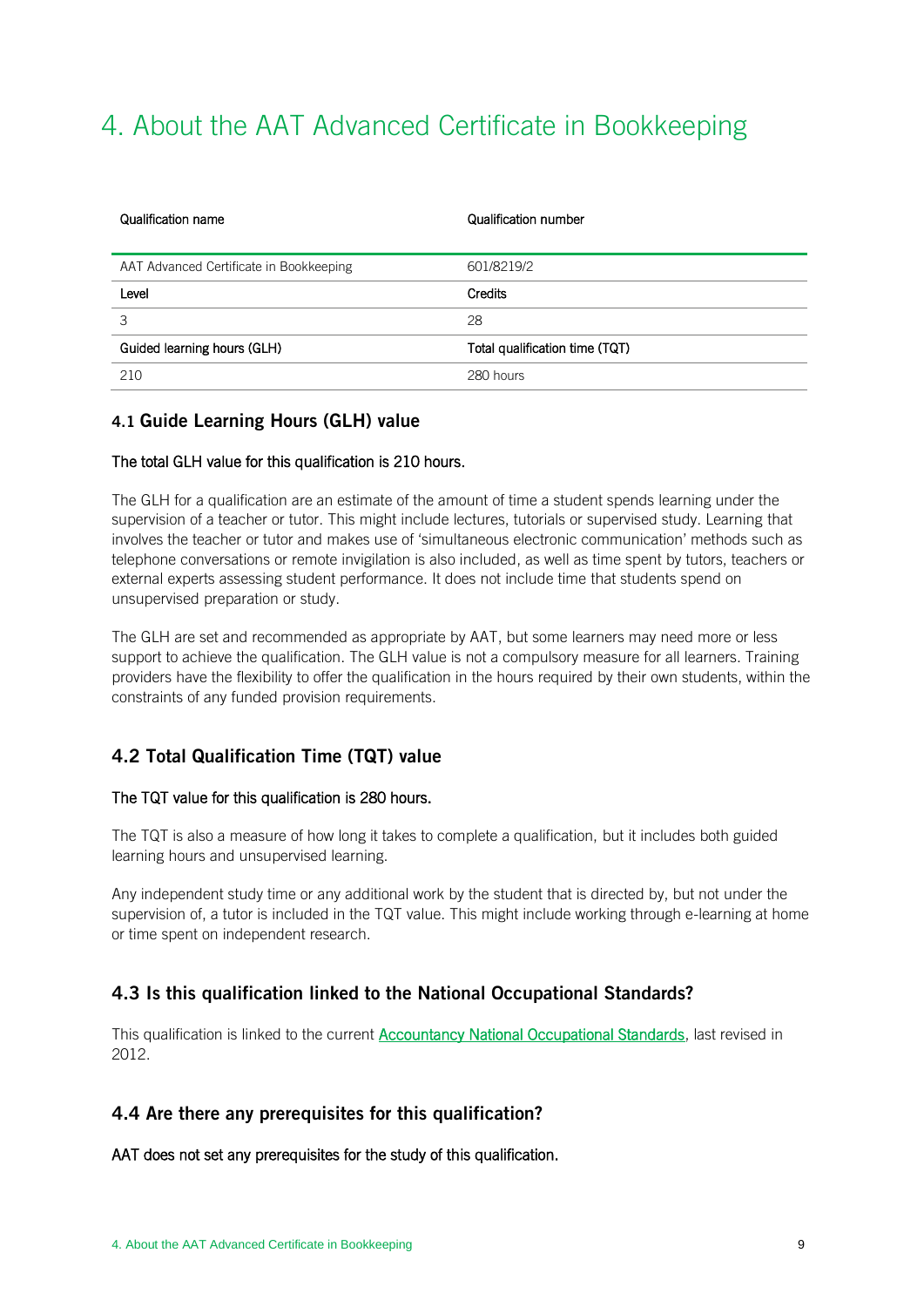However, for the best chance of success, we recommend that students begin their studies with a good standard of English and maths. Accountants work at the very heart of a business and are expected to be able to communicate information clearly and appropriately to a given audience.

#### **4.5 Will current students be able to transfer their results onto this qualification to complete their studies?**

Students who have already started an AAT qualification should try to complete their studies on their current programme where possible.

If this is not possible, transitional arrangements may be available. In some cases, students may be able to transfer results for current units to similar units in an updated qualification, although this will be strictly time limited.

It is important to check for the latest information to see if transitional arrangements apply via [aat.org.uk/training/qualifications/aq2016-faqs-ta-rpl](https://www.aat.org.uk/training/qualifications/aq2016-faqs-ta-rpl)

#### **4.6 Transferring results from a Short Qualification to an AAT Accounting Qualification**

Students who have completed unit assessments in AAT Short Qualifications may be able to transfer their results if the same units appear in the following AAT Accounting Qualifications:

- AAT Foundation Certificate in Accounting
- AAT Foundation Diploma in Accounting and Business
- AAT Advanced Diploma in Accounting.

There may be restrictions on transferring some units. Any unit result transferred from a Short Qualification to an AAT Accounting Qualification will only be transferred at 70% (the pass threshold). To achieve a higher percentage for a unit that has been transferred this way, a student is required to retake the assessment and any re-sit rules of the AAT Accounting Qualifications will apply.

It is important to check for the latest information to see if transitional arrangements apply through MyAAT at [aat.org.uk/training/qualifications/aq2016-faqs-ta-rpl](https://www.aat.org.uk/training/qualifications/aq2016-faqs-ta-rpl)

#### **4.7 Recognition of prior learning (RPL)**

If a student can demonstrate that they already have the knowledge and skills to meet the assessment requirements for a unit assessment, they may be eligible for RPL. This must be arranged through a registered AAT training provider and mapping of the student's skills and knowledge must be uploaded to AAT's assessment platform. There are restrictions regarding which units may be claimed under exemptions or RPL, and restrictions on the number of units that may be claimed.

For this qualification, RPL is available, although there is a restriction on the number of units that may be claimed by RPL. This ensures that at least 50% of the qualification will always be externally assessed.

Where RPL is successfully claimed for a unit assessment, the student will be given a mark of 70% for that assessment (the pass threshold).

Full details on RPL can be accessed through MyAAT at [aat.org.uk/aq2016](http://www.aat.org.uk/aq2016)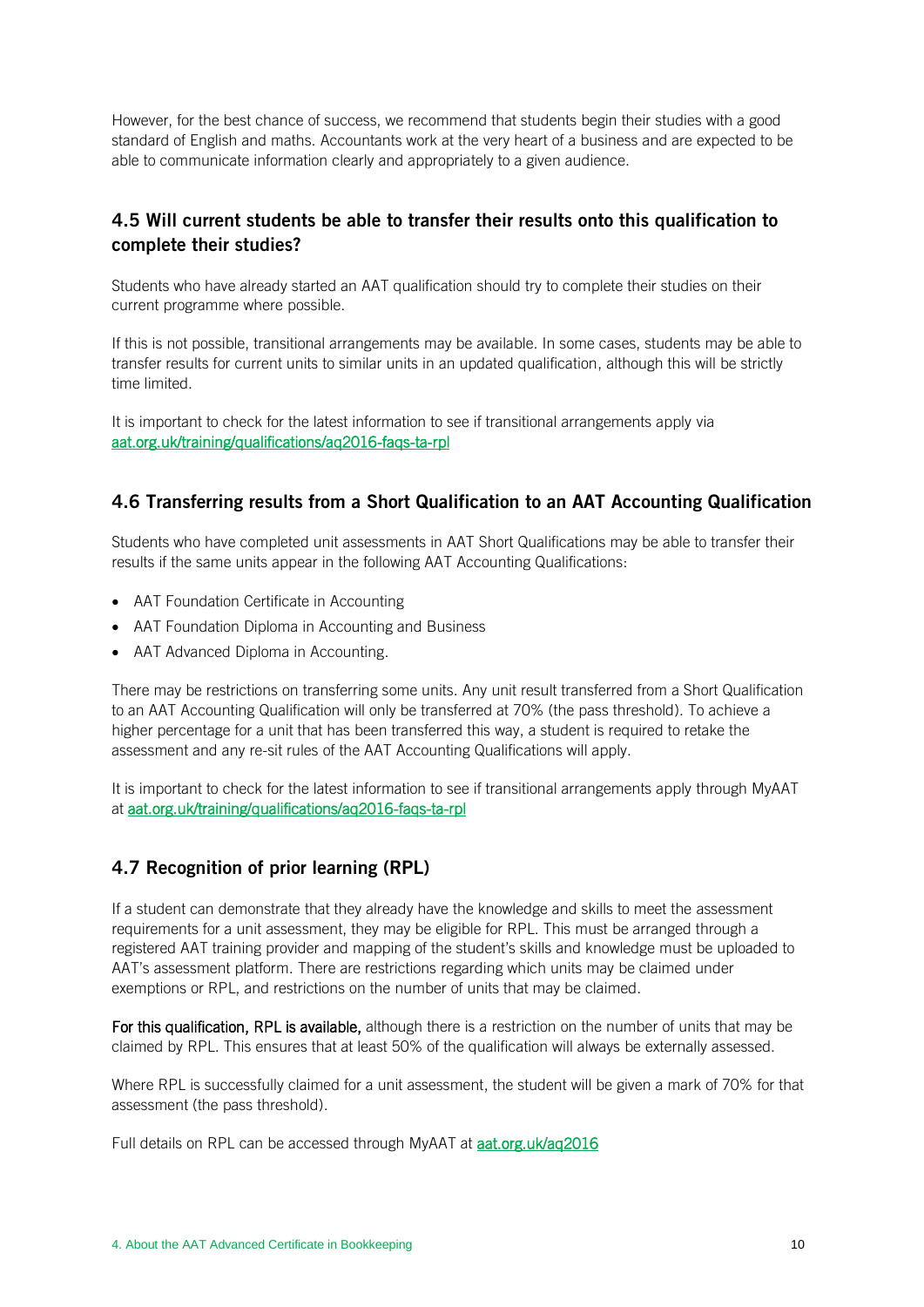#### **4.8 Exemptions from AAT assessments**

Exemptions may be offered to students who can provide evidence of gaining a previous relevant qualification. If eligible, students may be exempt from sitting some AAT assessments. This includes students who have completed a recognised accounting or finance-related degree with one of AAT's partner universities.

There are restrictions on how many exemptions are allowed within each qualification. Fees will be charged for exemptions.

Where an exemption is successfully claimed for a unit assessment, the student will be given a mark of 70% for that assessment (the pass threshold).

Further details on exemptions can be accessed through MyAAT at [aat.org.uk/training/qualifications/aq2016-faqs](https://www.aat.org.uk/training/qualifications/aq2016-faqs)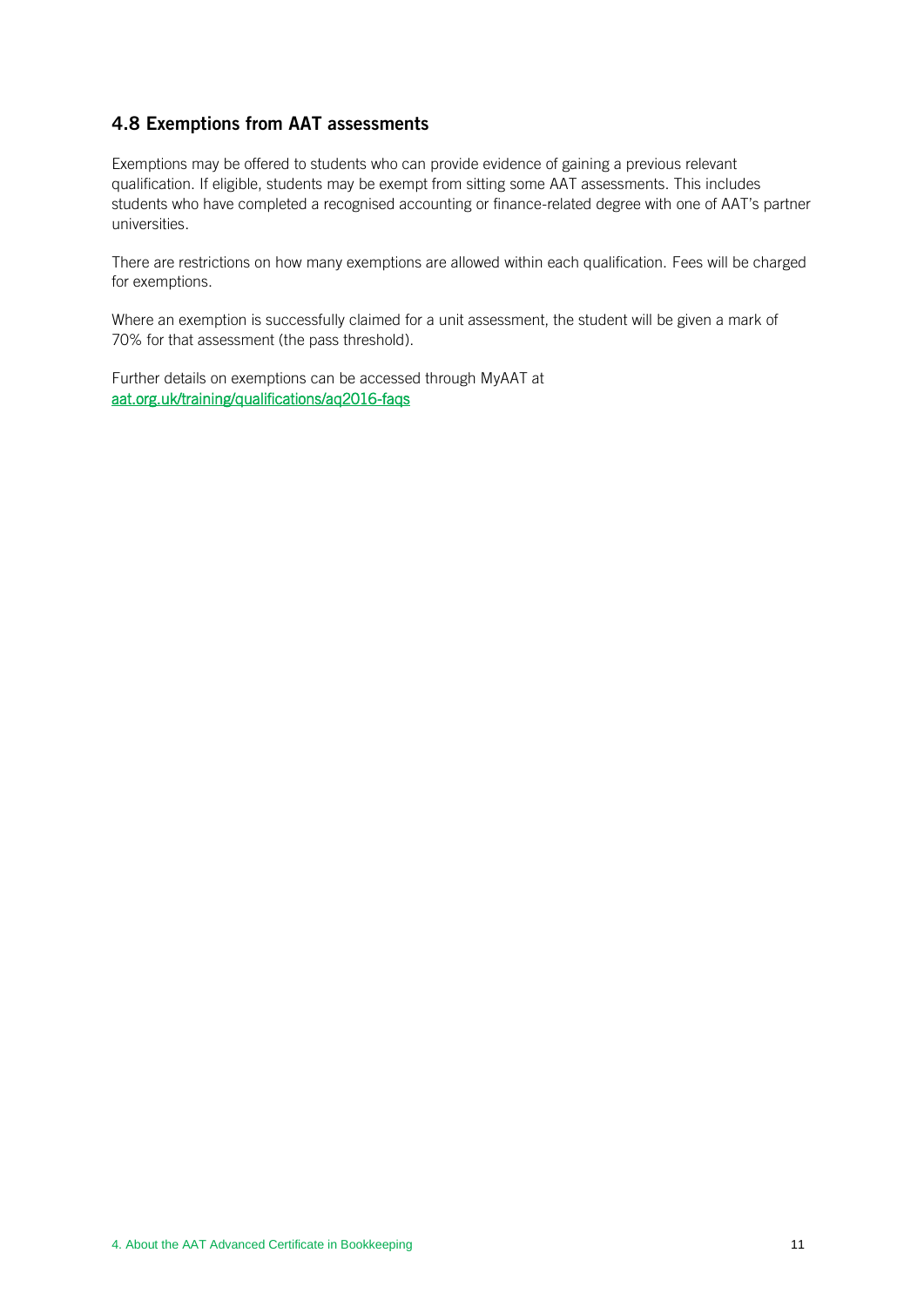### <span id="page-11-0"></span>5. Employer involvement

AAT qualifications are recognised and valued by employers as vocational and technical qualifications that prepare students for the world of work and for working specifically in accountancy and finance roles.

#### **5.1 Employer involvement in development and assessment**

AAT has worked closely with employers in the development of this qualification to ensure that the qualification demands the skills that an employer would expect of a student at this level.

#### **5.2 Working with employers to deliver the qualification**

AAT qualifications are practical and technical qualifications that have been developed with the involvement and support of employers. Teaching and learning should reflect this practical focus, and students must be encouraged to relate their learning to current issues and activities within the sector. Students must have significant contact with employers in the accounting sector and/or in an accounting department of an organisation during their course of study. Employer involvement enhances the student's experience by allowing them to apply their knowledge to real workplace situations and builds bridges between the worlds of study and work.

Employer involvement may include:

- students participating in structured work experience or placements that enable them to develop their accounting skills and knowledge
- students working on projects, exercises or assessments set or supervised by those working in the industry (for example, employers may develop case studies or assignments for students to complete)
- areas of qualification content delivered via masterclasses or guest lectures by industry practitioner(s)
- visiting employers (or employers providing premises, facilities or equipment)
- attending talks by employers on employability, general careers advice, CV writing, and interview preparation
- attending careers fairs, events or other networking opportunities
- learning in simulated or centre-based working environments
- employers providing job references for students.

AAT reserves the right to inspect training provider evidence that these opportunities are being offered.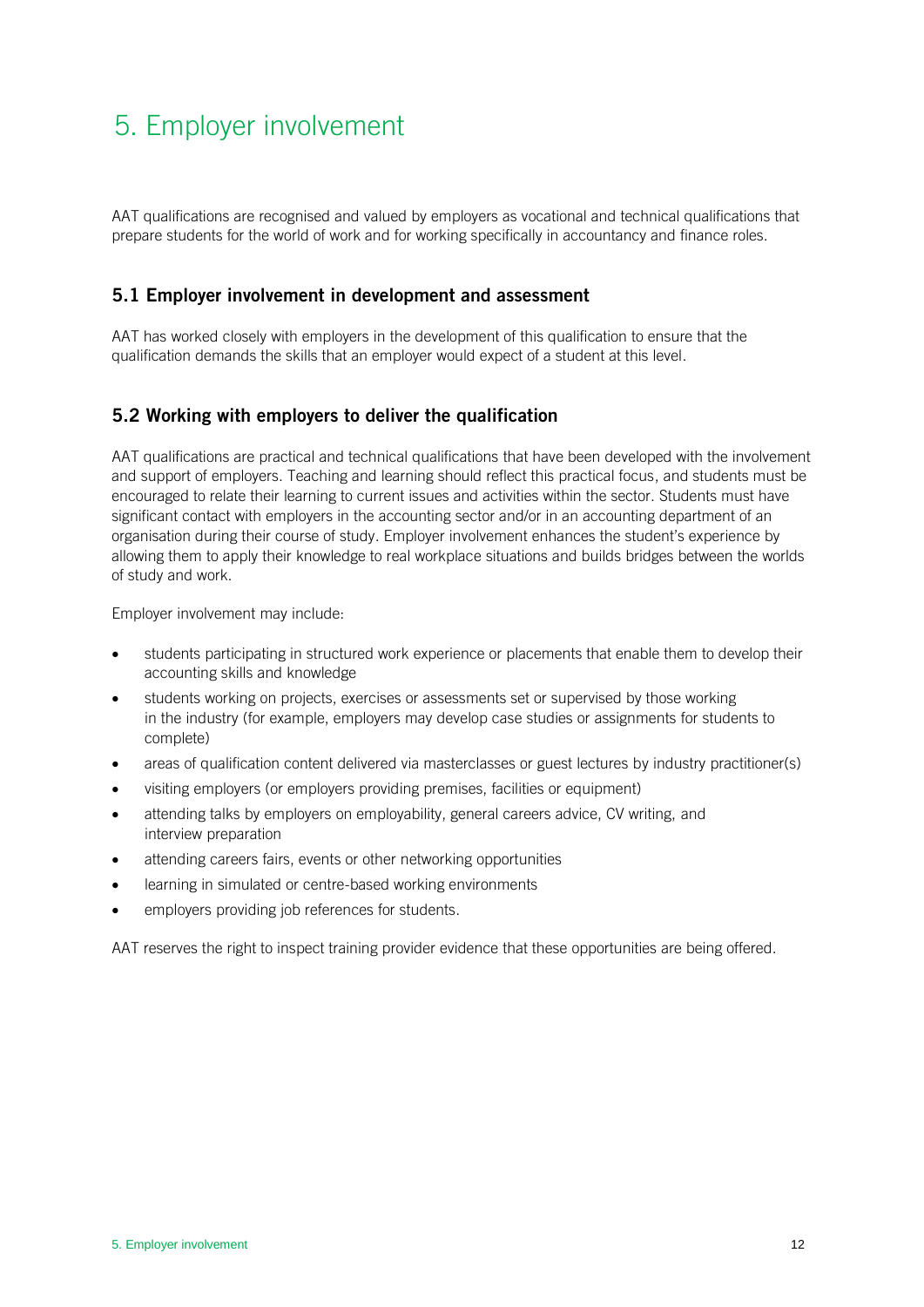### <span id="page-12-0"></span>6. Support for this qualification

#### **6.1 AAT qualification support**

Throughout the life of this qualification, AAT will make available a range of free materials and resources to support tutors and students in delivery and assessment.

Materials produced for this qualification may include:

- specification
- sample assessment materials
- e-learning
- Green Light tests
- webinars
- tutor-to-tutor sessions at network meetings.

Up-to-date information on support materials can be accessed through MyAAT at [aat.org.uk/training/study](http://www.aat.org.uk/training/study-support/search)[support/search](http://www.aat.org.uk/training/study-support/search)

#### **6.2 Published materials**

A number of commercial publishers produce support materials for AAT qualifications. While AAT ensures that commercial publishers have the information they need to produce materials in good time to support our training providers and students, we do not formally endorse the materials of any one publisher and we do not review publishers' materials for accuracy.

Tutors are reminded to always refer back to the unit content for what to teach and what will be assessed, and to refer to a range of supporting materials where possible. While published materials can offer excellent support and variety in teaching and learning, they should not be used without reference to this specification.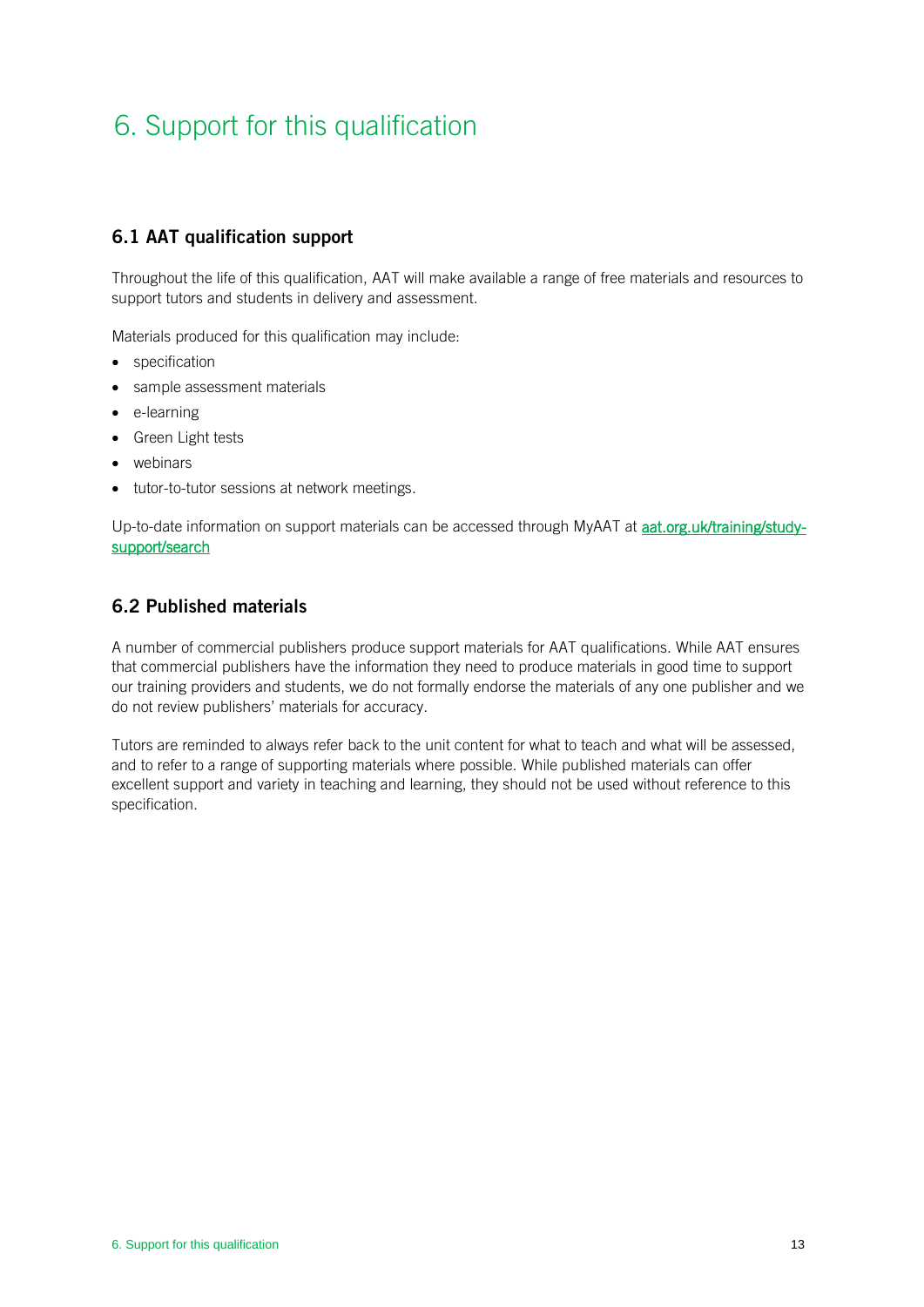### <span id="page-13-0"></span>7. The assessment in detail

#### **7.1 How will students be assessed?**

Students must successfully complete three unit assessments to achieve this qualification. The proportion of this qualification assessed by external assessment is 100%.

All assessments in this qualification:

- are set and marked by AAT (with the exception of RPL, which is marked by the training provider)
- are computer based
- are time limited
- are scheduled by training providers or assessment venues
- take place at approved centres and venues under controlled conditions.

This qualification is not graded. To pass the qualification, students must pass all mandatory assessments.

#### **7.2 Availability of assessments**

Unit assessments are available to be scheduled on demand throughout the year, except during periods set and communicated by AAT.

#### **7.3 Controlled conditions**

AAT has published detailed regulations for training providers regarding the conduct of computer based assessments.

Training providers must ensure that they comply with the minimum requirements for the hardware and software used in the delivery of AAT assessments and ensure that all assessments are delivered securely.

Each training provider and assessment venue must have at least one computer based assessment (CBA) administrator and at least one invigilator. Training providers and assessment venues must ensure that all assessments are invigilated and conducted in accordance with AAT policies and procedures. To avoid any possible conflict of interest, the CBA administrator and invigilator for an assessment must not be active AAT student members or related to any student taking that assessment. Tutors who have prepared students for the assessment cannot act as the sole invigilator.

AAT requirements and regulations for the conduct of assessments are detailed in the Instructions for conducting AAT computer based assessments (CBAs) guidance document, available at [aat.org.uk/assessment/secureassess/support](https://www.aat.org.uk/assessment/secureassess/support)

#### **7.4 Sitting the assessment**

The assessments in this qualification are computer based with a time restriction.

Students will be presented with a range of question types and formats in an assessment. These may include multiple-choice questions, numeric gap-fill questions, or question tools that replicate workplace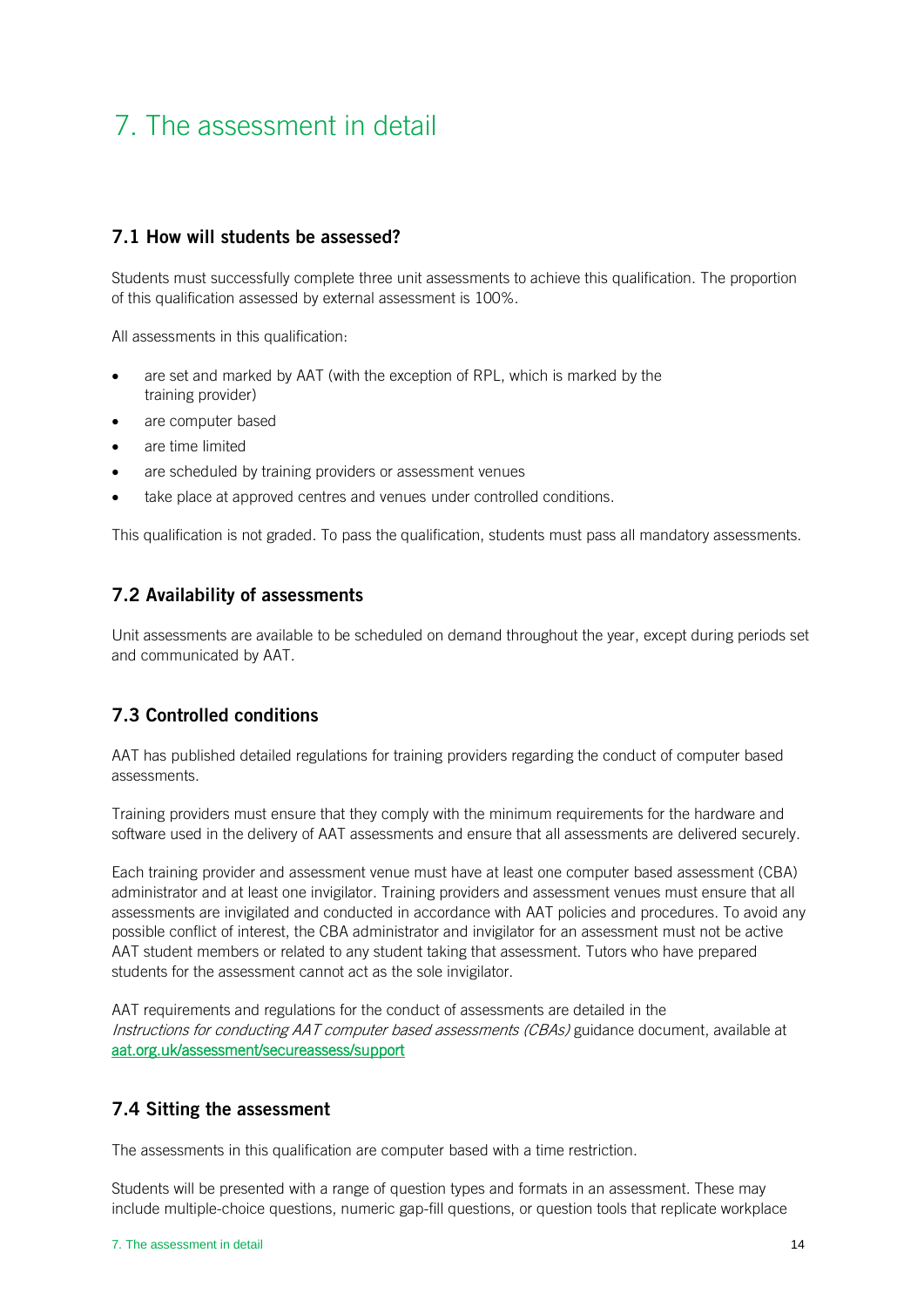activities, such as making entries in a journal. In some assessments, questions will require a written answer. While tasks generally do not have to be completed in a specific order, students are encouraged to proceed through them in the order in which they are presented.

Students should familiarise themselves with the CBA environment and some of the question styles that they might encounter in the assessment by using the sample assessment materials provided by AAT. Registered students may access Study Support and sample assessment materials through MyAAT at [aat.org.uk/training/study-support/search](https://www.aat.org.uk/training/study-support/search)

#### **7.5 Marking**

All AAT assessments are marked by AAT, with the exception of RPL. Assessments may be:

- wholly computer marked
- partially computer marked and partially human marked
- wholly human marked.

Computer marking is completed within the assessment software in accordance with an objective marking scheme devised during assessment development. Human marking is conducted by a team of markers, with appropriate subject matter knowledge, who are appointed by AAT. Markers use mark schemes devised during assessment development.

Assessments undergo regular quality assurance, which includes:

- standardisation of markers
- sampling for marking consistency
- review of borderline scripts.

#### **7.6 Results**

For computer-marked assessments, provisional results will be available straight after the assessment. Results for assessments that are wholly or partially human marked are delivered within the timescales advertised on the AAT website.

Students' results will simply state whether they are competent or not yet competent in the assessment.

AAT's feedback service provides a simple summary of a student's performance in each assessment. The feedback statement confirms their overall result and includes a breakdown of performance by task. Feedback statements are automatically generated and are designed to help students identify their strengths and any topic areas requiring further study. The student is presented with a short descriptor against each task to describe their performance in that task against the topics assessed. There are five feedback descriptors. Each descriptor provides an indication of how the student has performed in that task and includes generic advice on how to proceed with their studies or continuing professional development (CPD).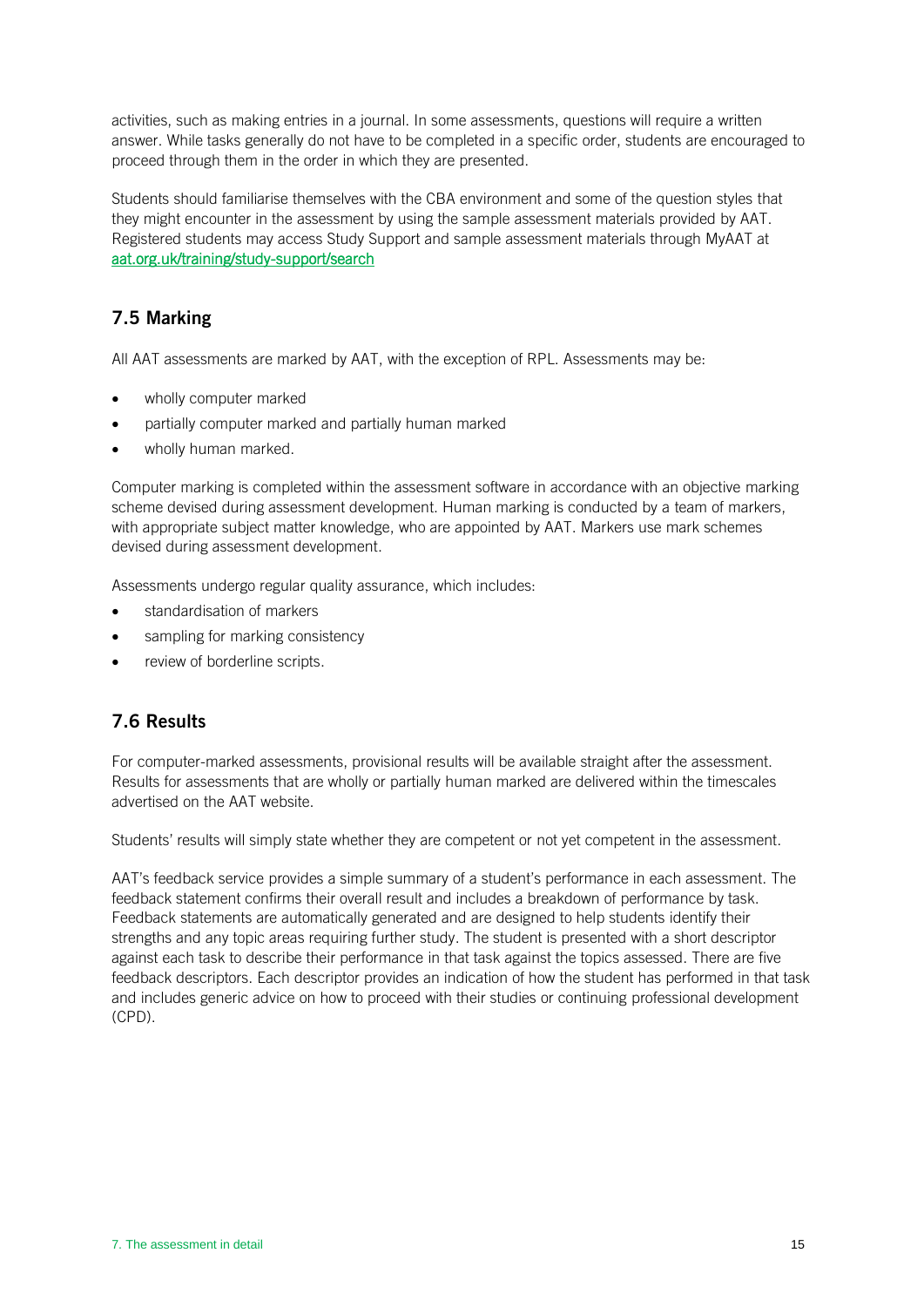#### **7.7 Re-sits**

#### This qualification is not subject to re-sit restrictions.

Students should only be entered for an assessment when they are well prepared and they are expected to pass the assessment. Where a student is unsuccessful in an assessment attempt, they should discuss their results with their tutor and revise appropriately before retaking the assessment.

Students who have completed unit assessments in AAT Short Qualifications may be able to transfer their results if the same units appear in an AAT Accounting Qualification. Any unit result transferred from a Short Qualification to an Accounting Qualification will only be transferred at 70% (the pass threshold). To achieve a higher percentage in the Accounting Qualifications for a transferred unit, a student would be required to retake the assessment and any re-sit rules of the Accounting Qualifications would apply.

Full details on AQ2016 may be found on [aat.org.uk/aq2016](http://www.aat.org.uk/aq2016)

#### **7.8 Enquiry and appeals**

If the student thinks that their assessment outcome does not reflect their performance, they can submit an enquiry through MyAAT at [aat.org.uk/assessment/enquiries-and-appeals](http://www.aat.org.uk/assessment/enquiries-and-appeals) AAT's results enquiry service includes a check of all procedures leading to the issue of the outcome. This service checks that all parts of the assessment were marked; that the marks were totalled correctly; and that the marks were recorded correctly. It also includes a review of the original marking to check that the agreed mark scheme was applied correctly.

Enquiries can be made by a training provider on behalf of an individual student or group of students.

If the student is not satisfied with the response to their enquiry, they can submit an appeal.

There is an administrative fee for enquiries and appeals. AAT will not charge a fee if the enquiry leads to a change in mark awarded for the assessment.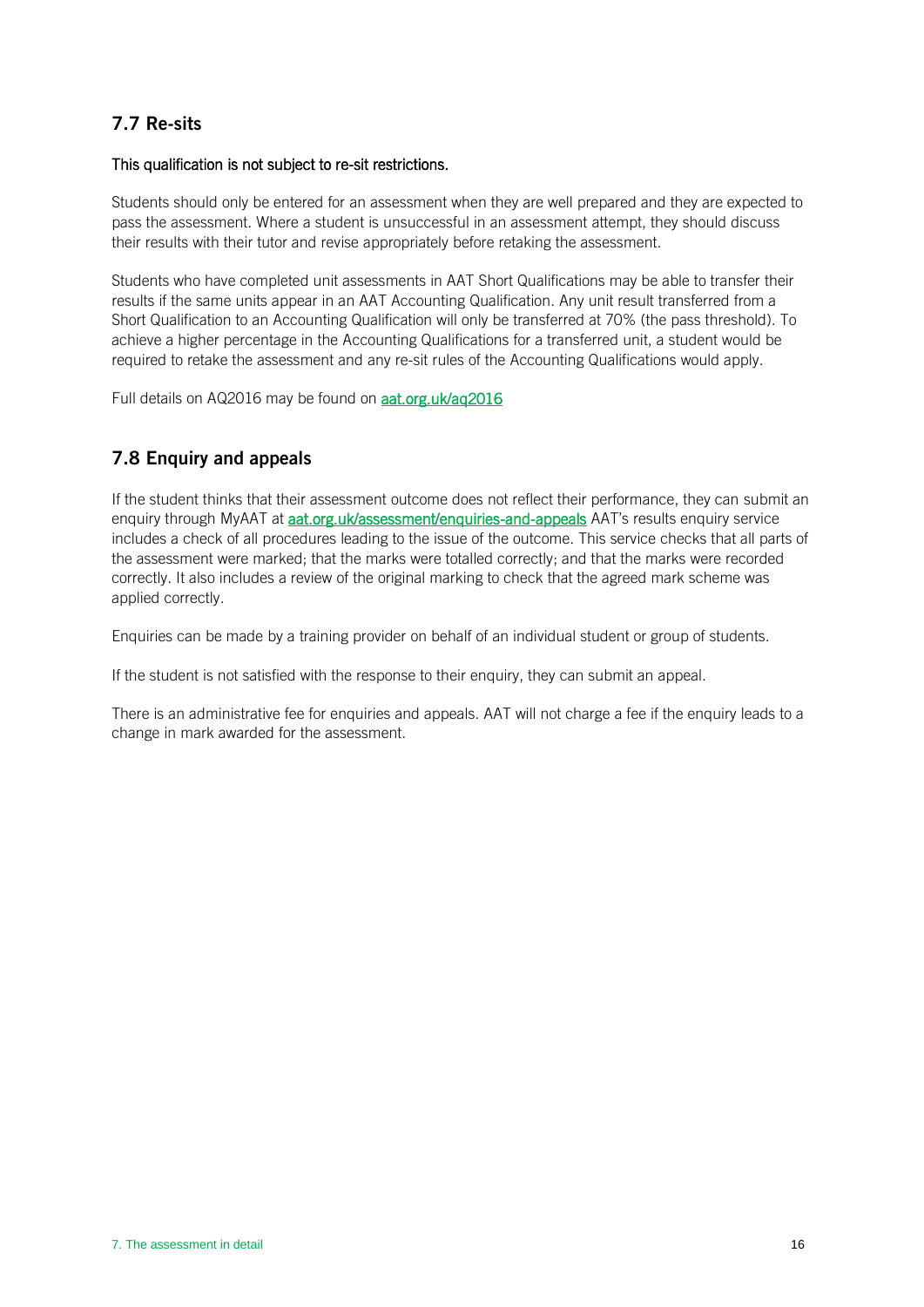### <span id="page-16-0"></span>8. Units

All units in this qualification specification follow a standard format. The unit specification gives guidance on the requirements of the unit for students, tutors, assessors and those responsible for monitoring national standards. Each unit contains the following sections.

#### Unit title

This qualification, and its component units, is regulated. The unit title shown is the regulated title of the unit. The unit title will appear on the student's qualification certificate exactly as it appears in this specification.

#### Unit level

All regulated units and qualifications are assigned a level. There are nine levels of achievement, from Entry Level to Level 8.

#### GLH value

The GLH value is defined as all the time when a tutor, trainer or facilitator is present to give specific guidance. This definition includes lectures, tutorials and supervised study. It also includes time spent by staff assessing student achievements. It does not include time spent by staff marking assignments or homework where the student is not present.

#### **Assessment**

Short Qualification units will be assessed by unit assessment only.

#### **Introduction**

The unit introduction gives the reader an appreciation of the unit in the context of the vocational setting of the qualification, as well as highlighting the focus of the unit. It gives the reader a snapshot of the unit and the key knowledge, skills and understanding gained while studying the unit. The unit introduction highlights any links to other AAT units and shows how the unit relates to them.

#### Learning outcomes

The learning outcomes of a unit set out what a student is expected to know or be able to do as a result of their learning.

#### Scope of content

The scope of content identifies the breadth of knowledge, skills and understanding needed to achieve each of the learning outcomes. The content provides the range of subject material for the programme of learning and specifies the skills, knowledge and understanding required for achievement of the unit.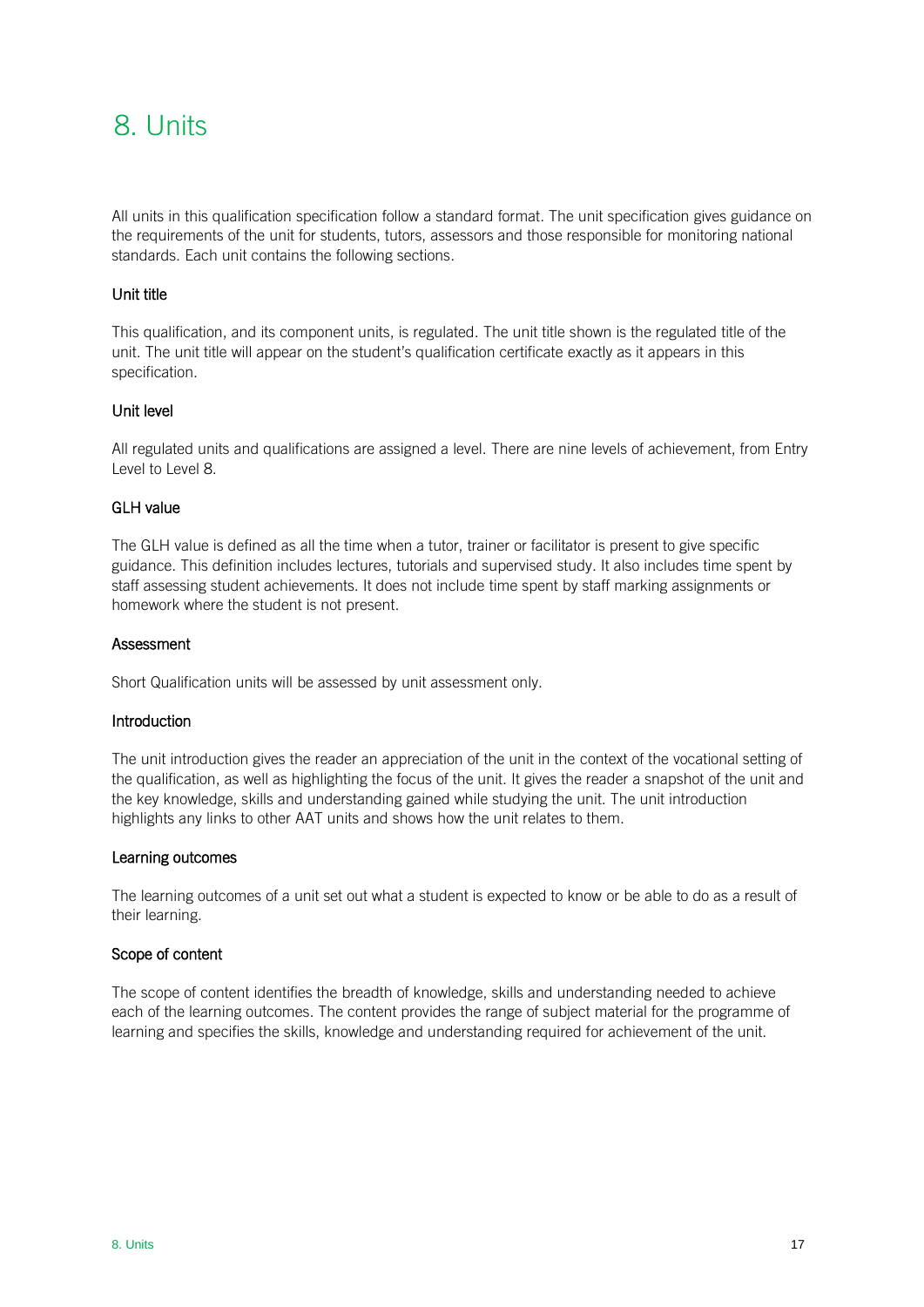#### Content structure

- 1. Each learning outcome is stated in full.
- 2. Assessment criteria specify the standard that a student is expected to meet in order to demonstrate that the learning outcome has been achieved. These may be shown as 'students must know' for a knowledge criterion, or 'students must be able to' for a skills criterion. Some learning outcomes may include both knowledge and skills elements.
- 3. Each assessment criterion is then expanded into key concepts related to that learning outcome.
- 4. Each concept is then further expanded into indicative content where applicable.

#### Relationship between content and assessment

Students must have the opportunity to cover all of the unit content. It is not a requirement of the unit specification that all of the content is assessed. However, the indicative content will need to be covered in a programme of learning in order for students to be able to meet the standard determined in the assessment criteria.

#### Delivering this unit

This section explains the unit content's relationship to content in other AAT units.

#### Links to standards

This section lists any relevant National Occupational Standards or Apprenticeship Standards that apply to the unit.

#### Test specification for unit assessment

The test specification for the unit assessment gives details about the assessment method, marking type and duration of the exam. The contribution that each learning outcome makes to the overall mark for the unit assessment is also provided.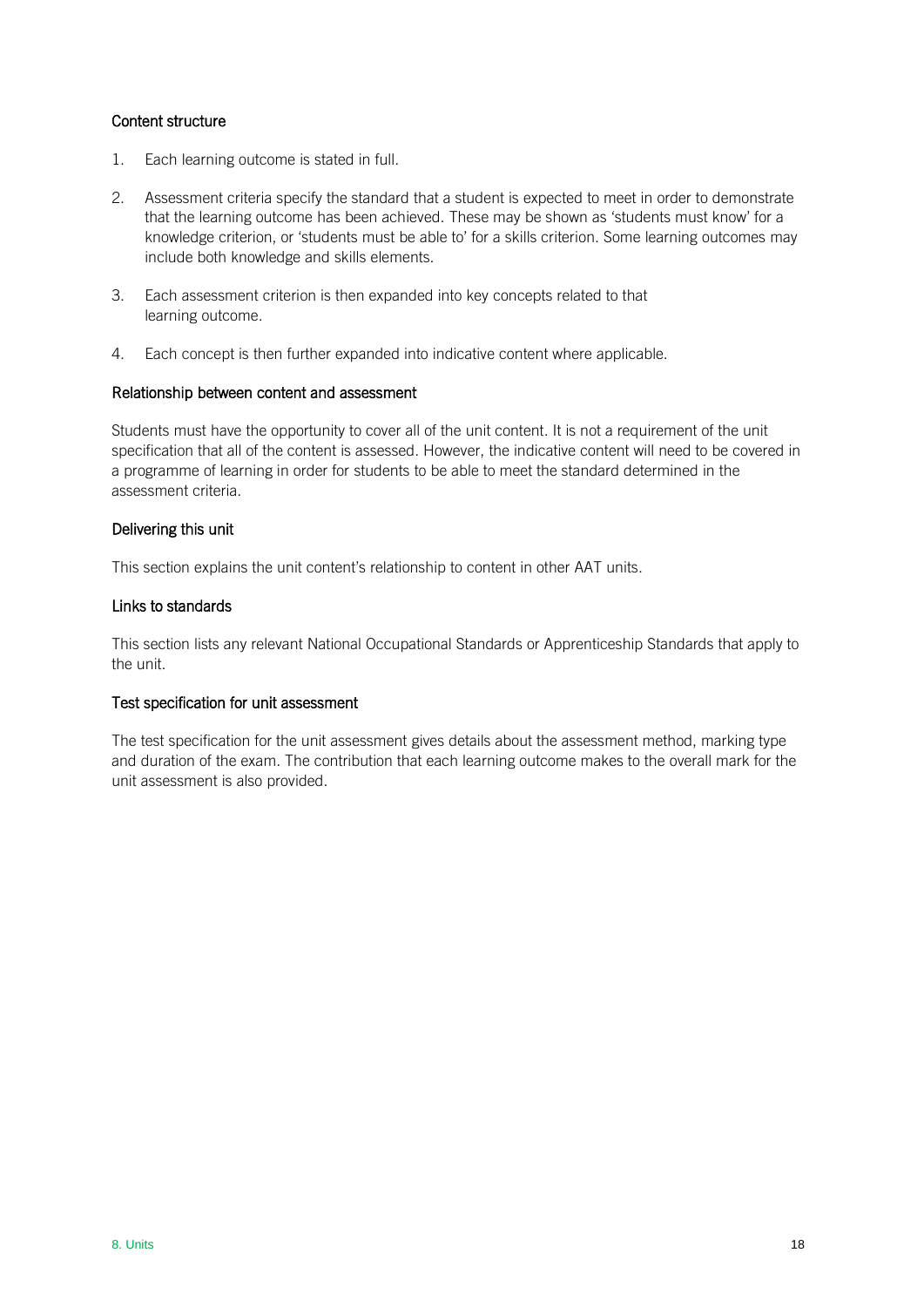### <span id="page-18-0"></span>Advanced Bookkeeping

| Unit level | <b>GLH</b> value | Assessment           |
|------------|------------------|----------------------|
|            | 90               | Unit assessment only |

#### Introduction

This unit is the first of two Advanced financial accounting units. It develops Foundation skills, incorporating advanced bookkeeping and managing records for non-current assets, in preparation for producing final accounts for unincorporated organisations.

The purpose of this unit is to build on skills and knowledge learned in the Foundation level accounting units and to develop bookkeeping skills, taken to an initial trial balance. This is valuable progress for the student, both in terms of moving towards preparing final accounts and also in terms of offering employers more technical skills at this stage. The bookkeeping skills that students have acquired at an earlier stage will be reinforced and developed in this unit. While the daybooks and some of the ledger accounts may be familiar, the accruals basis of accounting is introduced to underpin many of the adjustments that are commonly found in the workplace, including accruals, prepayments, accounting for irrecoverable and doubtful debts and the period end valuation of inventory. This takes the student to the position of being able to draw up a trial balance using adjusted figures, and extend it to identify the profit or loss for the period.

Students will study non-current asset accounting in some depth, including the accurate recording and control of the valuable resource of non-current assets which is vital to all organisations. On completion of this unit, students will understand and know how to use the non-current assets register as an important and independent record of the details of each individual non-current asset. The student will know how to use the various ledger accounts required to record the acquisition and disposal of non-current assets, how to calculate the gain or loss on disposal, and how to choose and apply depreciation methods and rates.

Students are expected to know and explain why they are following certain procedures, rather than just knowing that they have to be followed. While recognising that computerised accounts packages and spreadsheets will normally be used in the workplace, this unit helps the student understand the background processes. On completion of this unit, students will also begin to understand how ethical principles apply in the context of their work in this area. This enables the student to be a more independent member of a team and to work intelligently in their role, requiring increasingly less supervision as their knowledge grows and starting to supervise more junior members of the team.

This unit refers to value added tax or VAT. This is an indirect tax operating in the UK but this type of tax may also operate and be known by another name in other countries.

Advanced Bookkeeping is a mandatory unit in this qualification.

#### Learning outcomes

- 1. Apply the principles of advanced double-entry bookkeeping
- 2. Implement procedures for the acquisition and disposal of non-current assets
- 3. Prepare and record depreciation calculations
- 4. Record period end adjustments
- 5. Produce and extend the trial balance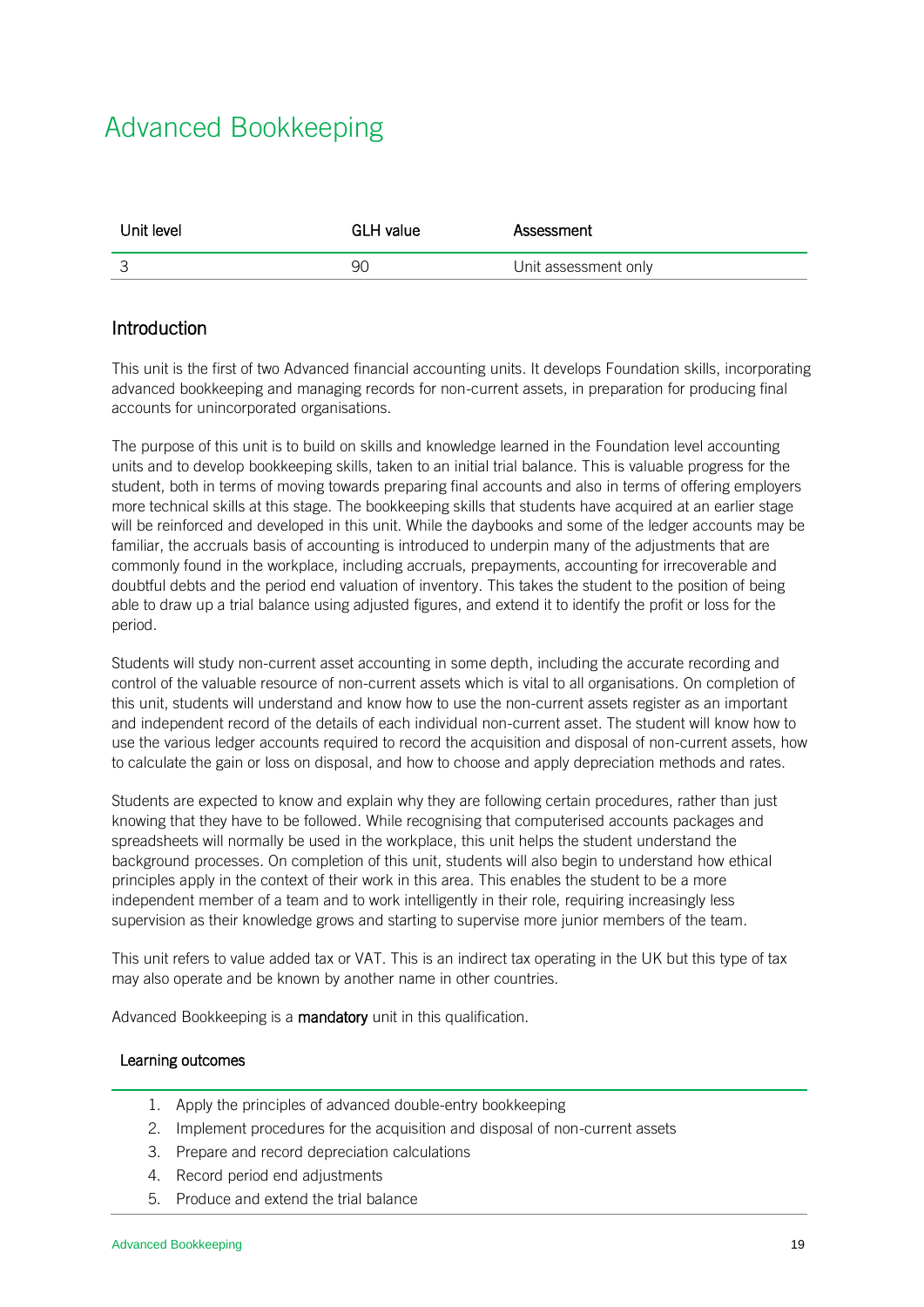#### **Scope of content**

This section illustrates the depth and breadth of content to be delivered for this unit. All areas indicated in the table below must be covered in teaching.

Students may not be assessed on all content, or on the full depth or breadth of a piece of content in any particular assessment. Content assessed may change over time to ensure validity of assessment, but all assessment criteria will be tested over time.

#### 1. Apply the principles of advanced double-entry bookkeeping

#### 1.1 Demonstrate the accounting equation

Students need to know:

- the importance of the accounting equation for keeping accounting records
- the effect of accounting transactions on elements of the accounting equation.

#### 1.2 Classify assets, liabilities and equity in an accounting context

Students need to know:

• definitions and examples of assets: non-current (tangible, intangible) and current; liabilities: current and non-current; equity and capital; income (revenue); expenses (costs).

Students need to be able to:

• classify general ledger accounts as income (revenue), expense (cost), asset, liability or equity (capital).

#### 1.3 Demonstrate the purpose and use of books of prime entry and ledger accounting Students need to know:

- the different books and records that make up the accounting system: books of prime entry: sales and purchases daybooks, cash-book, journal (including narratives), general ledger accounts, memorandum ledgers, control accounts: sales ledger, purchases ledger, VAT (may be known by another name in other countries) and payroll
- what information should be recorded in each record
- how these records relate to each other, including dealing with VAT
- the importance of following organisation policies and procedures
- the importance of the integrity and accuracy of records
- why the records need to be kept secure, and how.

Students need to be able to:

- write up general ledger accounts correctly and accurately
- close off accounts to the statement of profit or loss, where appropriate
- carry down balances, where appropriate.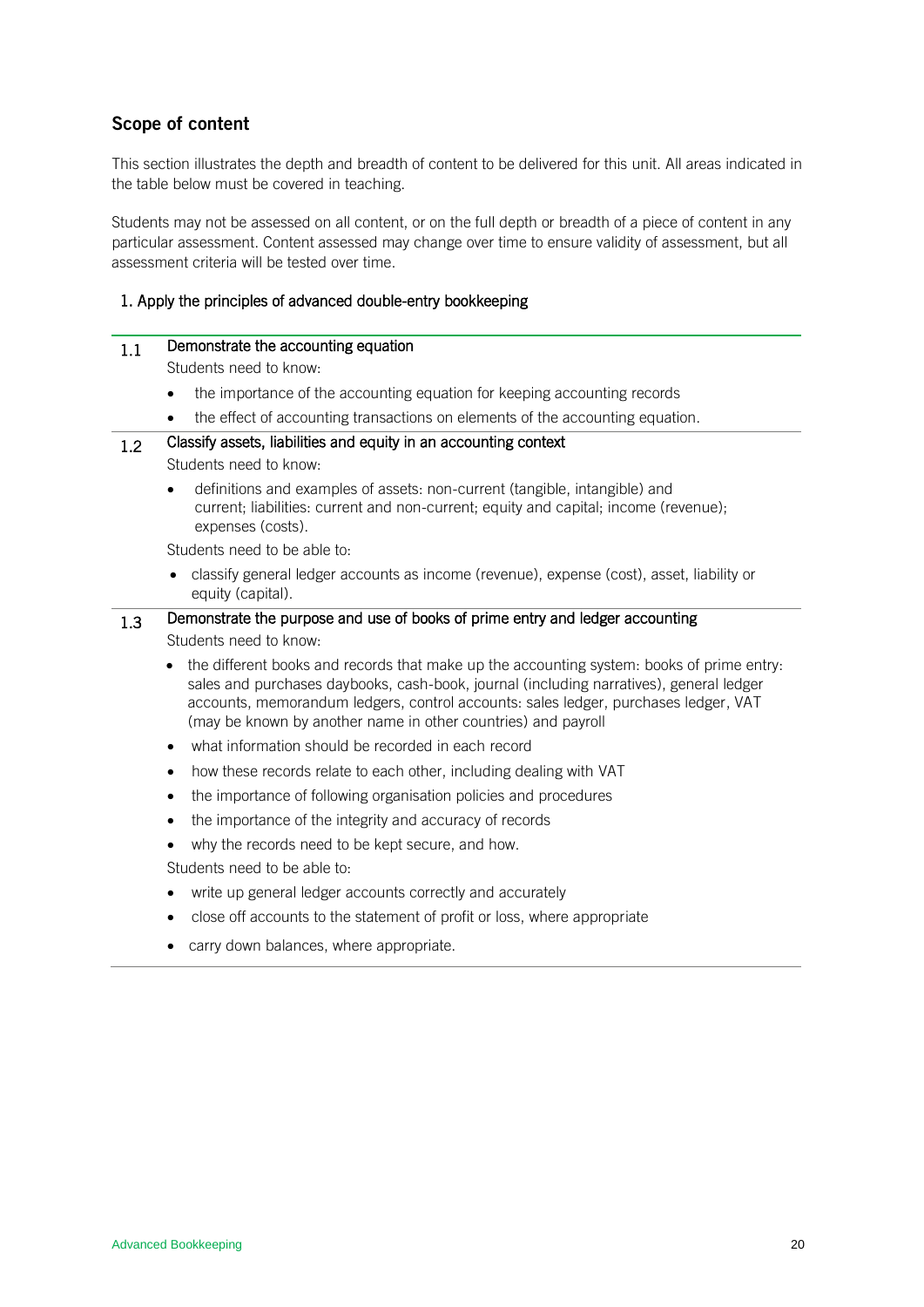#### 1.4 Apply ethical principles when recording transactions

Students need to know:

- the meaning of objectivity and its importance in accounting
- the importance of transparency and fairness
- that only valid transactions for the period must be included, and that all relevant transactions must be included.

Students need to be able to:

- apply the ethical principle of confidentiality
- identify whether entries are made with integrity, professional competence and due care
- identify whether transactions are genuine and valid for inclusion in the organisation's records
- identify professional behaviour, including dealing with the pressures of familiarity and authority.

#### 1.5 Carry out financial period end routines

Students need to know:

- that income or expense accounts will carry a balance prior to closing off to the statement of profit or loss at the end of the financial period
- which account balances to carry forward and which to close off to the statement of profit or loss at the end of a financial period.

Students need to know how to:

- verify general ledger balances by using other sources of information and performing reconciliations where appropriate: physical checks, inventory records, supplier and bank statements, sales and purchases ledgers (memorandum ledger accounts)
- resolve discrepancies or refer them to the appropriate person
- identify and make corrections in the general ledger, including the journal.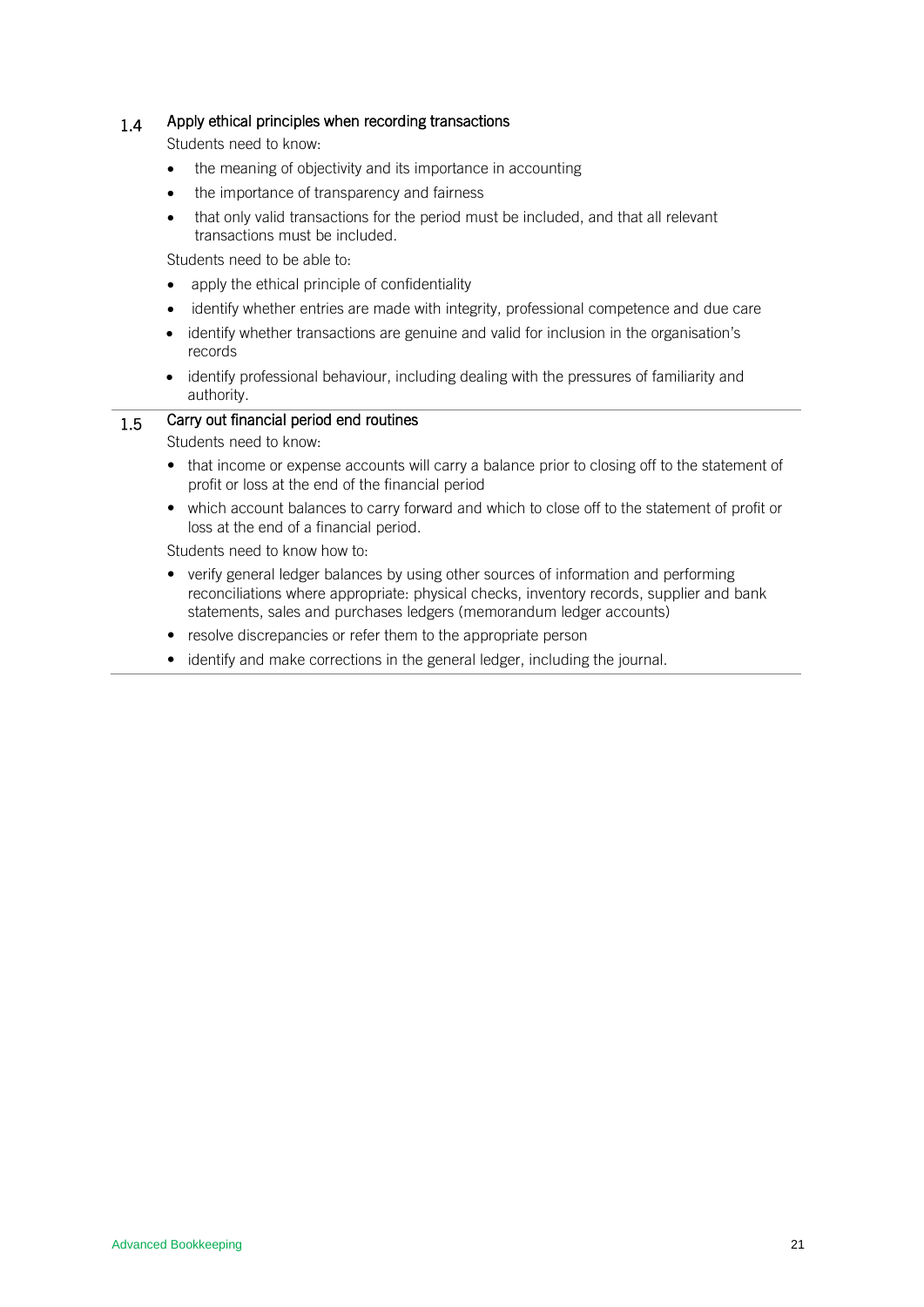#### 2. Implement procedures for the acquisition and disposal of non-current assets

#### 2.1 Demonstrate the importance of prior authority for capital expenditure

Students need to know:

- why authorisation is necessary
- the appropriate person in an organisation to give authority.

#### 2.2 Identify capital expenditure

Students need to know:

- that International Financial Reporting Standards (IFRS) exist that are relevant to non-current assets
- the definitions of cost, useful life, residual value, depreciable amount, carrying amount
- what can and cannot be included in the cost of non-current assets
- the importance of organisational policy, including applying a given level of materiality
- that revenue expenses should be excluded
- that the depreciable amount of the acquisition should be allocated over its useful life; this is an application of the accrual basis of accounting
- the effect of capitalisation on the statement of profit or loss and statement of financial position.

Students need to be able to:

• treat VAT according to the registration status of the acquiring organisation.

#### 2.3 Differentiate between funding methods for acquisition of non-current assets

Students need to know:

- the following funding methods: cash purchase (including purchase on standard commercial credit terms); borrowing, including loans, hire purchase, finance lease (no detailed knowledge of accounting treatment); part-exchange
- the suitability of each of the above in a tightly defined business context.

#### 2.4 Record acquisitions and disposals of non-current assets

Students need to know:

- the purpose and content of the non-current assets register, including assisting physical verification and checking general ledger entries and balances
- the carrying amount of an asset that has been disposed of at the end of the period
- the meaning of the balance on the disposals account
- how gains and losses on disposal are treated at the period end

Students need to be able to:

- update the non-current assets register for acquisitions and disposals
- record acquisitions and disposals in the general ledger
- account for acquisitions and disposals by part-exchange
- treat VAT, according to the registration status of the acquiring organisation
- use the following accounts: non-current asset at cost (for example, motor vehicles at cost), non-current asset accumulated depreciation, bank/cash, loan, disposals.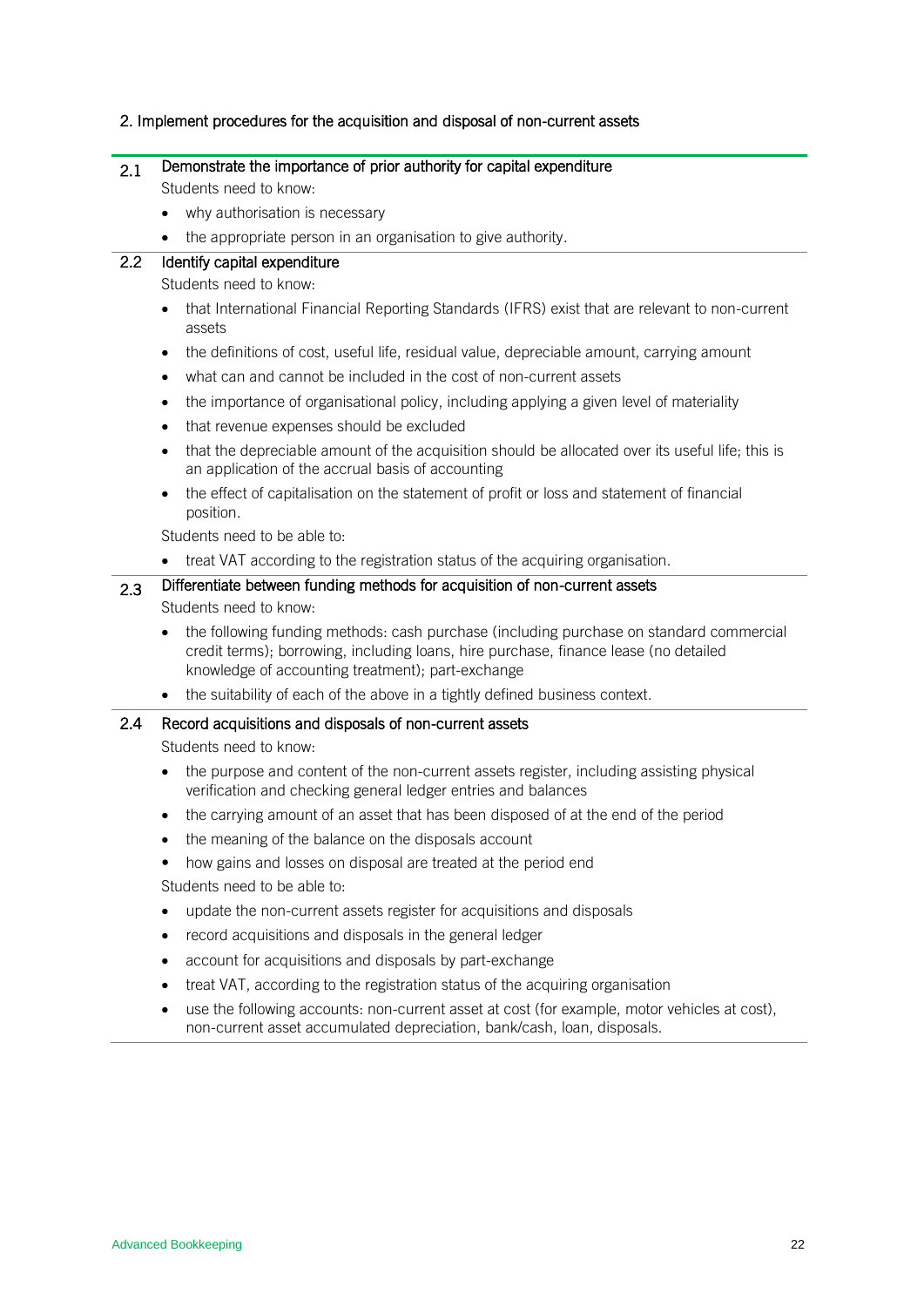#### 3. Prepare and record depreciation calculations

#### 3.1 Calculate depreciation

Students need to know:

• how charges are treated at the period end.

Students need to be able to:

- choose and use appropriate methods of depreciation, taking into account the expected pattern of usage of the asset
- choose and use appropriate rates of depreciation, taking into account the estimated useful life of the acquisition
- use the straight-line method of depreciation, using a percentage, fraction or over a period of time, including cases when a residual value is expected, for a full year or pro rata for part of a year, according to the organisational policy
- use the diminishing balance method of depreciation for a full year using a percentage
- use the units of production method of depreciation.

#### 3.2 Record depreciation

Students need to be able to:

- record depreciation in the non-current assets register
- record depreciation in the general ledger, including the journal
- use the following accounts: depreciation charges, non-current asset accumulated depreciation.

#### 4. Record period end adjustments

#### 4.1 Record accruals and prepayments in income and expense accounts

Students need to know:

- that adjustments for accruals and prepayments are an application of the accrual basis of accounting
- how opening and closing accruals and prepayments affect income and expense accounts. Students need to be able to:
- explain the difference between the amount paid or received and the amount recognised in the accounts
- account for accruals and prepayments by making a double-entry in the current period and reversing it in the future period
- recognise the reversal of a previous period adjustment in the ledger accounts
- calculate adjustments pro rata
- enter adjustments in the general ledger, including the journal
- calculate the amount transferred to the statement of profit or loss
- use the following accounts: accruals/accrued expenses, accrued income, prepayments/prepaid expenses, prepaid income.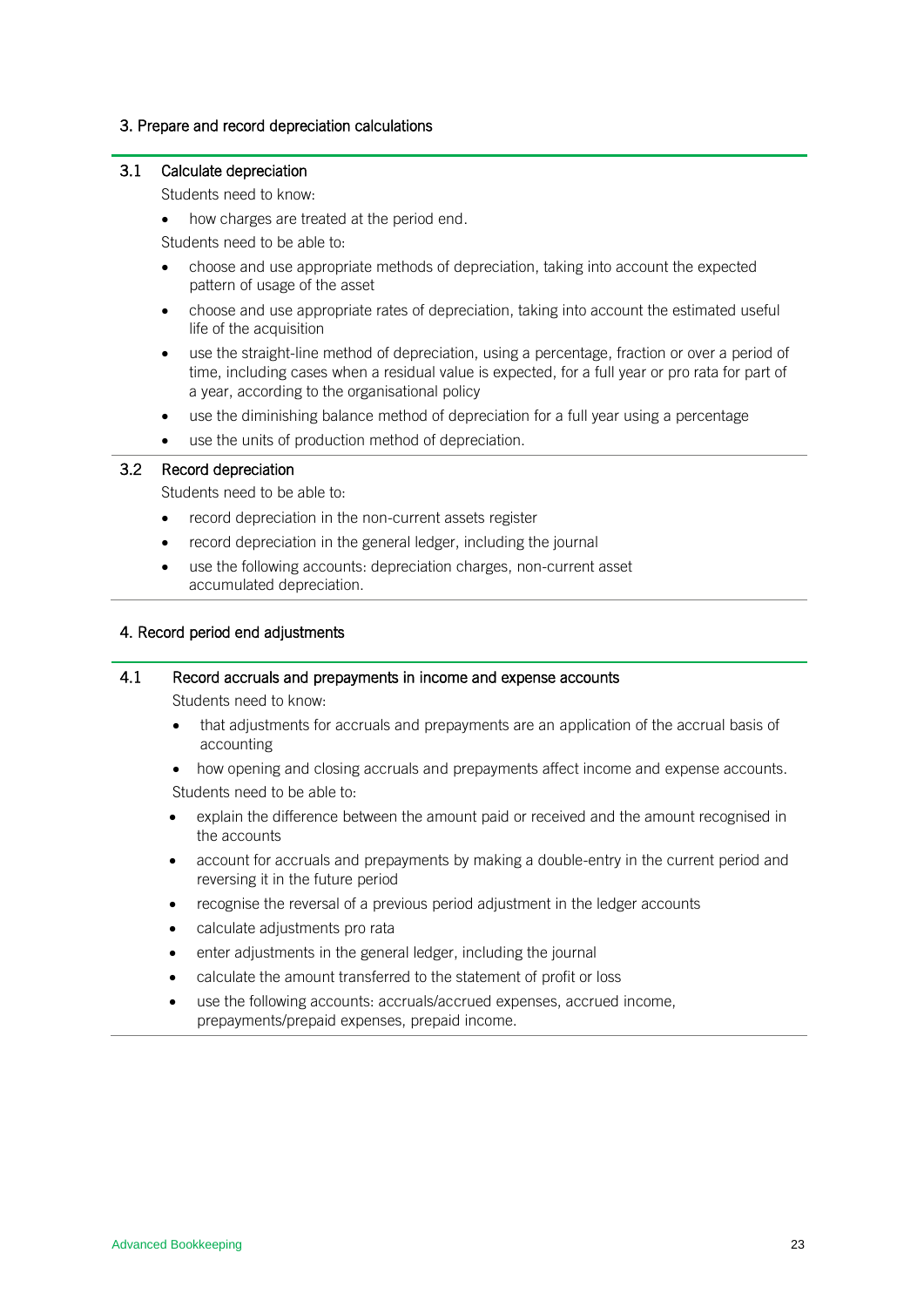#### 4.2 Record irrecoverable debts and allowances for doubtful debts

Students need to know:

- the differences between irrecoverable debts, allowances for specific doubtful debts and general allowances
- that allowances for doubtful debts are an application of the accrual basis of accounting (recognition only).

Students need to be able to:

- calculate new allowances for doubtful debts in accordance with organisational policy
- calculate adjustments for an existing general allowance for doubtful debts
- account for the recovery of an irrecoverable debt previously written off
- use the journal to record irrecoverable debts and allowances for doubtful debts (VAT implications are not required)
- use the following accounts: irrecoverable debts (statement of profit or loss), sales ledger control account, allowance for doubtful debts account (statement of financial position), allowance for doubtful debts adjustment account (statement of profit or loss).

#### 4.3 Record inventory

Students need to know:

- that IFRS exist that are relevant to inventory valuation
- the meaning of net realisable value
- that valuation must be at the lower of cost and net realisable value on an individual item basis
- the principles of different methods of valuation (calculations not required)
- what can and cannot be included in the valuation of inventory
- that accounting for inventory is an application of the accrual basis of accounting.

Students need to be able to:

- determine the correct closing inventory figure in accordance with current accounting standards
- calculate the cost of inventory from selling price when VAT or an element of profit is included (calculations involving an understanding of mark-up or sales margin will not be required)
- make entries in the journal
- use the following accounts: closing inventory statement of profit or loss, closing inventory statement of financial position.

#### 4.4 Record period end adjustments

Students need to know:

- that, when making period end adjustments, there is scope to significantly affect the reported results of the organisation
- the effects of including misleading or inaccurate period end adjustments (non-compliance with regulations, misinformed decision making by users of the final accounts).

Students need to be able to:

• respond appropriately to period end pressures (time pressure, pressure to report favourable results, pressure from authority).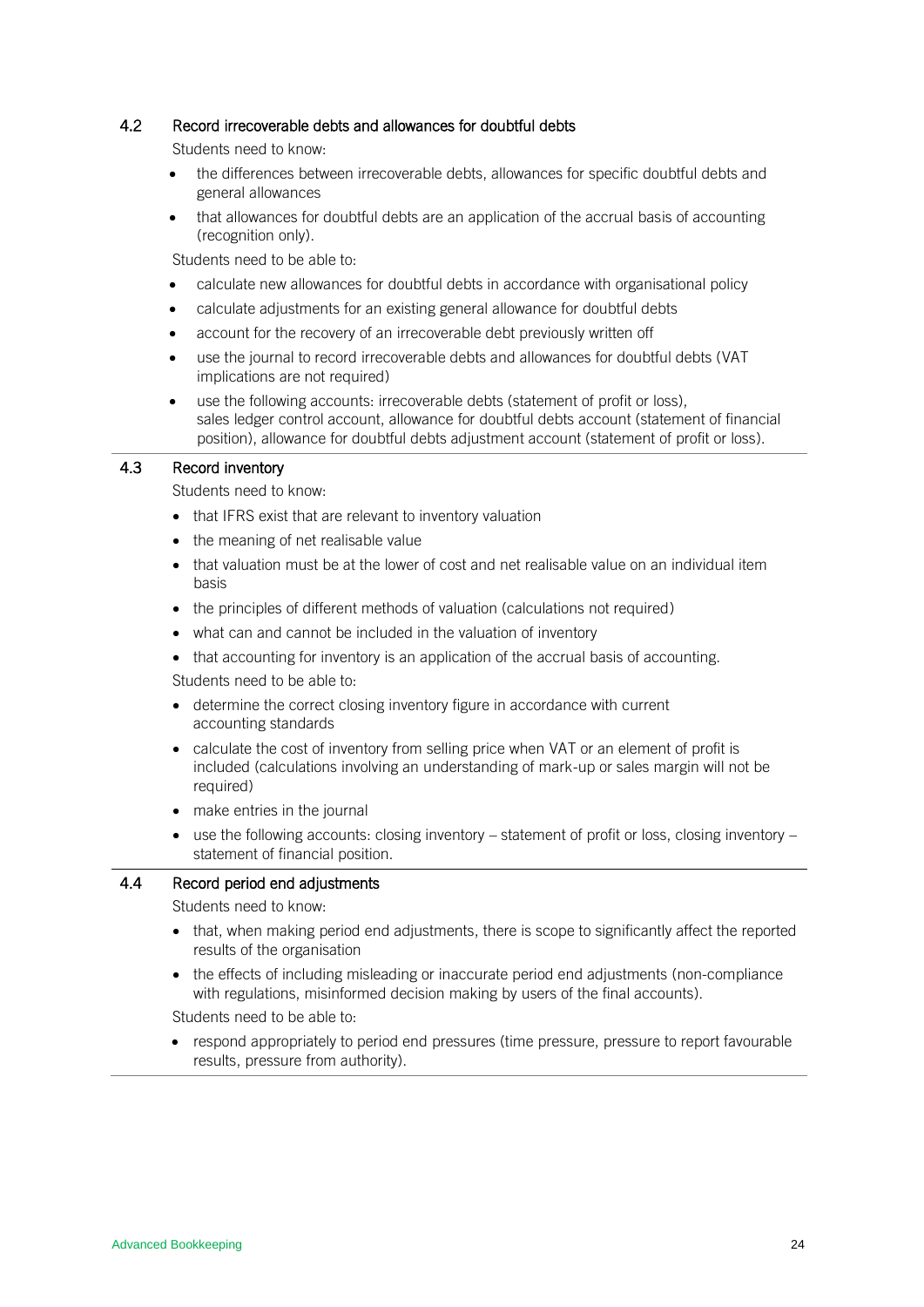#### 5. Produce and extend the trial balance

#### 5.1 Prepare a trial balance

Students need to know:

- that certain accounts can carry either a debit or a credit balance (in particular: VAT, disposals, allowance for doubtful debts adjustment, bank, loan, irrecoverable debts)
- the importance of the trial balance for the preparation of final accounts.

Students need to be able to:

- transfer balances from ledger accounts, a list of balances or written data into correct debit or credit columns of the trial balance
- correct any errors that are not shown by the trial balance
- use and clear the suspense account.

#### 5.2 Carry out adjustments to the trial balance

Students need to be able to:

• place the following adjustments correctly in the extended trial balance: closing inventory, accruals, prepayments, corrections of errors/omissions, depreciation, irrecoverable debts, allowances for doubtful debts.

#### 5.3 Complete the extended trial balance

Students need to be able to:

- extend figures in the ledger balances and adjustments columns correctly into the statement of profit or loss and statement of financial position columns
- make the extended columns balance
- correctly label the balancing figure line as profit or loss.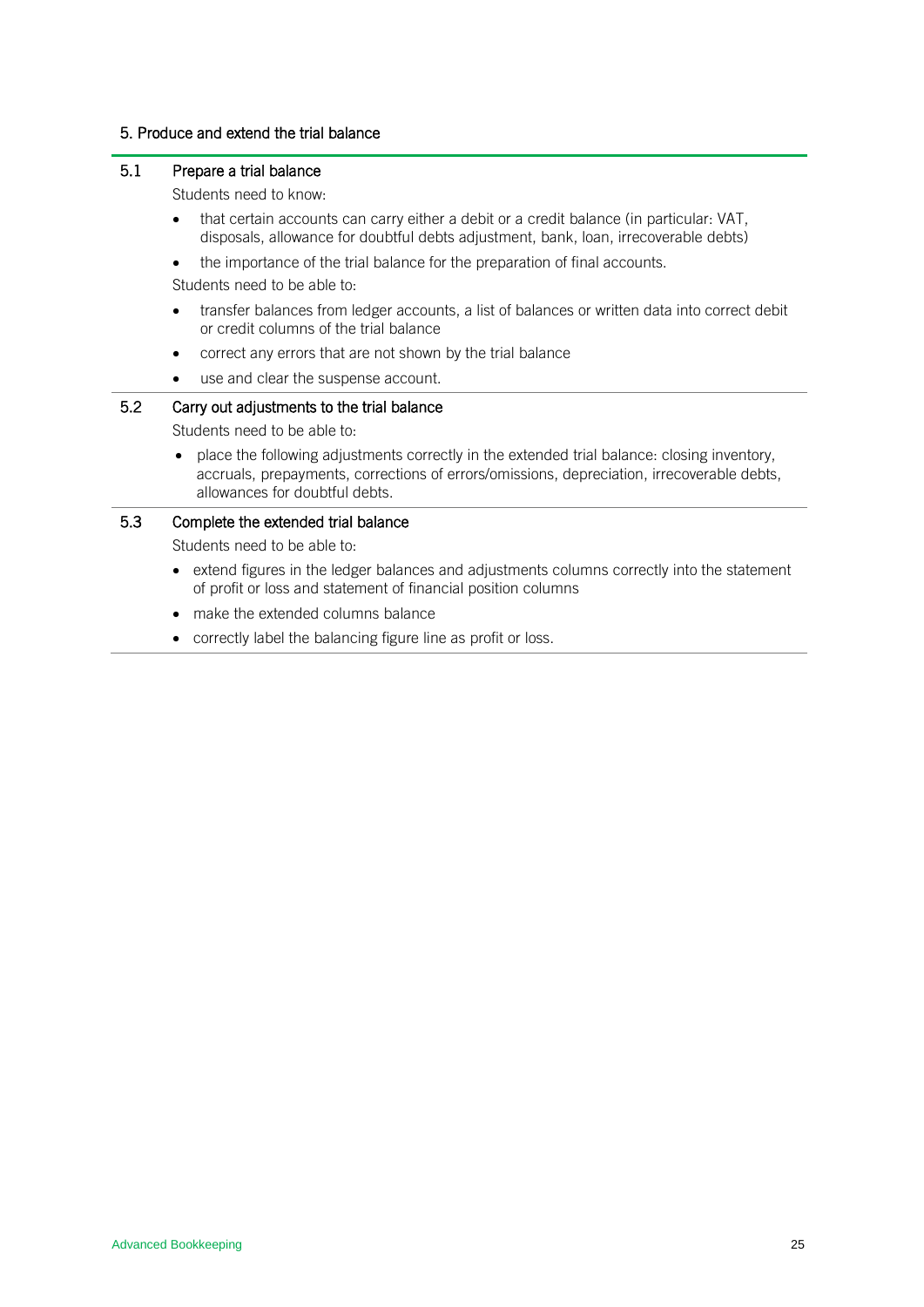#### **Delivering this unit**

This unit has the following links with other AAT Advanced level qualification units.

| Unit name                  | Content links                                                                                                           |
|----------------------------|-------------------------------------------------------------------------------------------------------------------------|
| Final Accounts Preparation | Advanced Bookkeeping gives students underlying knowledge that may support<br>their study of Final Accounts Preparation. |
| Ethics for<br>Accountants  | Advanced Bookkeeping touches on ethical matters in the context of<br>bookkeeping.                                       |
| Indirect Tax               | Advanced Bookkeeping requires knowledge of how VAT is treated.                                                          |

#### **Links to standards**

This unit links with the following National Occupational Standards (NOS) for Accountancy and Finance:

• FA-4 Prepare accounts.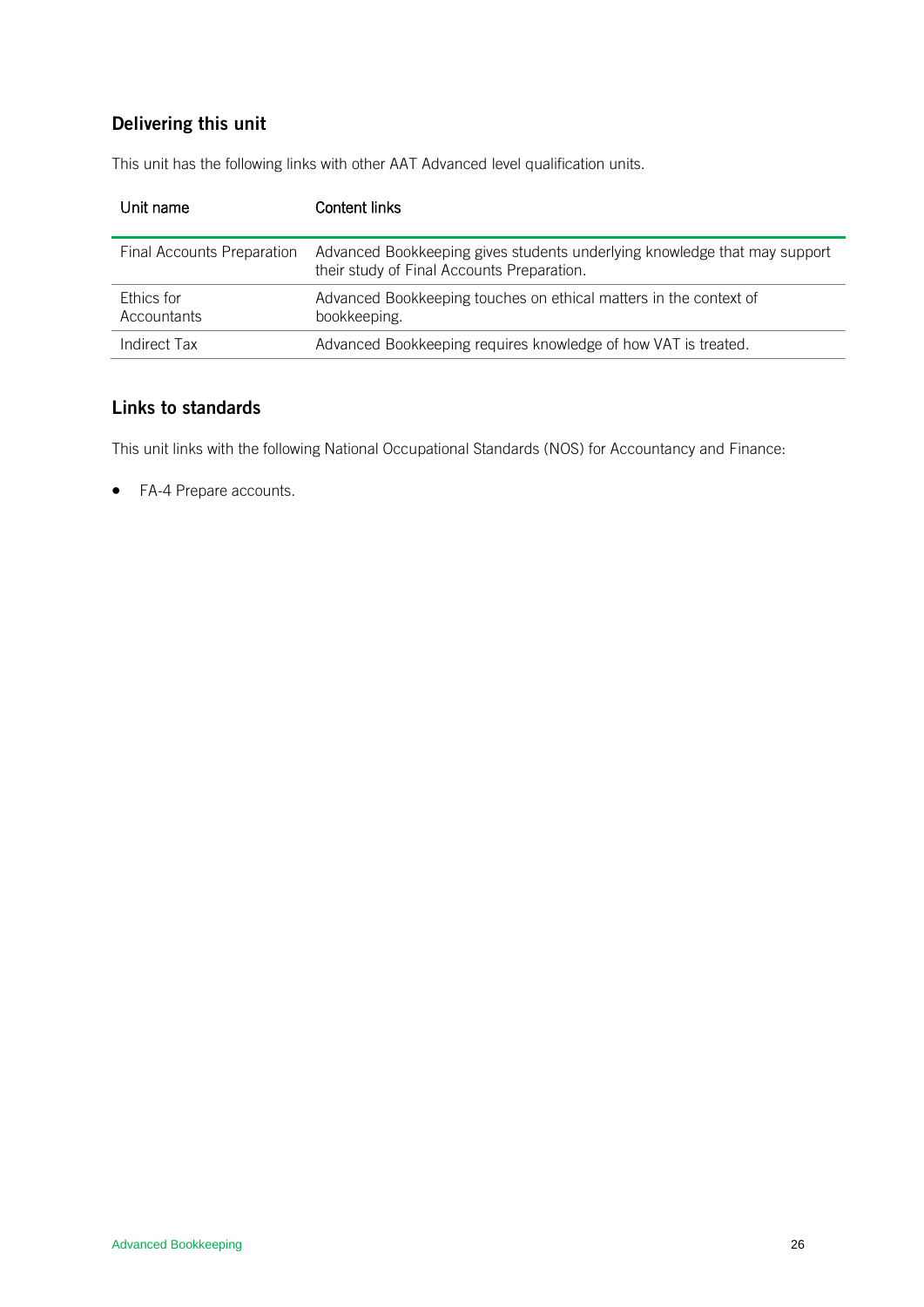#### **Test specification for Advanced Bookkeeping unit assessment**

Please refer to the latest Qualification Technical Information (QTI) for specific legislation or rates that apply to the current assessments. Details can be accessed at **aat.org.uk/about-aat/qualification-development** 

| Assessment method            | <b>Marking Type</b> | Duration of assessment |
|------------------------------|---------------------|------------------------|
| Computer based<br>assessment | Computer marked     | 2 hours                |

|       | Learning outcomes                                                              | Weighting |
|-------|--------------------------------------------------------------------------------|-----------|
|       | Apply the principles of advanced double-entry bookkeeping                      | 24%       |
| 2.    | Implement procedures for the acquisition and disposal of<br>non-current assets | 20%       |
| 3.    | Prepare and record depreciation calculations                                   | 13%       |
| 4.    | Record period end adjustments                                                  | 20%       |
| .5.   | Produce and extend the trial balance                                           | 23%       |
| Total |                                                                                | 100%      |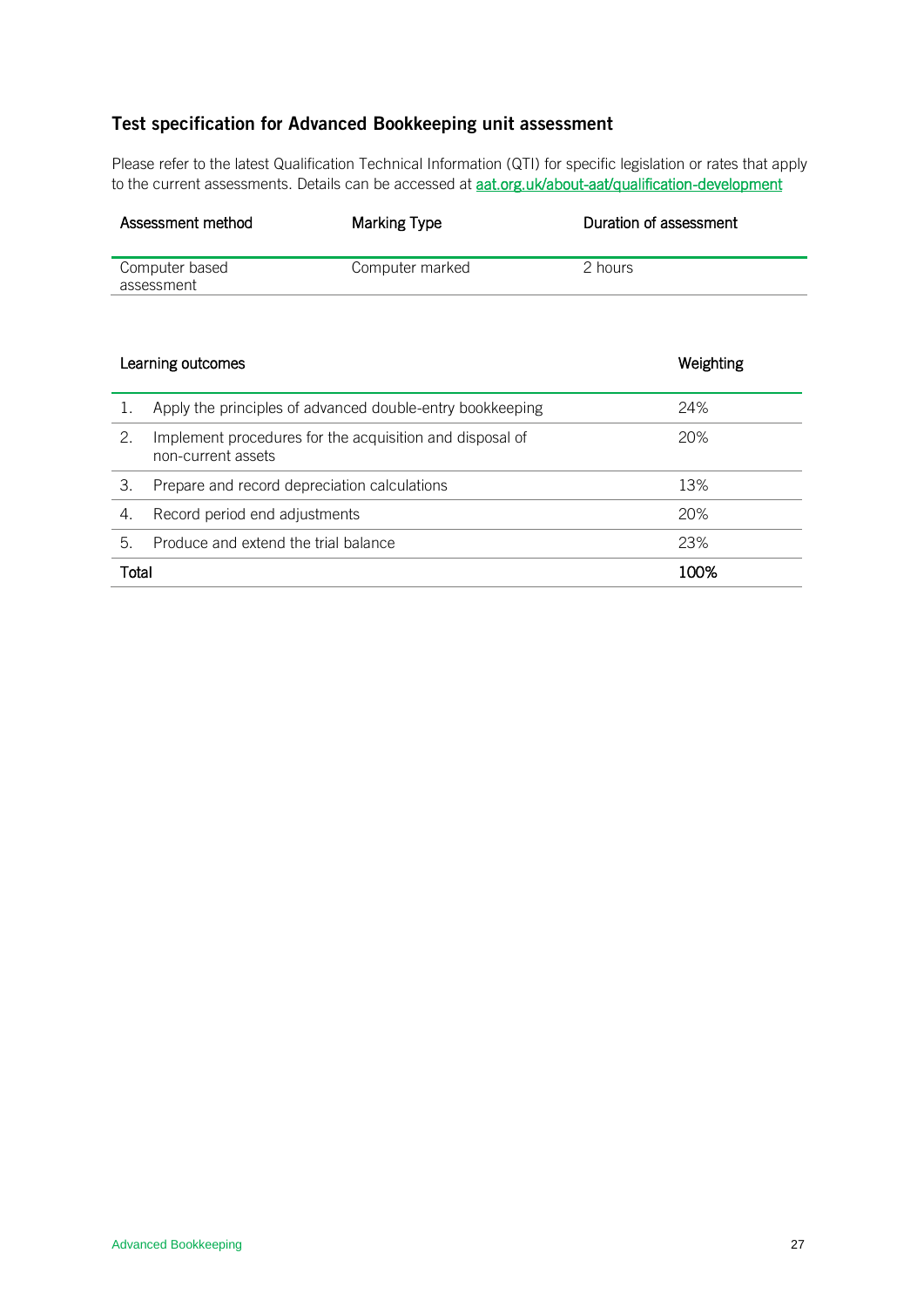### <span id="page-27-0"></span>Final Accounts Preparation

| Unit level               | <b>GLH</b> value | Assessment           |
|--------------------------|------------------|----------------------|
| $\overline{\phantom{0}}$ | 60               | Unit assessment only |

#### **Introduction**

This Advanced level unit is about preparing final accounts for sole traders and partnerships, and helping students to become aware of alternative business organisation structures.

This purpose of this unit is to provide the background knowledge and skills that a student needs to be capable of drafting accounts for sole traders and partnerships, and it provides the background knowledge of the regulations governing company accounts. A successful student will be able to complete tasks while being aware of potential ethical issues and know how to report information effectively. The student should become an accomplished member of the accounting team who is able to work with little supervision and who can see a financial picture of the organisation as a whole.

Students will be able to recognise the different types of organisations that need to prepare financial statements and will understand why such statements are important to users in the business environment. The financial accounting techniques and knowledge that they have already acquired will be developed to prepare accounting records when the records are incomplete, and students will become familiar with mark-up and margin.

Students will recognise special accounting requirements for partnerships. They will become aware of legislation and regulations governing financial statements, and will be able to recall and apply ethical knowledge to situations arising during the preparation of accounts. This unit also introduces students to the terminology and formats used by accountants in the financial statements of companies, working with the International Financial Reporting Standards (IFRS) terminology that is utilised across AAT.

Using all of this, the student will be able to prepare final accounts for sole traders and partnerships from an initial trial balance and present these to their line manager. They will then gain awareness of the more detailed requirements for the preparation of company financial statements.

This unit refers to value added tax or VAT. This is an indirect tax operating in the UK but this type of tax may also operate and be known by another name in other countries.

Final Accounts Preparation is a **mandatory** unit in this qualification.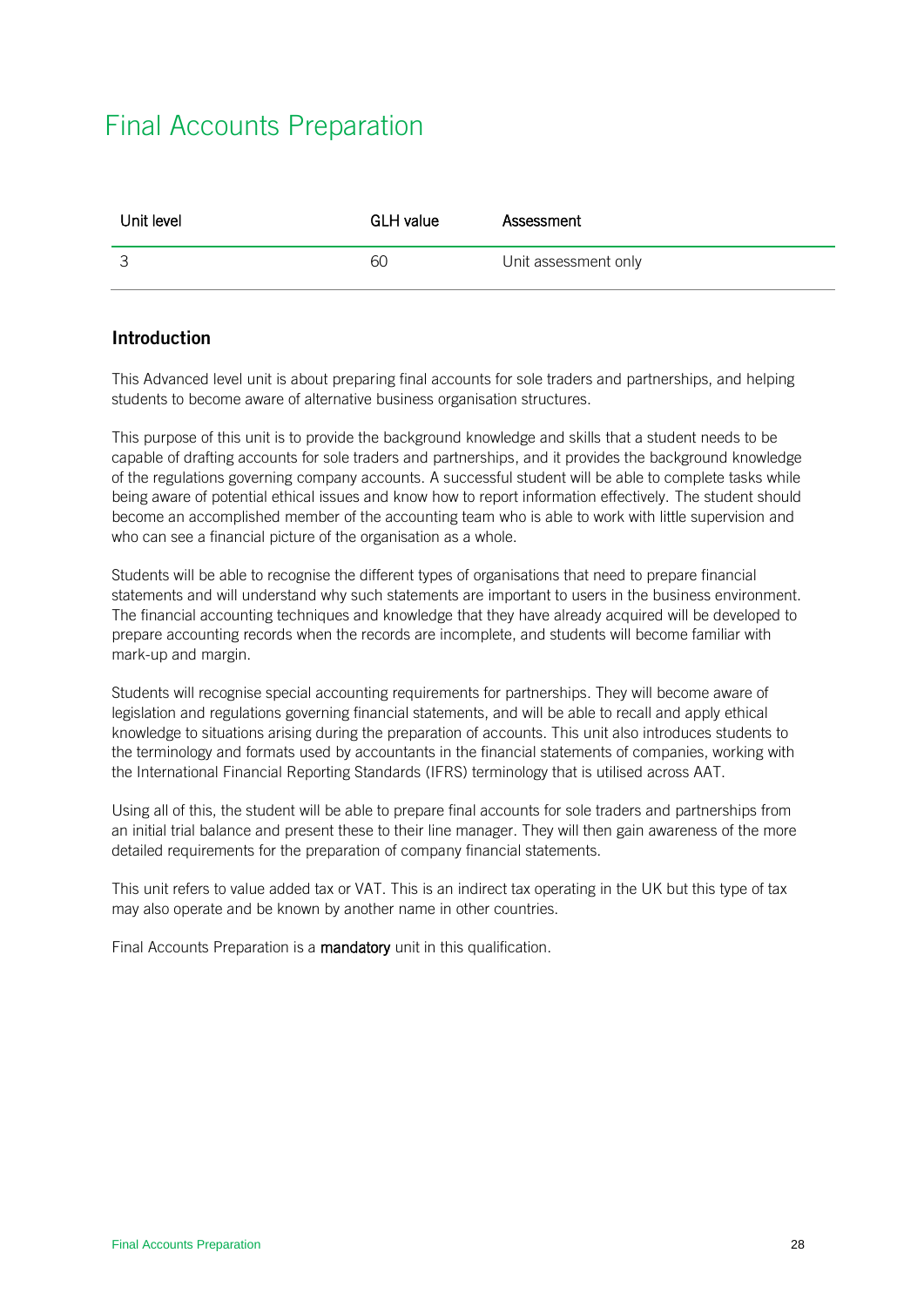#### Learning outcomes

- 1. Distinguish between the financial recording and reporting requirements of different types of organisation
- 2. Explain the need for final accounts and the accounting and ethical principles underlying their preparation
- 3. Prepare accounting records from incomplete information
- 4. Produce accounts for sole traders
- 5. Produce accounts for partnerships
- 6. Recognise the key differences between preparing accounts for a limited company and a sole trader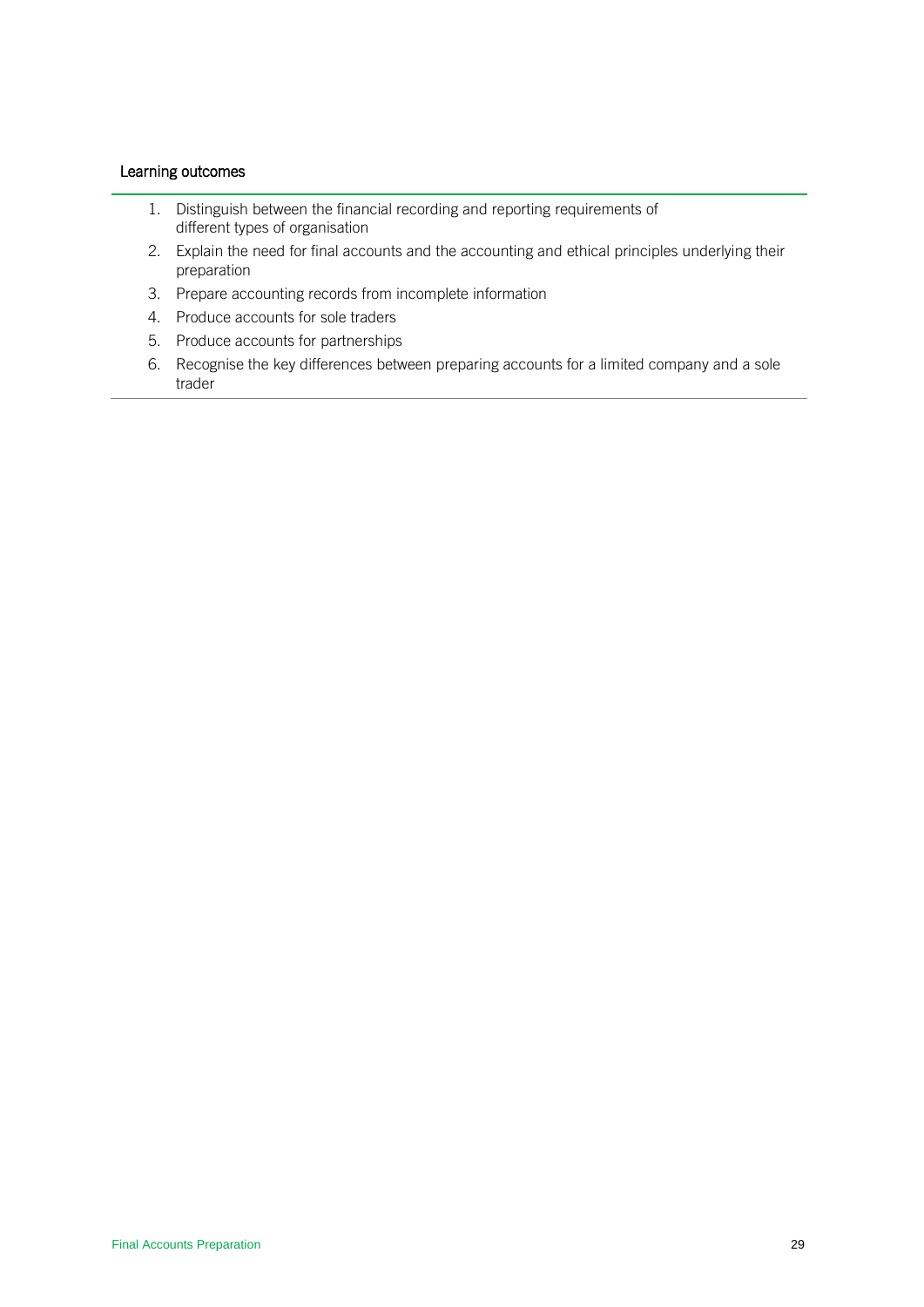#### **Scope of content**

This section illustrates the depth and breadth of content to be delivered for this unit. All areas indicated in the table below must be covered in teaching.

In any one assessment, students may not be assessed on all content, or on the full depth or breadth of a piece of content. The content assessed may change over time to ensure validity of assessment, but all assessment criteria will be tested over time.

#### 1. Distinguish between the financial recording and reporting requirements of different types of organisation

1.1 Describe the types of organisation that need to prepare final accounts

Students need to know:

- brief descriptions of business organisations:
	- for profit: sole traders, partnerships, limited companies, limited liability partnerships (LLPs)
	- not for profit: charities
- the basic differences between the structure and financial characteristics of these organisations:
	- who owns the organisation/public benefit requirement
	- who manages the organisation
	- where responsibility lies for debts that the organisation cannot pay, and the amount of exposure
	- whether, and how, any tax is paid
- for commercial organisations, the different terms used to represent ownership in the statement of financial position (capital and equity) and amounts taken by the owners (drawings and dividends)
- for charity organisations, representation of net assets in the statement of financial position as funds of the charity.

Students need to be able to:

- recognise basic advantages and disadvantages of operating as a partnership rather than as a sole trader
- recognise basic advantages and disadvantages of incorporated status.

#### 1.2 Recognise the regulations applying to different types of organisation

Students need to know:

- that different regulations apply to different organisations, including awareness of relevant:
	- partnership legislation
	- companies legislation and accounting standards
	- LLP legislation
	- charity legislation, charity regulators and statements of recommended practice
- that presentation of final accounts for sole traders and partnerships is not governed by statute and accounting regulations to the same extent as those for limited companies; they have no definitive format
- the importance of behaving professionally, being competent and acting with due care at work
- the importance of deadlines in the preparation of final accounts.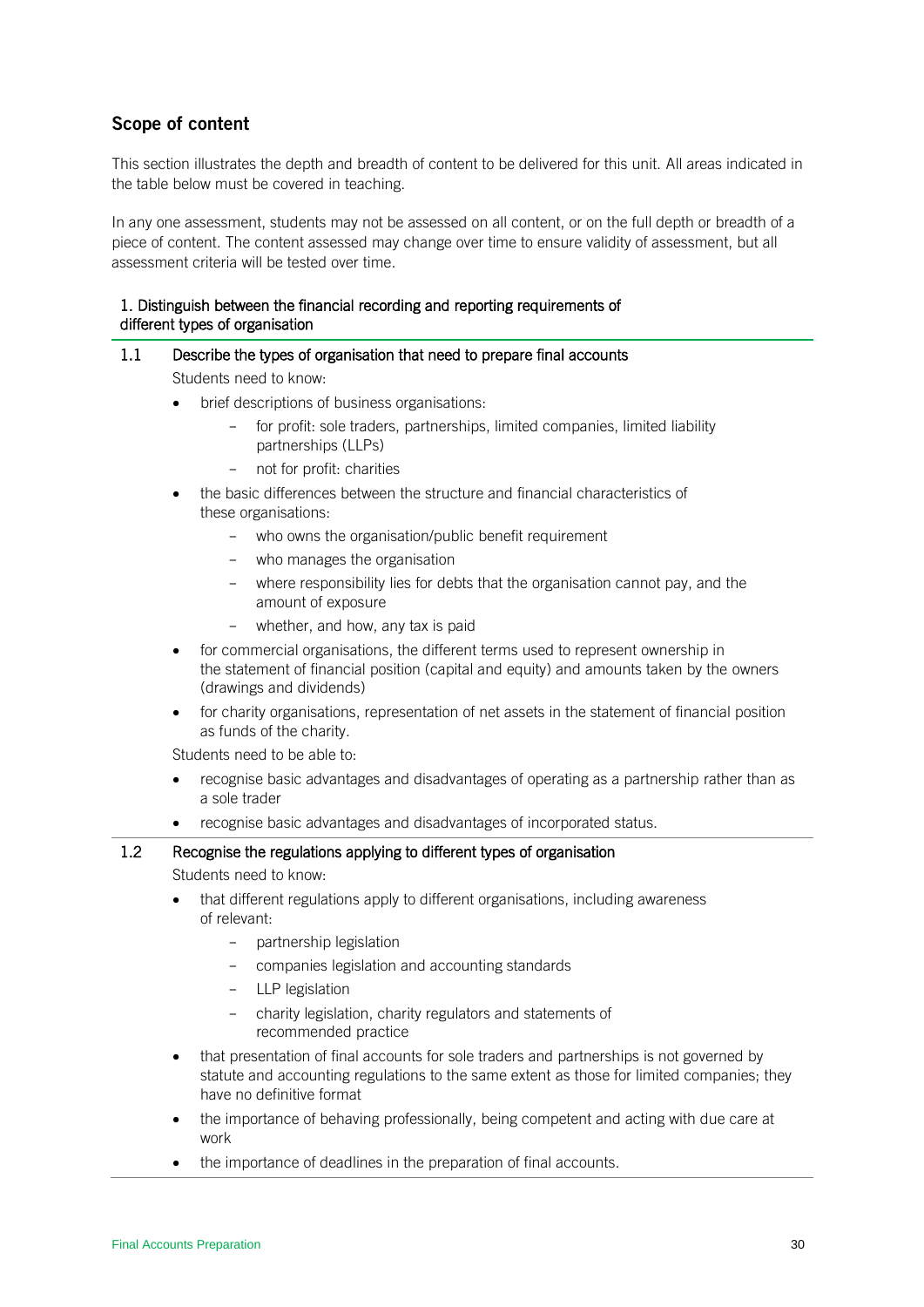#### 2. Explain the need for final accounts and the accounting and ethical principles underlying their preparation

#### 2.1 Describe the primary users of final accounts and their needs

Students need to know:

- the primary users of final accounts
- the reasons why final accounts are needed by these users.

#### 2.2 Describe the accounting principles underlying the preparation of final accounts Students need to know:

- the existence of a framework within which accountants work
- the underlying assumptions governing financial statements: accrual basis, going concern basis
- the fundamental qualitative characteristics of useful financial information
- the supporting qualitative characteristics
- why financial statements should be free from material misstatement.

Students need to be able to:

• recognise circumstances when a business is no longer a going concern and be aware of the effect on the value of its assets.

#### 2.3 Apply ethical principles when preparing final accounts

Students need to know:

- the importance of behaving professionally and being competent
- the importance of objectivity, including an awareness of the potential for conflicts of interest and bias
- why security and confidentiality of information must be maintained at all times.

#### 3. Prepare accounting records from incomplete information

#### 3.1 Recognise circumstances where there are incomplete records

Students need to know:

- possible reasons why information may be missing
- possible reasons for inconsistencies within the records themselves
- examples of the types of figures that may be missing
- the importance of acting with integrity.

#### 3.2 Prepare ledger accounts, using these to estimate missing figures

Students need to be able to:

- use the content of daybooks, including value added tax (VAT)
- use information from the cash book
- distinguish between relevant and non-relevant data
- reconstruct ledger accounts: sales and purchases ledger control accounts, VAT control account and the bank account
- calculate and correctly label the missing figure of such reconstructed accounts
- calculate opening or closing balances from information given
- adjust data for VAT, using information given.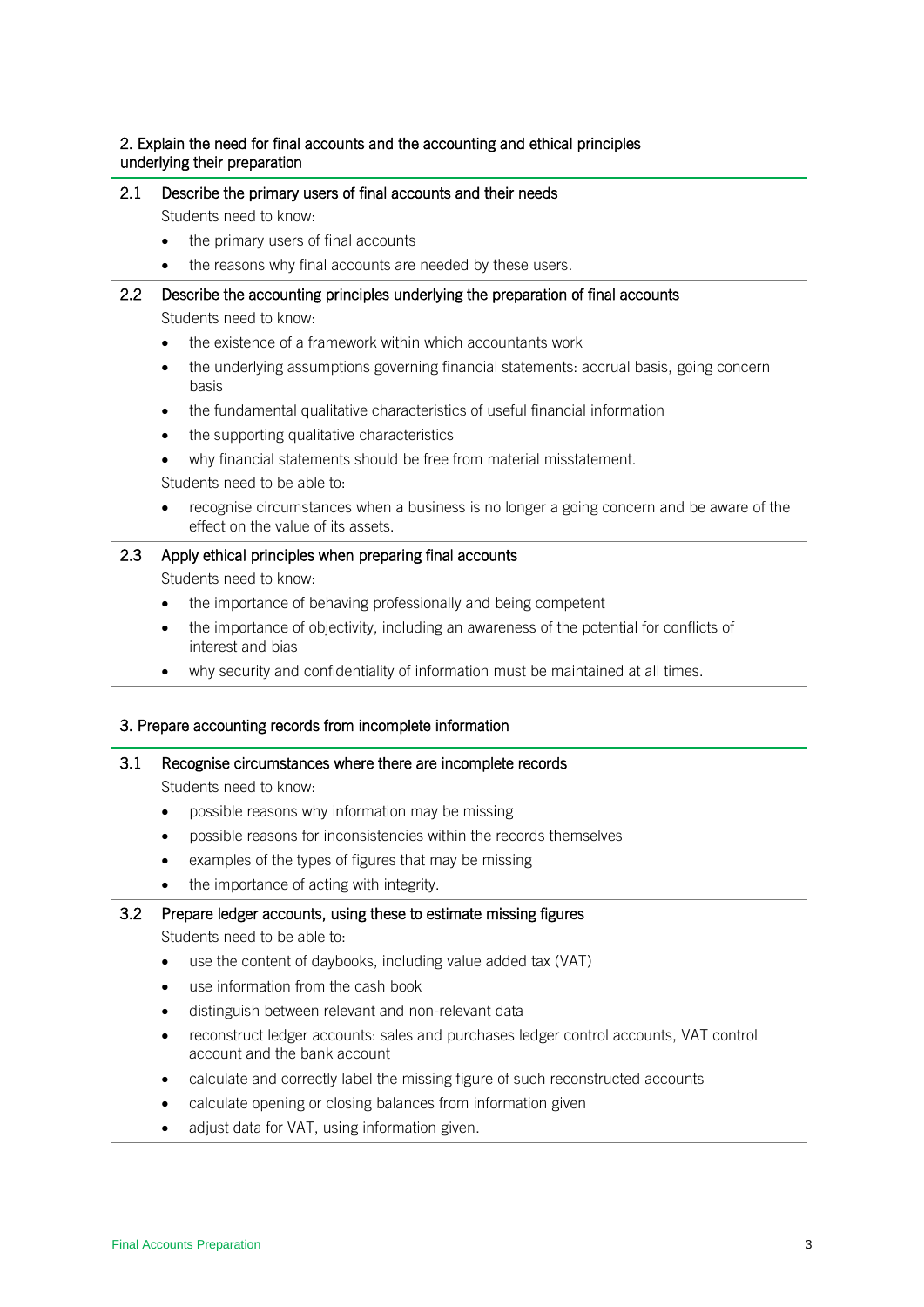#### 3.3 Calculate figures using mark-up and margin

Students need to know:

- what margin and mark-up are, and the difference between them. Students need to be able to:
- calculate mark-up and margin
- use mark-up and margin to calculate missing figures
- use cost of goods sold to determine a missing figure
- adjust data for VAT from data provided.

#### 3.4 Assess the reasonableness of given figures within a particular context

Students need to be able to:

- recognise whether a figure is reasonable in a given context
- explain reasons behind the difference between an actual balance and a calculation
- exercise professional scepticism.

#### 4. Produce accounts for sole traders

#### 4.1 Calculate opening and/or closing capital for a sole trader

Students need to be able to:

- account for drawings, capital injections and profits or losses
- record these in ledger accounts
- explain movements in capital balances.

#### 4.2 Describe the components of a set of final accounts for a sole trader

Students need to know:

- the purpose of a statement of profit or loss
- the purpose of a statement of financial position
- how the statement of financial position is linked to the accounting equation
- how the statement of profit or loss and the statement of financial position are related.

#### 4.3 Prepare a statement of profit or loss for a sole trader in the given format

Students need to be able to:

- itemise income and expenditure in line with given organisational policies
- transfer data from the trial balance to the appropriate line of the statement according to the level of detail given for the organisation.

#### 4.4 Prepare a statement of financial position for a sole trader in the given format

Students need to be able to:

- apply the net assets presentation of the statement of financial position
- transfer data from the trial balance to the appropriate line of the statement according to the level of detail given for the organisation.

#### 5. Produce accounts for partnerships

The following points apply to assessment criteria 5.2, 5.4, 5.5, 5.6 and 5.7:

- the number of partners is limited to a maximum of three
- there are no changes in the partnership during a period
- either a profit or loss may be provided for allocation.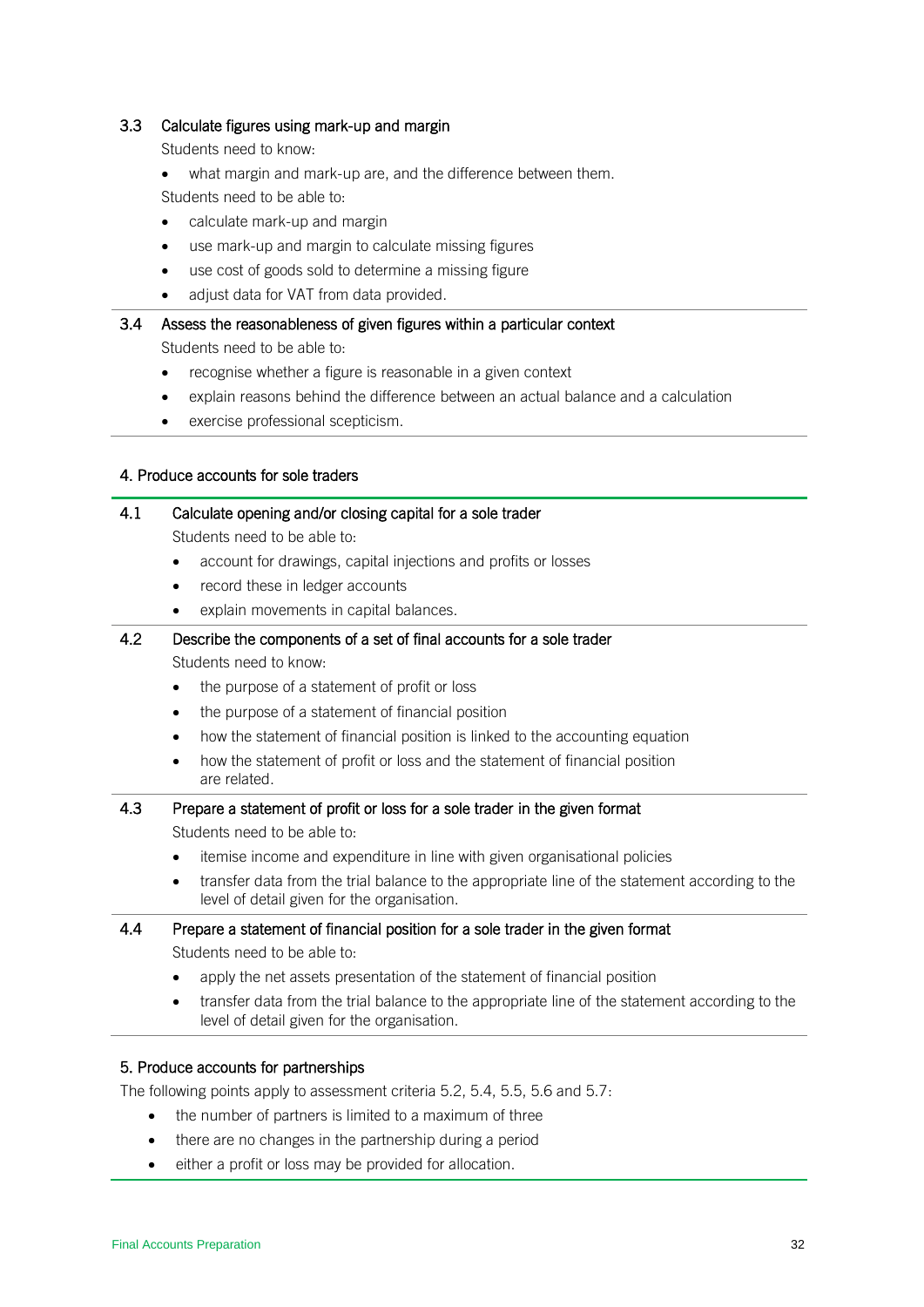#### 5.1 Describe the key components of a partnership agreement

Students need to know:

- what a partnership agreement typically may or may not contain
- why a formal partnership agreement may not exist for all partnerships.

#### 5.2 Describe the accounting procedures for a change in partners

Students need to know:

- a simple definition of goodwill in accounting terms
- why goodwill will change capital balances on admission or retirement of a partner
- that goodwill may be introduced and subsequently eliminated from the accounting records using the profit sharing ratio.

Students need to be able to:

- calculate the goodwill adjustments using the profit sharing ratio
- enter such adjustments in ledger accounts and balance off these accounts as necessary.

#### 5.3 Describe the key components of partnership accounts

Students need to know:

- the purpose of a statement of profit or loss
- the purpose and content of the partnership appropriation account
- how the statement of profit or loss is linked to the partnership appropriation account
- the nature and content of partners' current accounts
- the nature and content of partners' capital accounts
- the purpose of a statement of financial position.

#### 5.4 Prepare a statement of profit or loss for a partnership, in the given format

Students need to know:

why the statement of profit or loss for a partnership is an adaptation of one for a sole trader.

Students need to be able to:

- itemise income and expenditure in line with given organisational policies
- transfer data from the trial balance to the appropriate line of the statement according to the level of detail given for the organisation.

#### 5.5 Prepare a partnership appropriation account, in compliance with the partnership agreement and in the given format

Students need to be able to:

- apply the terms of a partnership agreement
- record interest on capital (but not how to calculate it)
- record interest on drawings (but not how to calculate it)
- record salaries or commission paid to partners
- calculate, and appropriate and account for, the residual profit according to the profit sharing ratio
- recognise the status of partners' salaries, commission and interest
- present this account in the format given for the organisation.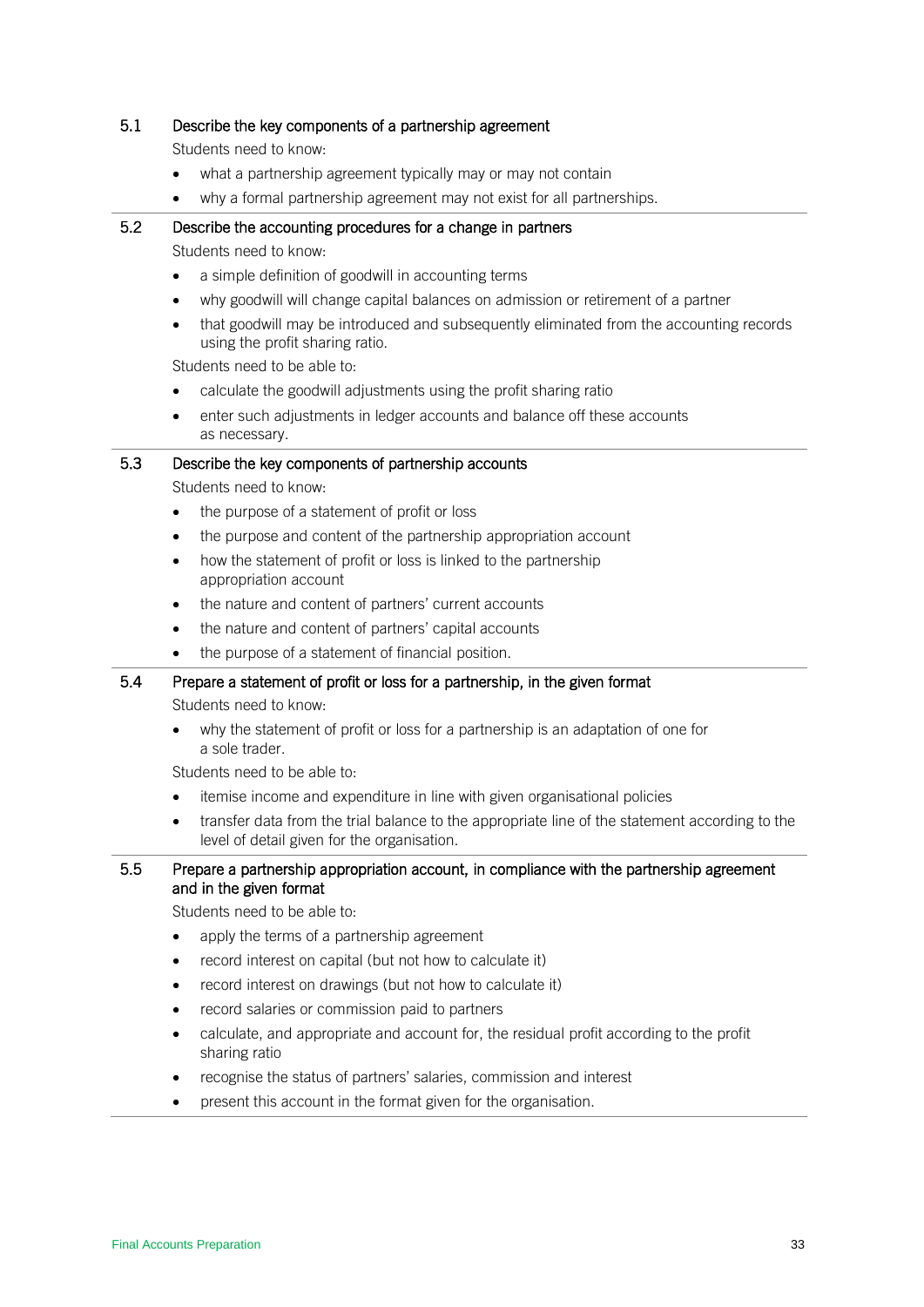#### 5.6 Prepare the current accounts for each partner

Students need to be able to:

- enter ledger accounting entries
- account for drawings in the form of cash, goods or services
- link the current account with figures from the appropriation account.

#### 5.7 Prepare a statement of financial position for a partnership, in compliance with the partnership agreement and in the given format

Students need to know:

• how the statement of financial position for a partnership differs from one of a sole trader. Students need to be able to:

- apply the net assets presentation of the statement of financial position
- transfer data from the trial balance to the appropriate line of the statement according to the level of detail given for the organisation
- show partners' current and capital accounts on the statement of financial position.

#### 6. Recognise the key differences between preparing accounts for a limited company and a sole trader

#### 6.1 Describe the main sources of regulation governing company accounts

Students need to know:

- the particular importance of maintaining an up-to-date knowledge of relevant legislation and accounting standards that apply to companies
- which source provides the required formats for the statement of profit or loss and statement of financial performance for a company adopting IFRS
- which standards provide guidance for property, plant and equipment, and inventories, where IFRS is adopted (recalled as examples of regulation).

#### 6.2 Describe the more detailed reporting arising from these regulations

Students need to know:

- the requirement to prepare financial statements at least annually and file them publicly
- why selection and application of accounting policies is regulated, and the objectives that should be met when developing them
- that limited company financial statements need to follow statutory formats, with prescribed headings and terminology
- why cost of sales and other expenses must be classified according to rules
- why taxation is charged in the statement of profit or loss of a company
- why only the carrying value of non-current assets appears on the statement of financial position of a company
- why notes must be provided as part of the financial statements of a company.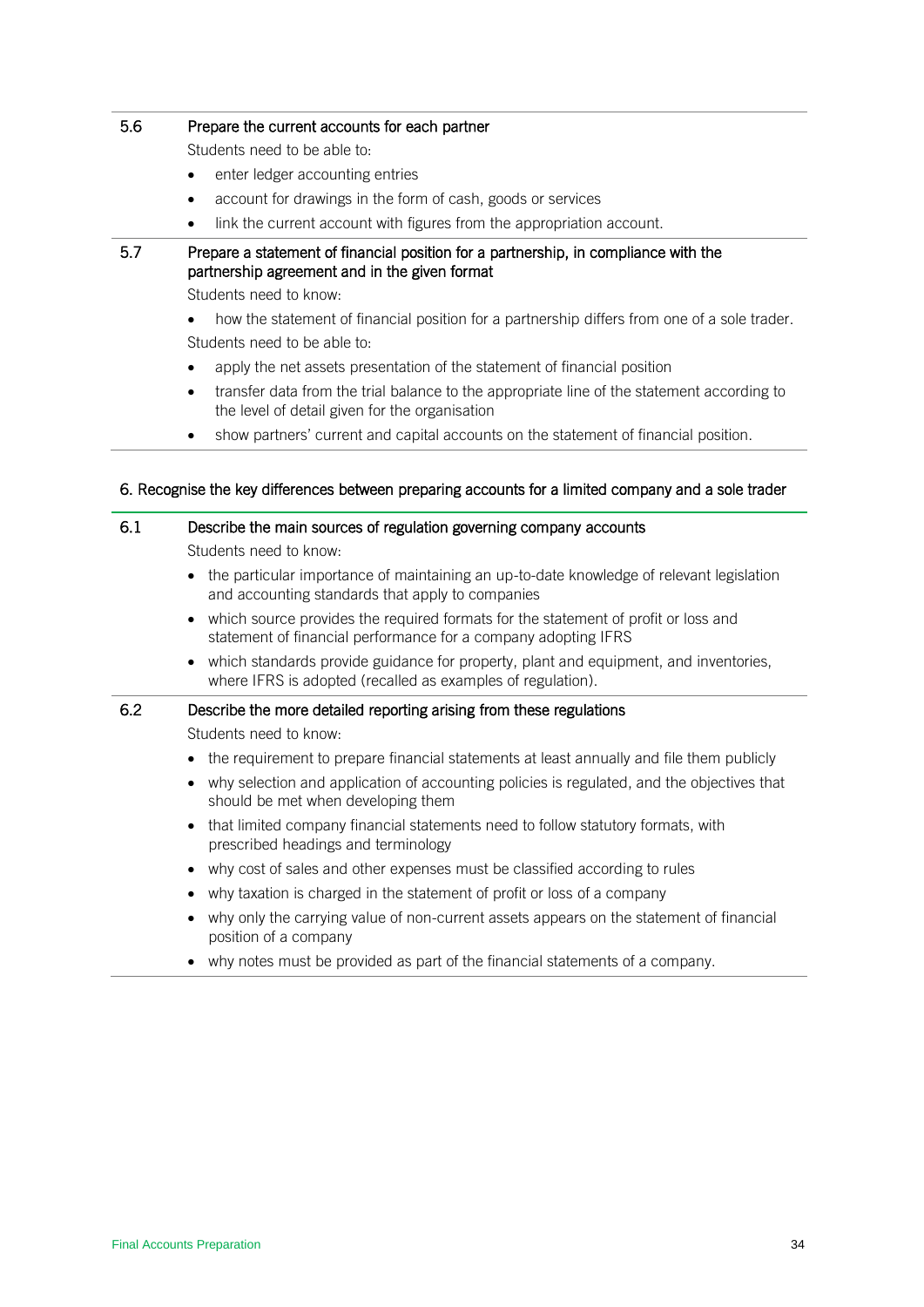#### **Delivering this unit**

This unit has the following links with other AAT Advanced level qualification units.

| Unit name                                                                             | Content links                                                                                                                                               |
|---------------------------------------------------------------------------------------|-------------------------------------------------------------------------------------------------------------------------------------------------------------|
| Advanced Bookkeeping                                                                  | This unit builds on the knowledge and skills acquired from studying Final<br>Accounts Preparation.                                                          |
| Ethics for<br>Accountants                                                             | Ethics and ethical principles are embedded within this unit.                                                                                                |
| Management Accounting:<br>Costing, Spreadsheets for<br>Accounting and<br>Indirect Tax | Three Advanced level units – Management Accounting: Costing,<br>Spreadsheets for Accounting and Indirect Tax - have links to Final Accounts<br>Preparation. |

#### **Links to standards**

This unit links with the following National Occupational Standards (NOS) for Accountancy and Finance:

- FA-4 Prepare accounts
- FA-5 Draft financial statements.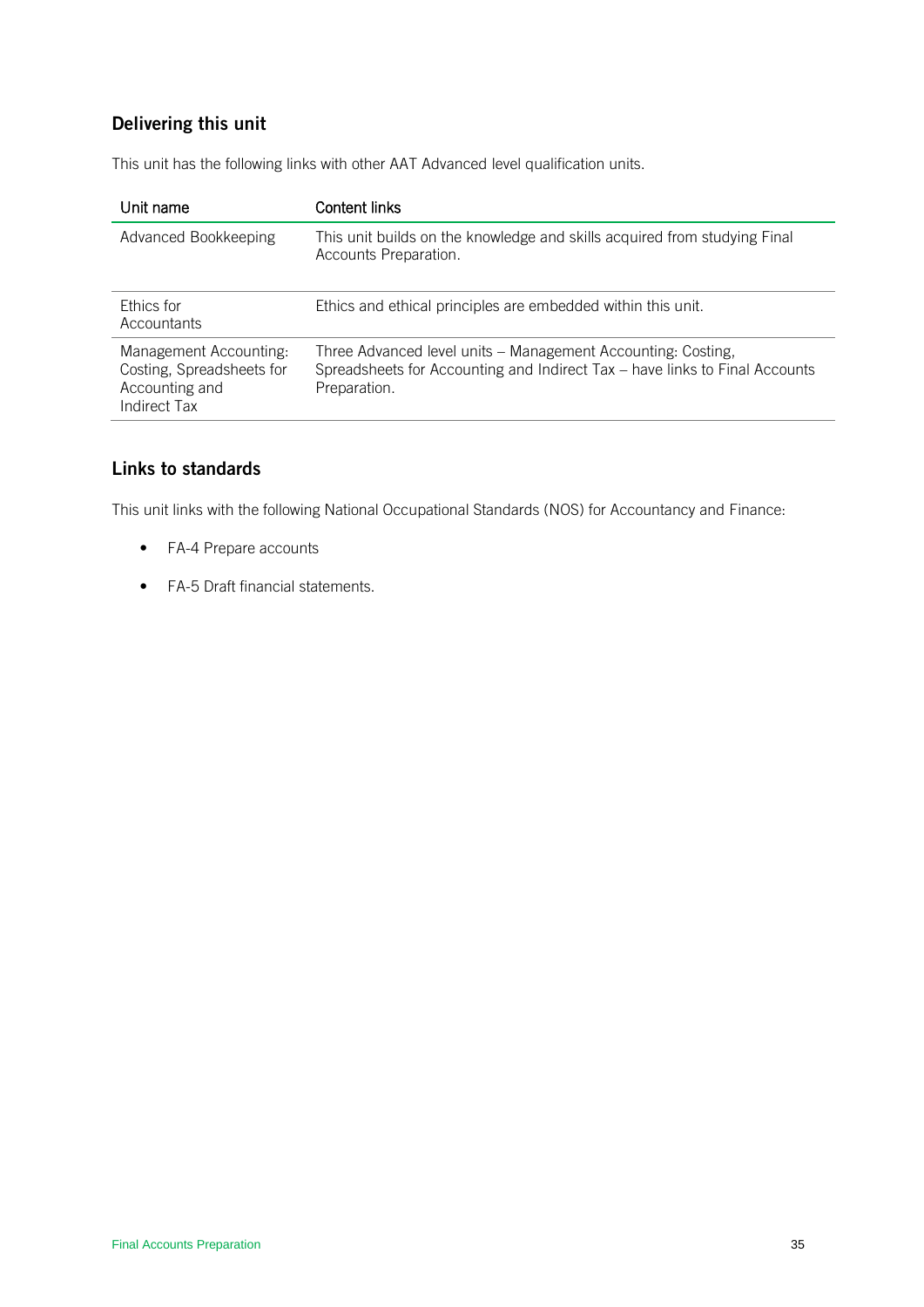#### **Test specification for Final Accounts Preparation unit assessment**

Please refer to the latest Qualification Technical Information (QTI) for specific legislation or rates that apply to the current assessments. Details can be accessed at **aat.org.uk/about-aat/qualification-development** 

| Assessment method                                                                                                | Marking type    | Duration of assessment |           |
|------------------------------------------------------------------------------------------------------------------|-----------------|------------------------|-----------|
| Computer based assessment                                                                                        | Computer marked | 2 hours                |           |
|                                                                                                                  |                 |                        |           |
| Learning outcomes                                                                                                |                 |                        | Weighting |
| 1. Distinguish between the financial recording and reporting requirements of<br>different types of organisation  |                 |                        | 10%       |
| 2. Explain the need for final accounts and the accounting and ethical principles<br>underlying their preparation |                 | 7%                     |           |
| 3. Prepare accounting records from incomplete information                                                        |                 | 27%                    |           |
| 4. Produce accounts for sole traders                                                                             |                 |                        | 31%       |
| 5. Produce accounts for partnerships                                                                             |                 |                        | 20%       |
| 6. Recognise the key differences between preparing accounts for a limited company<br>and a sole trader           |                 |                        | 5%        |
| Total                                                                                                            |                 |                        | 100%      |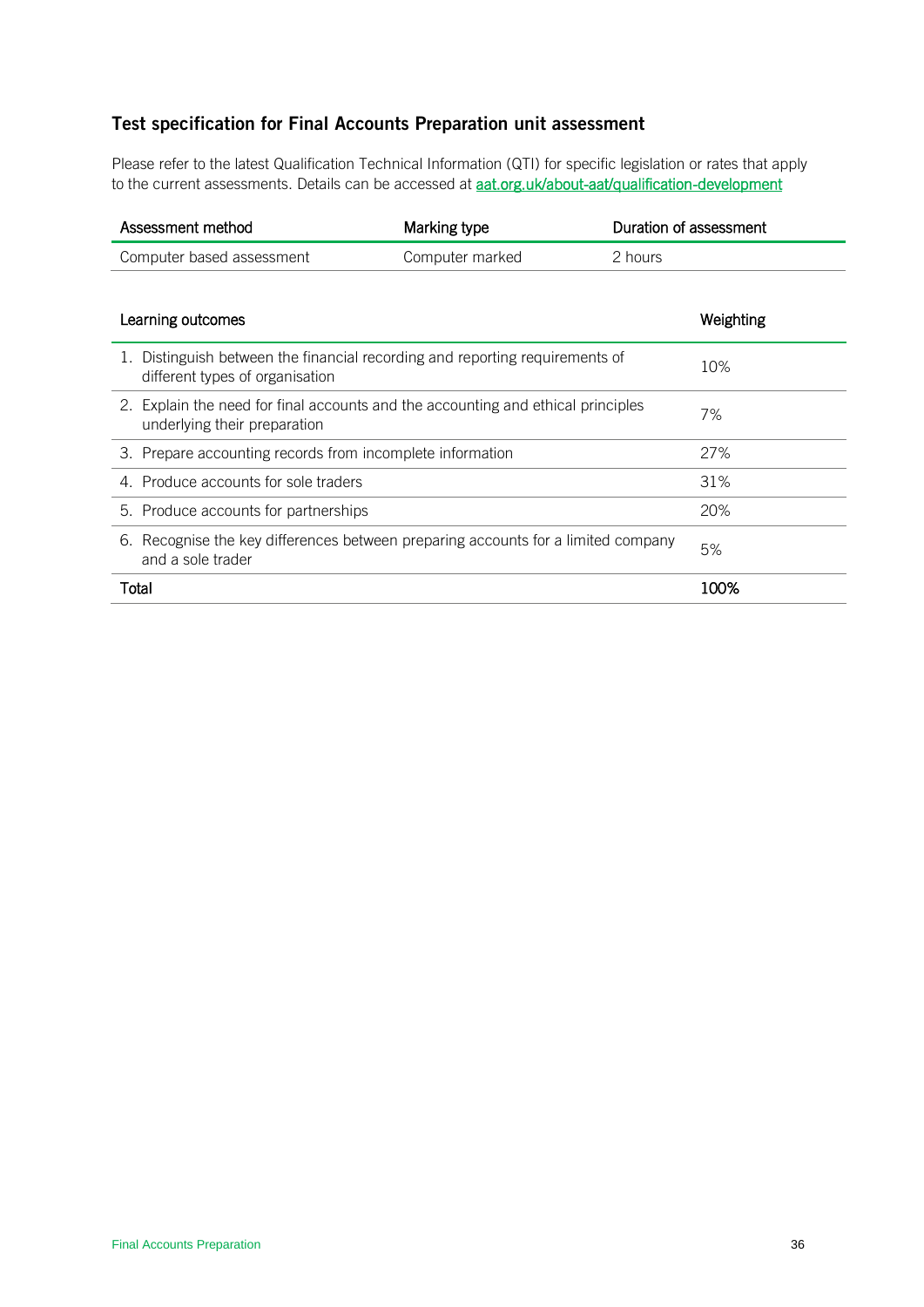### <span id="page-36-0"></span>Indirect Tax

| Unit level | <b>GLH</b> value | Assessment           |
|------------|------------------|----------------------|
|            | 60               | Unit assessment only |

#### **Introduction**

This Advanced level unit is about indirect tax: specifically, the tax that is referred to in the UK and throughout this unit as value added tax (VAT). The unit is designed to develop students' skills in preparing and submitting returns to the relevant tax authority in situations where the transactions that have to be included are relatively routine. However, some non-routine issues are also included in this unit.

This unit provides students with the knowledge and skills that they need to keep their employers and clients compliant with the laws and practices that apply to the indirect taxation of sales and purchases. The content is designed to ensure that students can perform these tasks relatively unsupervised, particularly in terms of routine and some non-routine VAT tasks. However, it is expected that the student will still require some management for more involved and intensive VAT transactions. It is important that the student understands and applies the VAT rules from an ethical point of view. All VAT work must be carried out with integrity, objectivity and a high degree of professional competence. There must be due care with regard to confidentiality about any personal data being processed and, from a business protection aspect, with the correct approach to professional behaviour.

Students will learn about VAT legislation and the importance of maintaining their technical knowledge through monitoring updates. Students must be taught how to complete VAT returns accurately and must understand the implications of failing to do so. Inaccuracy and omission, late submission of returns and late payment or non-payment of VAT need to be understood in terms of the sanctions and penalties that are available to the relevant tax authority.

In particular, students will learn how to calculate the VAT value correctly in different circumstances, verify the calculations of the submitted return and correctly use an accounting system to extract relevant data for the return.

The VAT registration and deregistration rules are important aspects of learning at this level, and this includes the need to monitor sales closely to avoid breaching regulations. The existence and basic terms of special VAT schemes are also important.

Students will learn about how to deal with errors made in previous VAT returns and how and when these errors are corrected. They will also learn about communicating VAT matters to relevant individuals and organisations, including the special rules that apply when goods and services are imported into and exported out of the UK and the European Union (EU).

Indirect Tax is a **mandatory** unit in this qualification.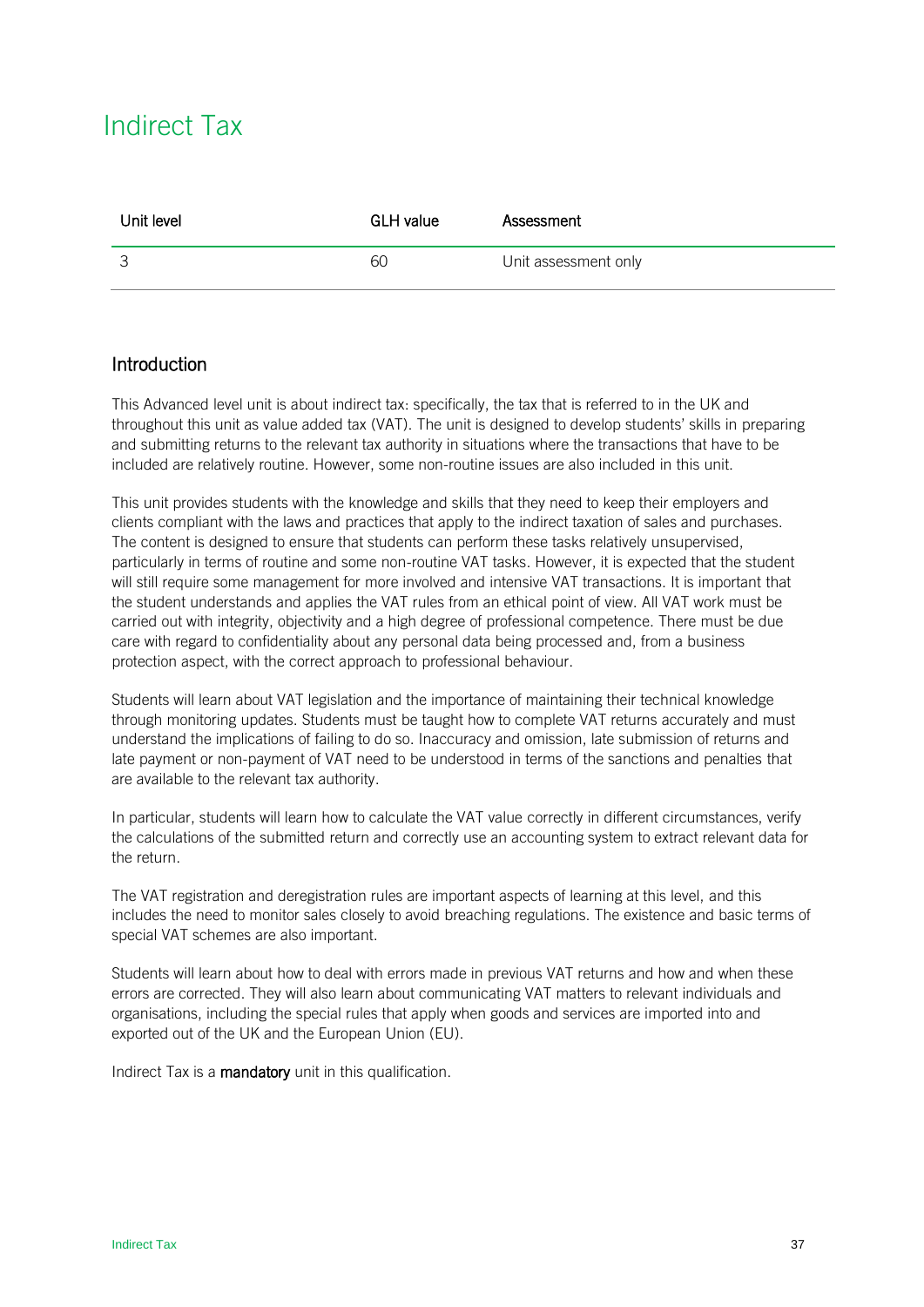#### Learning outcomes

- 1. Understand and apply VAT legislation requirements
- 2. Accurately complete VAT returns and submit them in a timely manner
- 3. Understand the implications for the business of errors, omissions and late filing and payment
- 4. Report VAT-related information within the organisation in accordance with regulatory and organisational requirement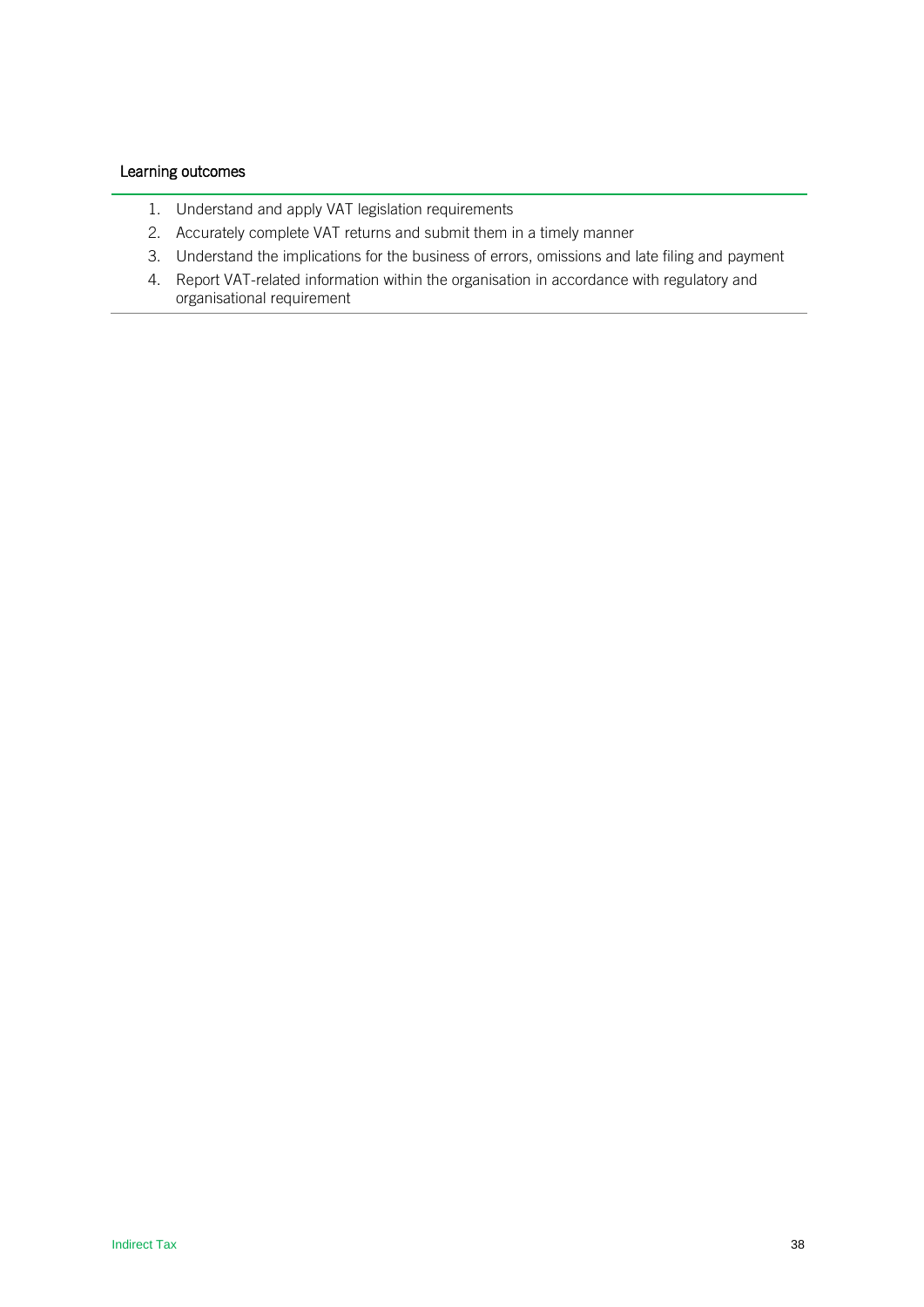#### **Scope of content**

This section illustrates the depth and breadth of content to be delivered for this unit. All areas indicated in the table below must be covered in teaching.

In any one assessment, students may not be assessed on all content, or on the full depth or breadth of a piece of content. The content assessed may change over time to ensure validity of assessment, but all assessment criteria will be tested over time.

#### 1. Understand and apply VAT legislation requirements

#### 1.1 Identify and analyse relevant information on VAT

Students need to know:

- relevant sources of VAT information needed by a business
- how to analyse available information and identify relevant items to extract
- how to communicate relevant regulatory information to others within the business
- the ethical and legal implications of failure to identify and apply information and regulations to the business.

#### 1.2 Explain the necessary interaction with the relevant tax authority

Students need to know:

- the relevant tax authority for VAT
- the tax authority's powers to require businesses to comply with regulations about registration, record keeping, submissions of VAT returns and payment of VAT due
- that VAT is a tax on consumer spending, including knowing whether the tax falls on registered businesses or the end user
- how and when it is appropriate to obtain guidance from the relevant tax authority about VAT matters, particularly in respect of issues where there is doubt over the correct treatment
- the tax authority's rights in respect of inspection of records and control visits (students should understand what records can be inspected during a control visit, but no further detail of control visits is expected)
- the tax authority's rules about: what constitute VAT records; how long VAT records should be retained; how VAT records should be retained.

#### 1.3 Describe the VAT registration, scheme choice and deregistration requirements

Students need to know:

- about registering for VAT
- the registration and deregistration thresholds for the normal VAT scheme, and how to apply them
- the circumstances in which voluntary registration may be beneficial to the business
- the deregistration threshold and circumstances in which deregistration may be appropriate
- what is meant by the past turnover measure and the future turnover method, and how to comply with them in respect of registration
- the special VAT schemes that can be used by some registered businesses: the annual and cash accounting schemes and the flat rate scheme for small businesses
- the thresholds and qualification criteria for the special VAT schemes
- why being in the normal VAT scheme or in one or more special VAT schemes affect the timing and frequency of filing returns and payment of VAT.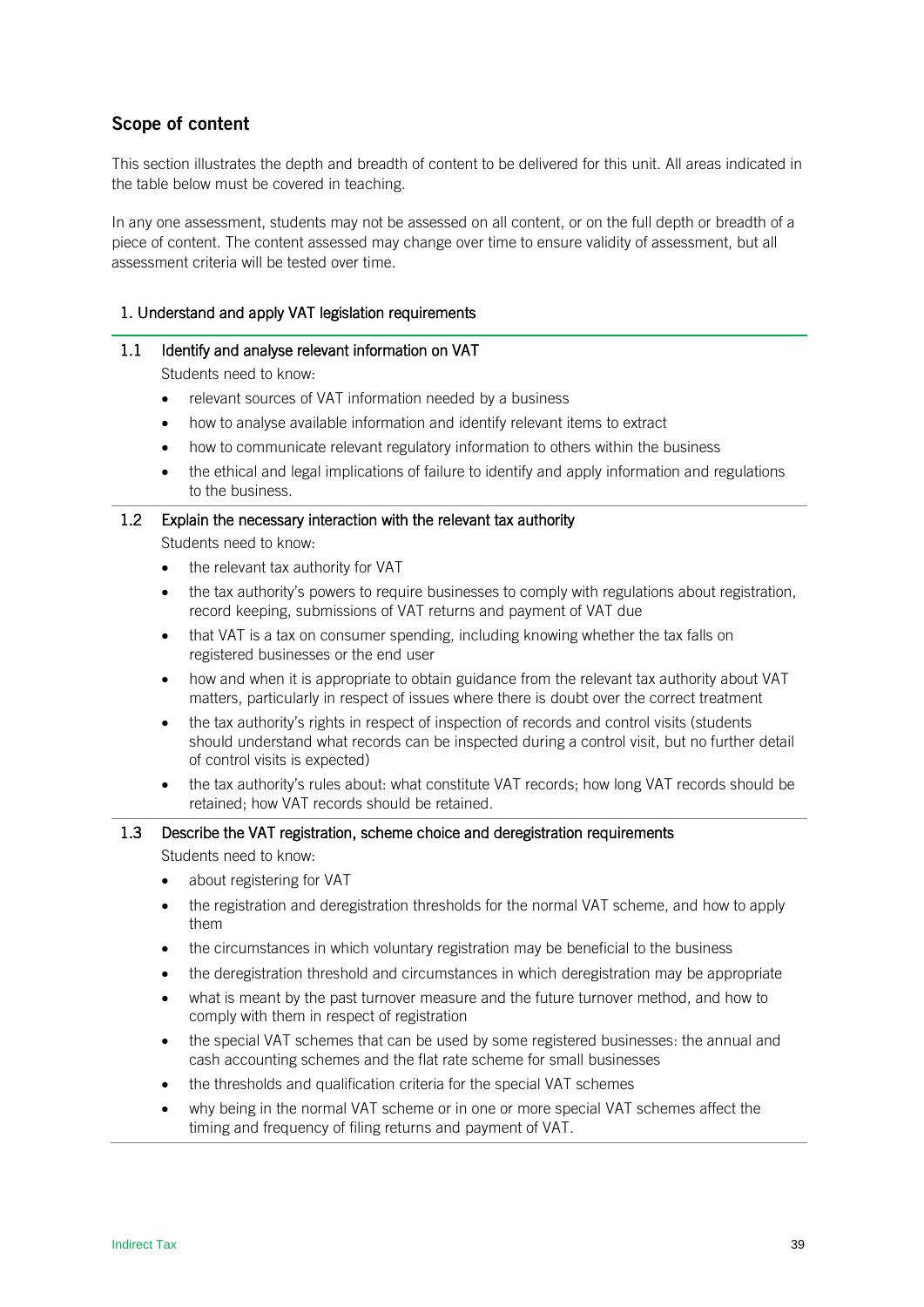#### 1.4 VAT invoices, required information and deadlines

Students need to know:

- what the correct contents and form of a VAT invoice are, including:
	- the simplified VAT invoice rule
	- the e-invoicing requirements
	- standard-rated, zero-rated and exempt supplies
- how to determine the tax point of an invoice, both basic and actual, when the invoice is raised after the supply and also when there are: advance payments, deposits, continuous supplies, and goods on sale or return
- the significance of the correct tax point for eligibility for special VAT schemes, applying the correct rate of VAT and determining the correct VAT for reporting
- the time limits for issuing VAT invoices, including understanding the 14-day and 30-day rules.

#### 1.5 Maintain knowledge of legislation, regulation, guidance and codes of practice

Students need to know:

- where to find information regarding changes to VAT law and practice
- how to use information to determine relevant changes for the business that must be applied
- the deadline dates by which changes must be applied
- the importance of maintaining up-to-date and relevant VAT knowledge and the impact of this on the ability to act with professional competence.

#### 2. Accurately complete VAT returns and submit them in a timely manner

#### 2.1 Extract relevant data from the accounting records

Students need to know:

- how to identify relevant accounting records that cover the required period of each VAT return
- how to identify and extract relevant income, expenditure and VAT figures from the following ledgers and accounts: sales and sales returns; purchases and purchases returns; cash and petty cash accounts; and the VAT account
- how to determine that the figures extracted have come from an original and verified daybook or journal
- how to determine that entries in the ledgers have been made with integrity and due regard to the regulation of VAT administration.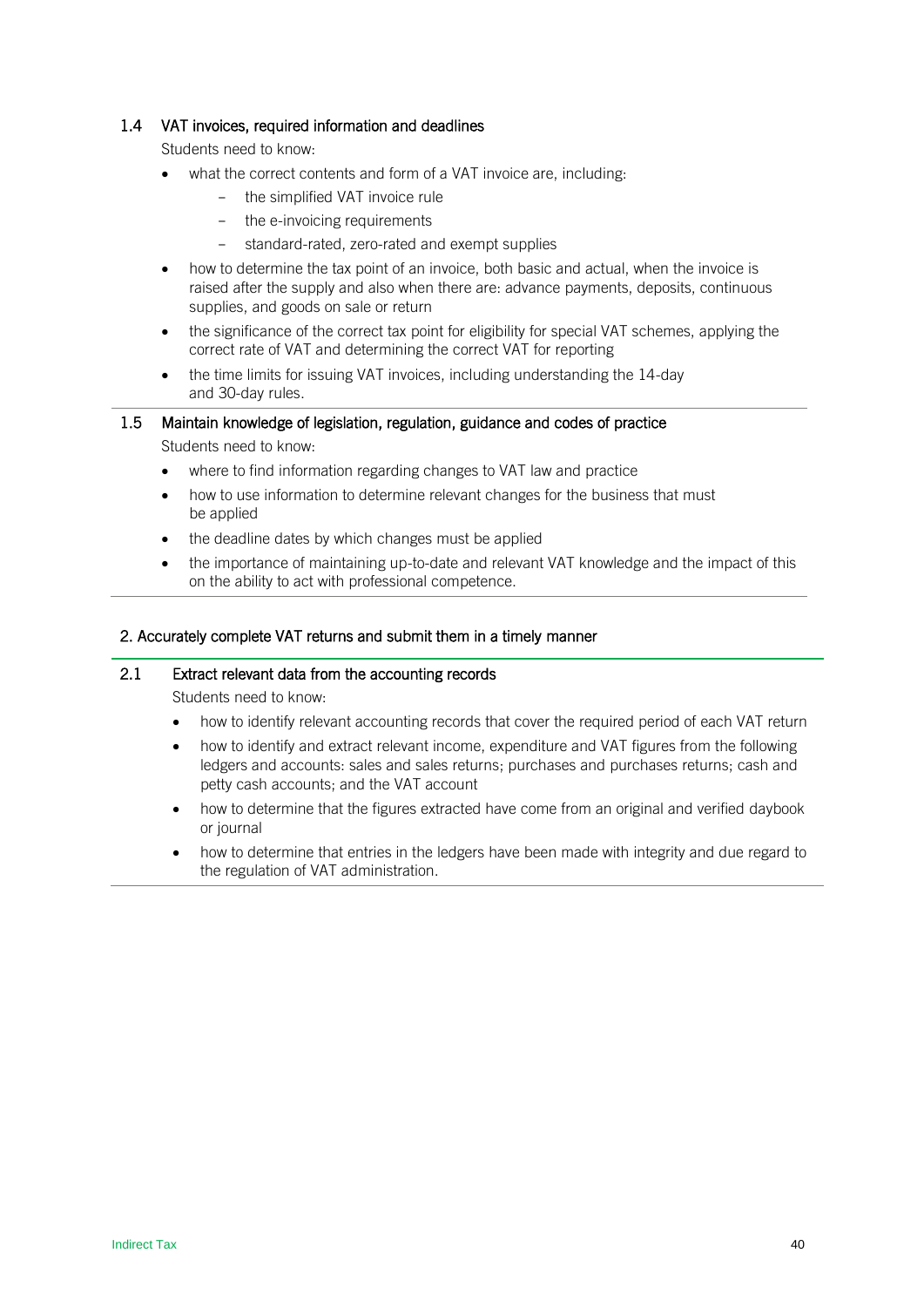#### 2.2 Calculate relevant input and output tax

Students need to know:

- the difference between inputs and outputs, and between input tax and output tax
- the specific calculations needed for standard, reduced-rate, zero-rated and exempt supplies
- how to calculate VAT for imports and acquisitions, exports and despatches
- the place of supply rules for both goods and services within and outside the EU
- how to treat different forms of inputs and outputs when preparing a VAT return, including how to identify valid VAT documents for the purposes of input tax recovery
- how imports, acquisitions, despatches and exports are treated on a VAT return, but not any knowledge of Intrastat returns, EC Sales List or VAT Mini One Stop Shop
- the different implications of exempt supplies and of zero-rated supplies for the VAT return, and the effect on recovery of input tax
- how partial exemption works, the de minimis limit and how this affects the recovery of input tax
- rounding rules on VAT calculations, including for retailers
- rules for VAT when prompt payment discounts (PPD) are offered to customers and how to calculate it
- how to calculate the VAT when given the net or the gross amount of the supply
- how to account for VAT on: expenditure on employee and business contact entertaining, including that of mixed groups; purchases and sales of cars and vans; deposits and advance payments for goods and services
- the VAT rules on fuel scale charges, how to apply them and their effect on VAT payable or reclaimable
- how to apply bad debt relief, when this is available and what time limits apply.

#### 2.3 Calculate the VAT due to, or from, the relevant tax authority

Students need to be able to:

- correctly calculate the VAT payable to or reclaimable from the relevant tax authority for a VAT period in respect of: transactions in the current VAT period, including access to and use of sales and purchases invoices, credit notes issued and received, cash and petty cash transaction receipts, adjustments for bad debt relief, fuel scale charges, entertainment expenses, cars and vans, deposits and advance payments, and correction of errors and omissions made in previous returns
- disallow VAT that is not recoverable
- deal with pressure to allow irrecoverable VAT or other inappropriate amounts to appear on the VAT return, or to remain in the accounts.

#### 2.4 Make adjustments and declarations for any errors or omissions identified in previous VAT periods

Students need to be able to:

- determine if a given previous period error or omission can be corrected by an amendment on the current VAT return
- apply the thresholds and deadlines within which previous period errors or omissions must be declared, including the timescales during which corrections can be made
- identify when a given previous period error or omission must be separately reported rather than corrected on the current VAT return
- apply the required treatment
- report a previous period error or omission that cannot be corrected on a current VAT return.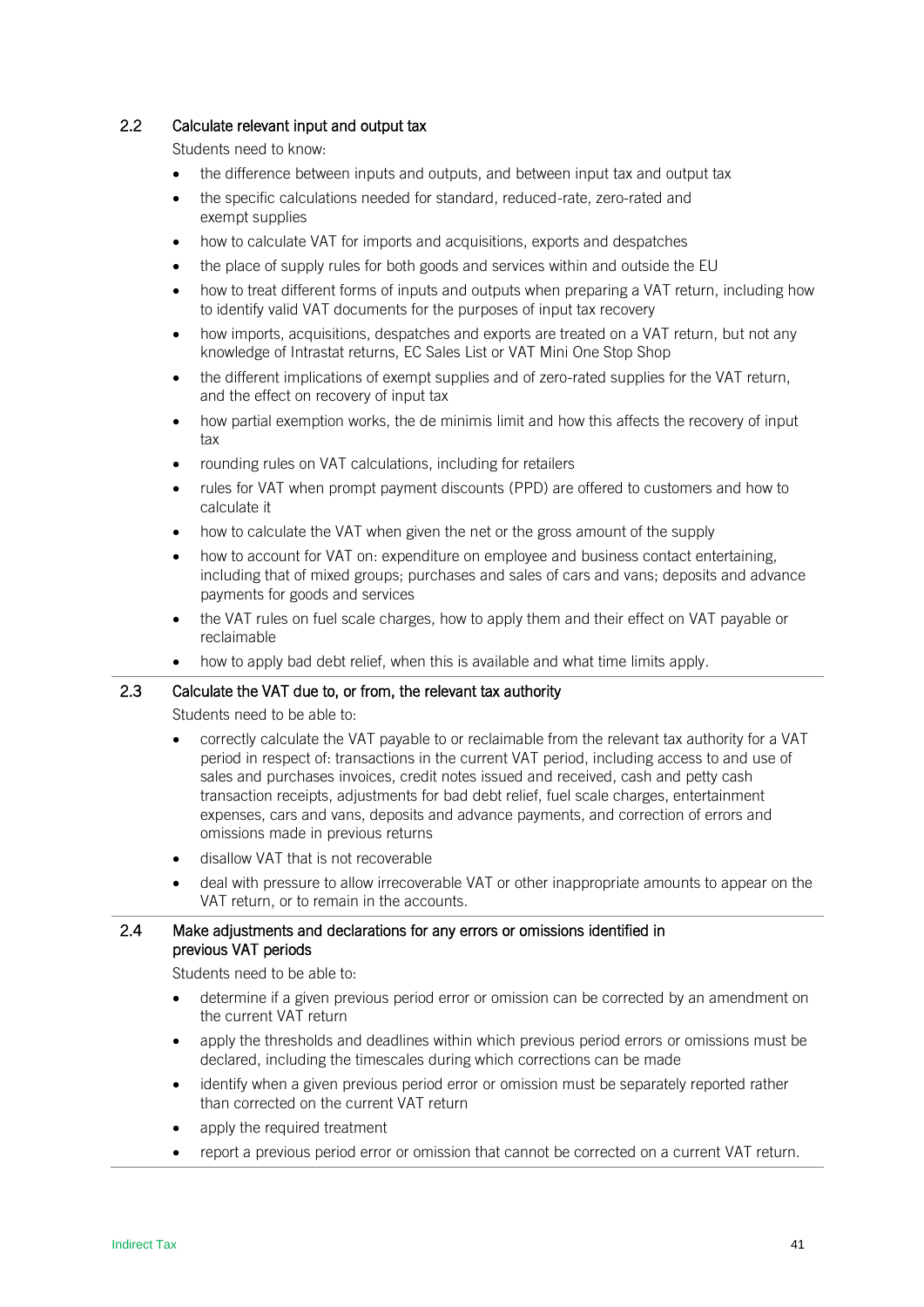#### 2.5 Complete and submit a VAT return and make any associated payment within statutory limits

Students need to know:

- the statutory time limits for submitting VAT returns and making payment for both normal and special VAT schemes
- how these time limits differ depending on the payment method used
- how to complete all relevant boxes of the online return in the manner laid down by the relevant tax authority
- how to calculate the amount of VAT due to or reclaimable from the relevant tax authority as a check on the amounts calculated by the online VAT return
- why the final total on the VAT return should agree with the total on the business' VAT account
- how to identify the reasons why the given final total and the given VAT account differ
- the process for recovery of VAT that is to be reclaimed from the relevant tax authority.

#### 3. Understand the implications for the business of errors, omissions, and late filing and payment

3.1 Explain the implications for a business of failure to comply with registration requirements Students need to know:

- the powers of the tax authority to penalise a business that has failed to register for VAT
- the details of the penalty regime applicable to non-registration or late registration.

#### 3.2 Explain the implications for a business of failure to comply with the requirement to submit VAT returns

Students need to know:

- the consequences of late submission and non-submission of VAT returns
- how the surcharge regime applies to late submission or non-submission of VAT returns
- the powers of assessment that the tax authority has in respect of failure to submit VAT returns.

#### 3.3 Explain the implications for a business of failure to comply with the requirement to make payment of VAT

Students need to know:

- the consequences of late payment or non-payment of VAT due
- the details of the penalty regime applicable to late or non-payment of VAT due.
- 3.4 Explain the implications for a business resulting from a failure to make error corrections in the proper manner or to report errors where required to do so

Students need to know:

- the consequences of failing to correct errors properly
- the consequences of failing to report an error when required to do so
- the operational, ethical and legal consequences of allowing VAT recovery that is by law disallowed.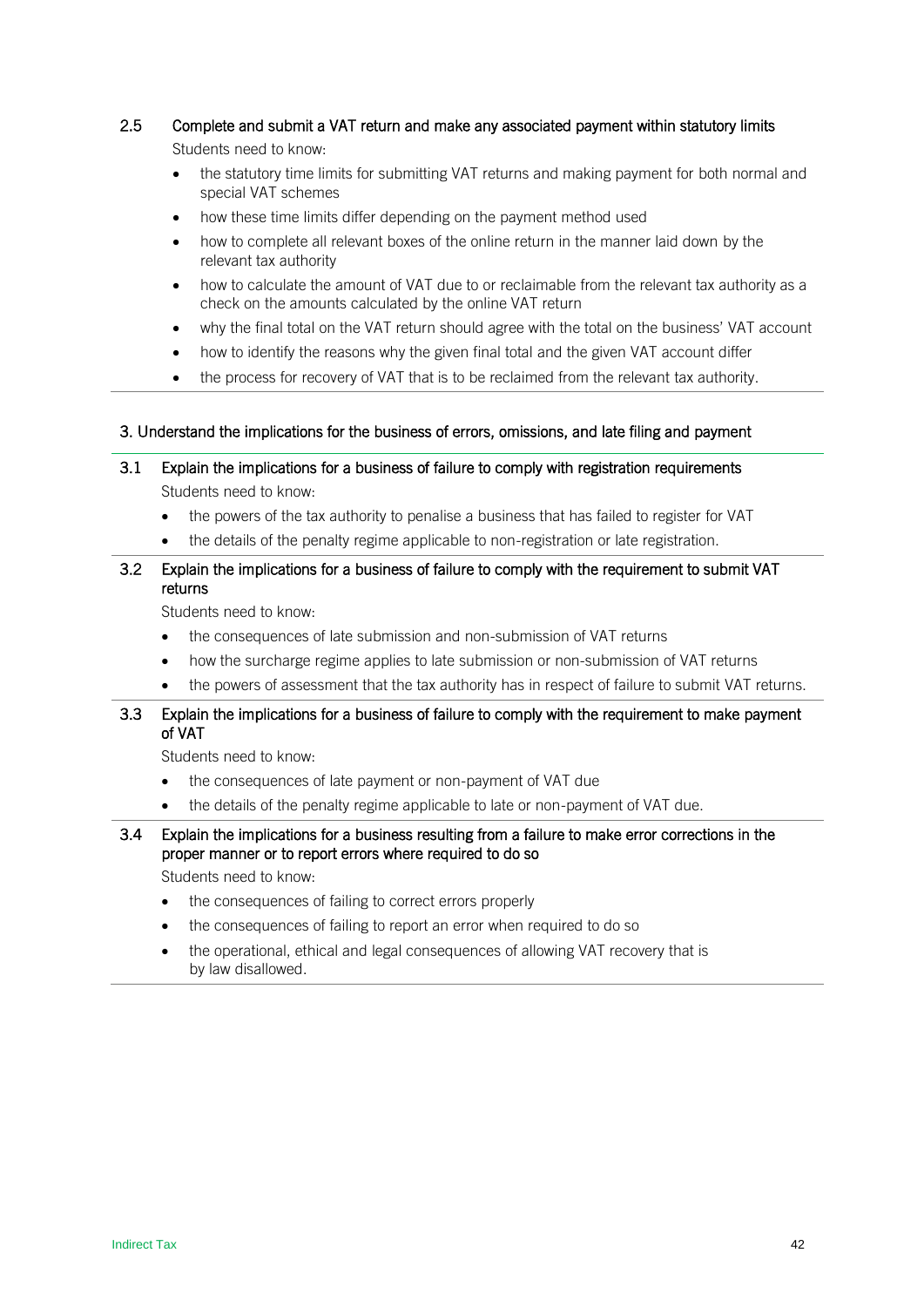#### 4. Report VAT-related information within the organisation in accordance with regulatory and organisational requirement

#### 4.1 Inform the appropriate person about VAT-related matters

Students need to be able to:

- identify the appropriate person to whom to report information, given different circumstances
- provide appropriate information regarding: the discovery of current and previous period errors and omissions; determining whether to correct or disclose errors and omissions; the completion of the return; penalties, surcharges and assessments; the effects of a change in VAT rate or other regulatory changes; the effect on VAT of a change in business operations
- communicate the appropriate time limits for submitting VAT returns to appropriate persons
- identify when a query about VAT is beyond current experience or expertise and so should be referred to a line manager.

#### 4.2 Communicate information about VAT due to or from the tax authority

Students need to be able to:

- specify relevant information regarding amounts due to or recovery of amounts from the UK's Revenue and Customs authority (HMRC)
- communicate the effects of the special VAT schemes on payment or recovery of VAT.

#### **Delivering this unit**

This unit has the following links with other AAT Advanced level qualification units.

| Unit name                  | Content links                                         |
|----------------------------|-------------------------------------------------------|
| Advanced Bookkeeping       | This unit links with Advanced Bookkeeping.            |
| Final Accounts Preparation | Indirect Tax has links to Final Accounts Preparation. |

#### **Links to standards**

This unit links with the following National Occupational Standards (NOS) for Accountancy and Finance:

• T-3 Reporting VAT.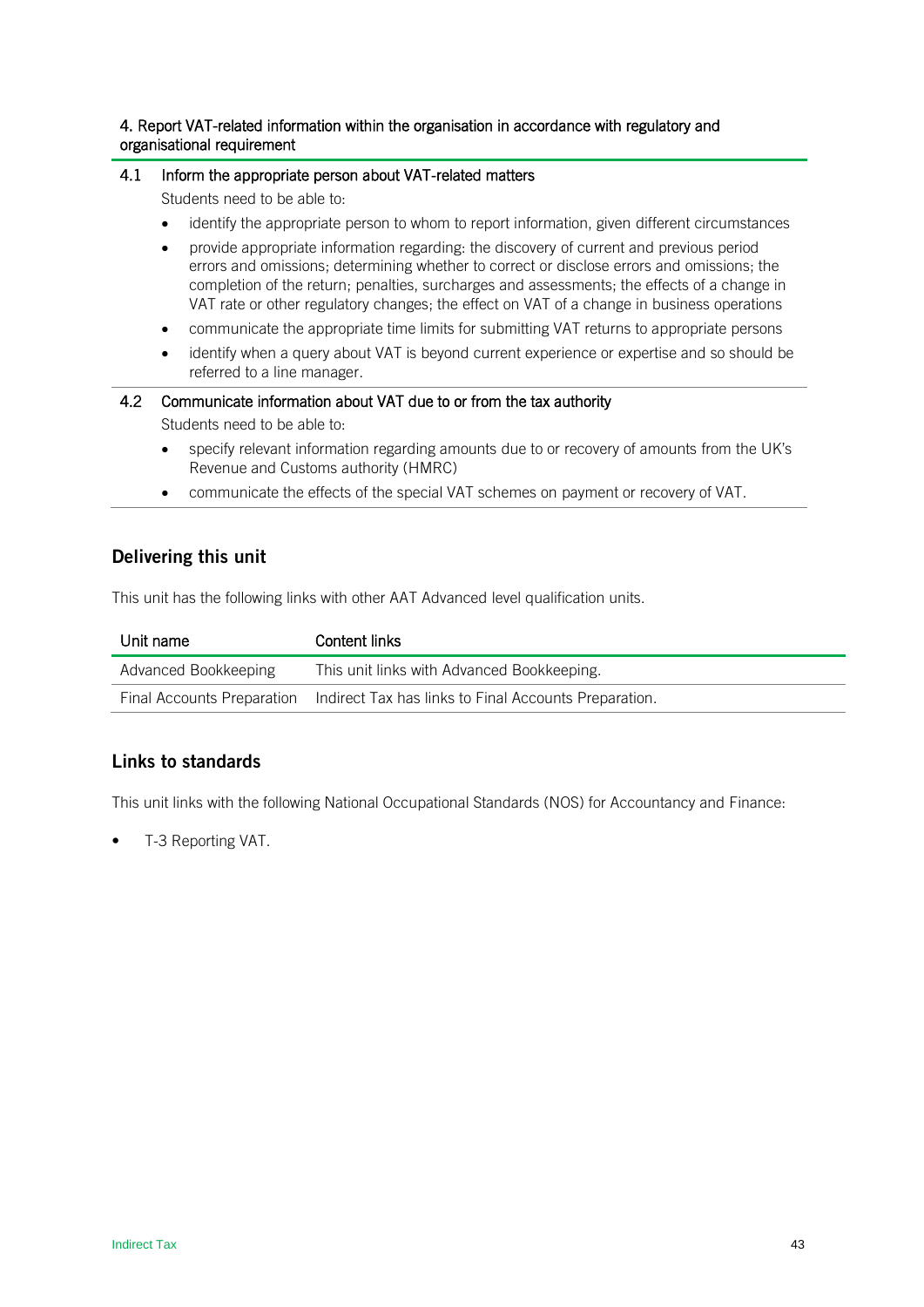#### **Test specification for Indirect Tax unit assessment**

Please refer to the latest Qualification Technical Information (QTI) for specific legislation or rates that apply to the current assessments. Details can be accessed at **aat.org.uk/about-aat/qualification-development** 

| Assessment method            | Marking type    | Duration of assessment |  |
|------------------------------|-----------------|------------------------|--|
| Computer based<br>assessment | Computer marked | 1 hour 30 minutes      |  |
| Learning outcomes            |                 | Weighting              |  |

| Total |                                                                                                                        | 100% |
|-------|------------------------------------------------------------------------------------------------------------------------|------|
| 4.    | Report VAT-related information within the organisation in accordance with<br>regulatory and organisational requirement | 10%  |
| З.    | Understand the implications for the business of errors, omissions and late filing<br>and payment                       | 20%  |
| 2.    | Accurately complete VAT returns and submit them in a timely manner                                                     | 40%  |
|       | Understand and apply VAT legislation requirements                                                                      | 30%  |
|       |                                                                                                                        |      |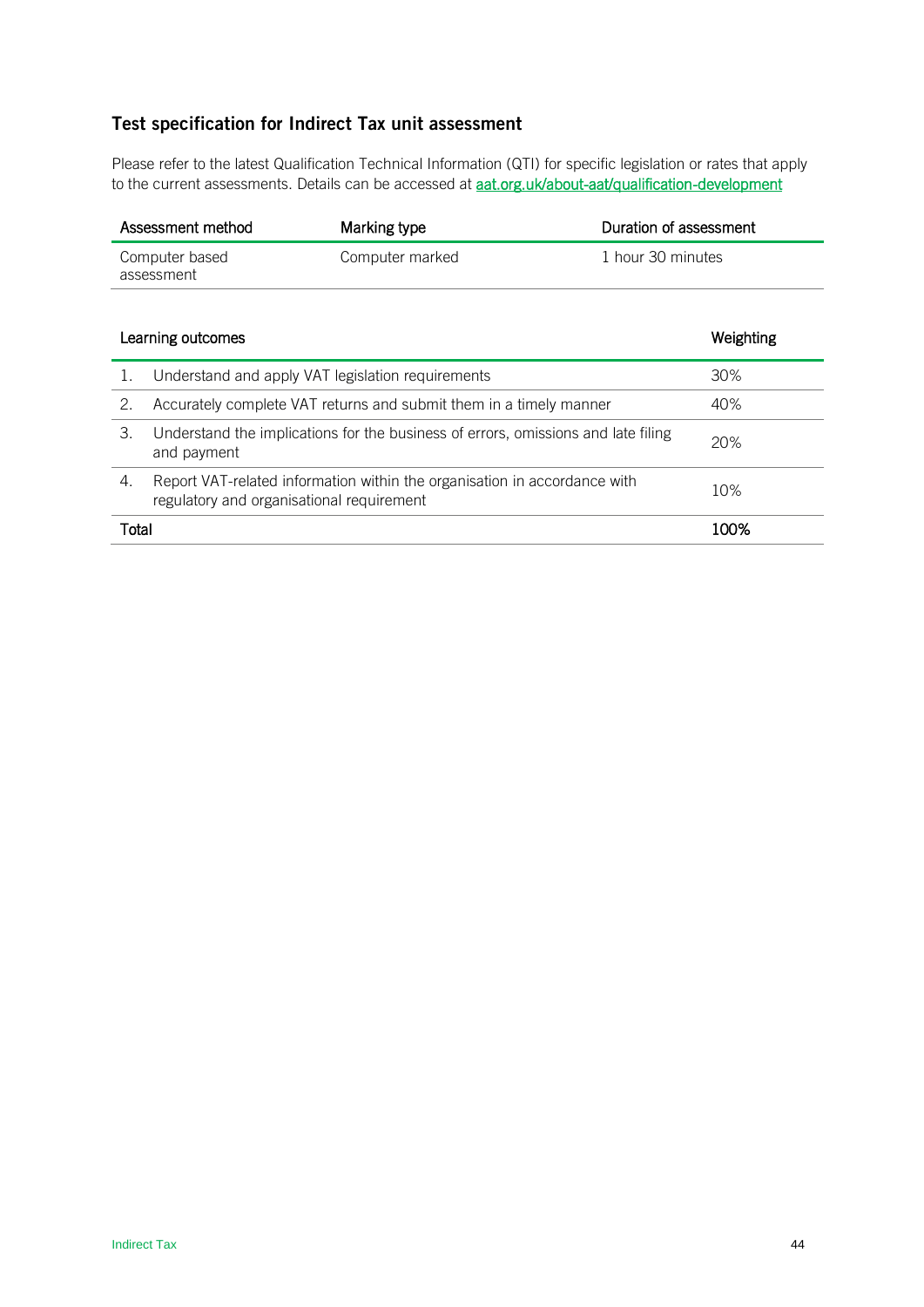### <span id="page-44-0"></span>9. Delivering AAT qualifications

#### **9.1 Staff requirements**

AAT requires that all staff who deliver AAT qualifications, including tutors, assessors and verifiers, are professionally competent to do so.

If a training provider wishes to claim recognition of prior learning (RPL) for a student, then staff must hold the relevant assessor and/or internal verifier qualifications.

For more information on assessing RPL, and the role and qualifications required for assessors and/or internal verifiers, please refer to the AAT Code of practice for training providers and AAT Guidance for training providers documents available through MyAAT on [aat.org.uk/about-aat/aat-standards](http://www.aat.org.uk/about-aat/aat-standards)

#### **9.2 Training provider and assessment venue approval**

Training providers must be approved by AAT to offer these qualifications. To apply to become an AATapproved training provider, email [trainingproviders@aat.org.uk](mailto:trainingproviders@aat.org.uk) with the following information:

- full name of organisation
- full postal address, including postcode
- landline telephone number
- website address this must be a live, fully functioning website
- other awarding bodies with which the organisation is accredited.

When AAT has received this information, an account manager will set up a meeting and discuss the criteria needed for approval. Training providers offering funded provision to 16–19-year-old students will be required to confirm that they are providing employer engagement for those students.

Only applications that meet AAT's high standards will be approved.

Existing training providers who wish to offer the qualification(s) should contact [qualityassurance@aat.org.uk](mailto:qualityassurance@aat.org.uk) to obtain the additional approval application form.

To apply to become an AAT-approved assessment venue, email [assessment.operations@aat.org.uk](mailto:assessment.operations@aat.org.uk) with the following information:

- the full address of the proposed venue
- any experience in administering computer based assessments.

AAT will evaluate whether a venue meets the minimum hardware and software requirements, is a suitable environment for delivering assessments and has the staff to run assessments successfully. One of the AAT assessment team may visit a centre before approval is granted.

AAT doesn't approve venues on a permanent basis and may review a venue's status at any time. If a venue's status changes, the venue administrator will be notified in writing.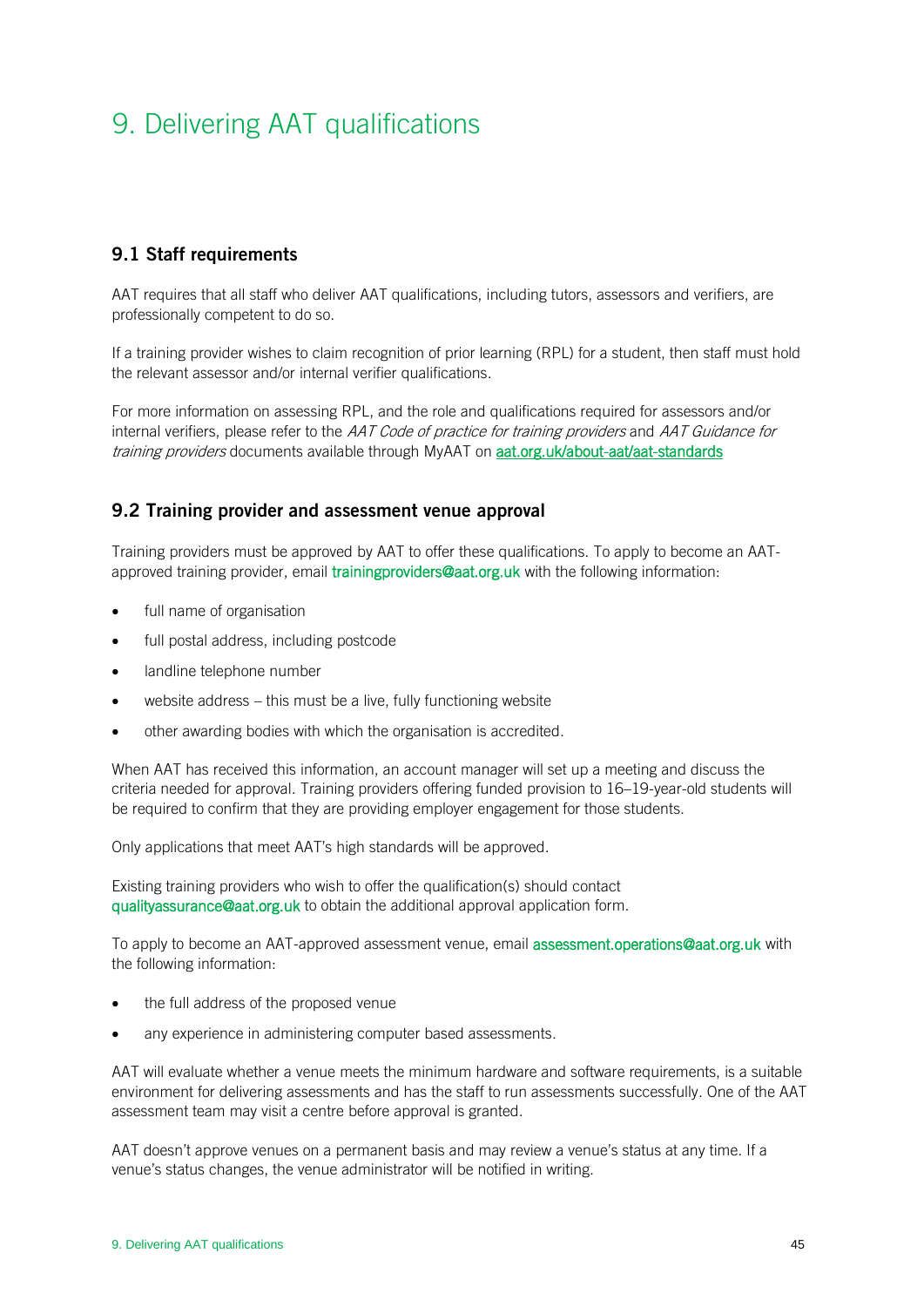#### **9.3 Quality assurance**

AAT monitors training providers to ensure their continued compliance with the AAT approval criteria, the AAT Code of practice for training providers and appropriate regulatory requirements. Within the United Kingdom, our qualifications are regulated by the Office of Qualifications and Examinations Regulation (Ofqual) in England and Northern Ireland and internationally; by the Scottish Qualifications Authority (SQA) in Scotland; and by Qualifications Wales in Wales.

All training providers have an allocated point of contact, and from time to time they will be visited by AAT to ensure that quality standards are being met. The frequency of visits will depend on a number of factors and visits will not necessarily occur on an annual basis. If a centre has been delivering assessments using RPL as an assessment method, AAT may also ask for particular information and/or documents to be made available so that a remote verification activity might be conducted rather than a physical visit.

Training providers will receive an annual report from AAT identifying any actions that are to be addressed.

AAT may apply an action plan with deadlines and/or a sanction where training providers do not meet the requirements set out in the AAT Code of practice for training providers which can be accessed via MyAAT at [aat.org.uk/support/quality-assurance/resources](https://www.aat.org.uk/support/quality-assurance/resources)

Sanctions will be applied at training provider level and will take the following form:

- Level 1 **Action plan imposed**
- Level 2 Suspension of the right to claim certification

Level 3 Suspension of the right to register students and claim certification.

Where AAT considers that there is an irretrievable breakdown in the management and quality assurance of the delivery of specified qualifications, AAT will withdraw training provider approval.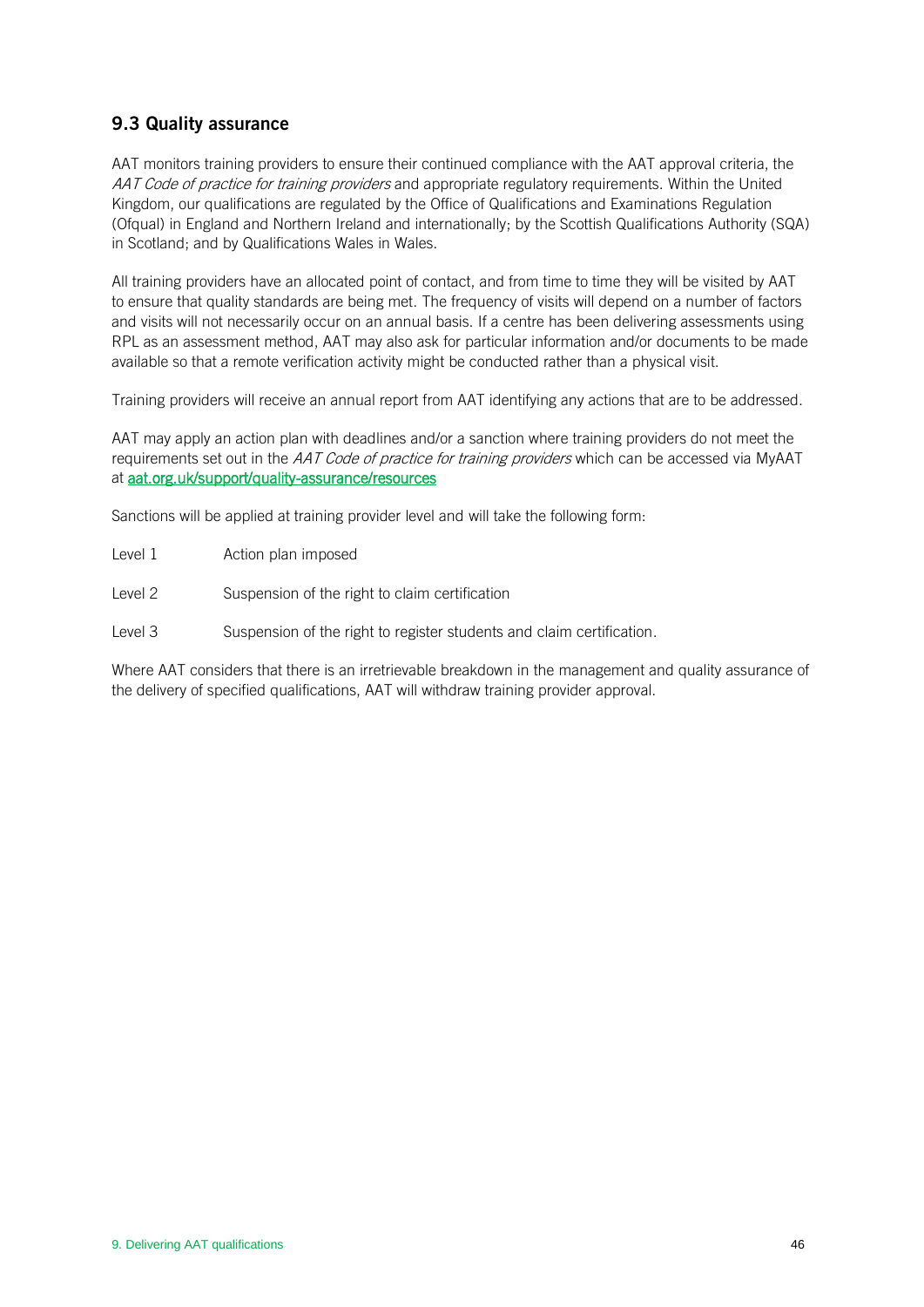### <span id="page-46-0"></span>10. Equality and diversity

AAT firmly believes in equality of opportunity for all who participate in its qualifications.

We aim to ensure that:

- our qualifications are free from barriers that restrict access and progression
- our qualifications are attainable by all who can demonstrate the required standard by whatever means
- our qualifications and publications are free from discriminatory practices or stereotypes with regard to age, caring responsibilities, disability, gender, gender identity, marriage and civil partnerships, part-time working, pregnancy and maternity, race, religion or belief, sexual orientation.
- assessment tasks and study opportunities are sufficiently varied and flexible to ensure that no particular group of students or would-be students are placed at any disadvantage
- all reasonable adjustments are made to cater for the individual requirements of students
- assessments are valid and reliable to ensure that all students receive impartial treatment.

We do this in the following ways.

- 1. Considering issues of diversity and equality as part of the development process.
- 2. Avoiding the creation of barriers that might disadvantage those students who share one or more protected characteristics.
- 3. Consultation with students (or their representatives).
- 4. Collection of data for monitoring and evaluation.
- 5. Provision of additional information at **[aat.org.uk/about-aat/aat-equal-opportunities-policy](http://www.aat.org.uk/about-aat/aat-equal-opportunities-policy)**

#### **10.1 Reasonable adjustments and special consideration**

'Reasonable adjustment' is the term used for any special arrangement that is needed to enable students with disabilities or temporarily incapacitated students to do their best in an assessment. A common example would be extra time for a dyslexic student.

'Special consideration' is the term used to describe the process by which a student's script is reassessed after it has been taken, due to the student suffering an illness, traumatic accident or major and unpredictable life event at, or shortly before, the time of assessment.

In most cases, the training provider may make the decision to grant adjustments: for example, granting extra time up to and including one third of the available time as published for that assessment.

In the event of a more significant adjustment, training providers will need to contact AAT as outlined in the Reasonable Adjustment Policy available through MyAAT at [aat.org.uk/assessment/adjustments-and](http://www.aat.org.uk/assessment/adjustments-and-considerations)[considerations](http://www.aat.org.uk/assessment/adjustments-and-considerations)

The required forms and more details are available in *Guidance on the Application of Reasonable* Adjustments and Special Consideration in AAT Assessments, available through MyAAT at [aat.org.uk/assessment/adjustments-and-considerations](http://www.aat.org.uk/assessment/adjustments-and-considerations)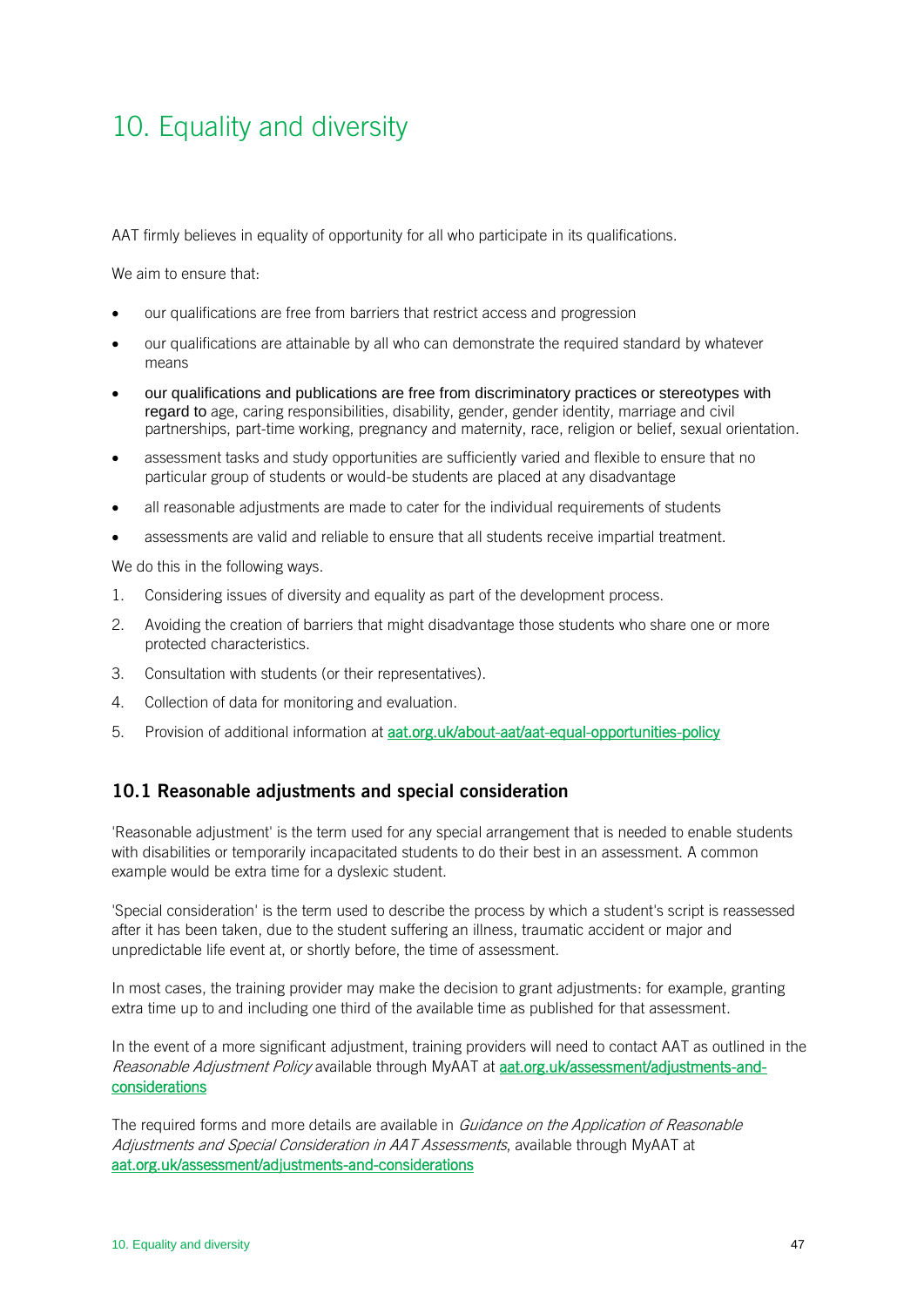### <span id="page-47-0"></span>11. Support for training providers

#### **11.1 Centre Support team**

The Centre Support team is dedicated to helping training providers with the daily running of AAT qualifications. The team also offers one-to-one support for new training providers to help them get their AAT qualifications up and running.

Phone: +44 (0)203 3735 2443 Email: [centre.support@aat.org.uk](mailto:centre.support@aat.org.uk)

#### **11.2 Regional Account Manager (RAM)**

Each training provider has their own Regional Account Manager (RAM) assigned to support them once they have been approved as an AAT training provider. RAMs help provide links to local employers, and visit regularly to keep training providers up to date on qualification developments, apprenticeships and possible commercial opportunities.

#### **11.3 Weekly email update from AAT – SummingUp**

Every Friday morning, SummingUp shares all the latest news from AAT, including:

- technical updates
- qualification developments
- upcoming events
- new e-learning materials
- the latest marketing materials.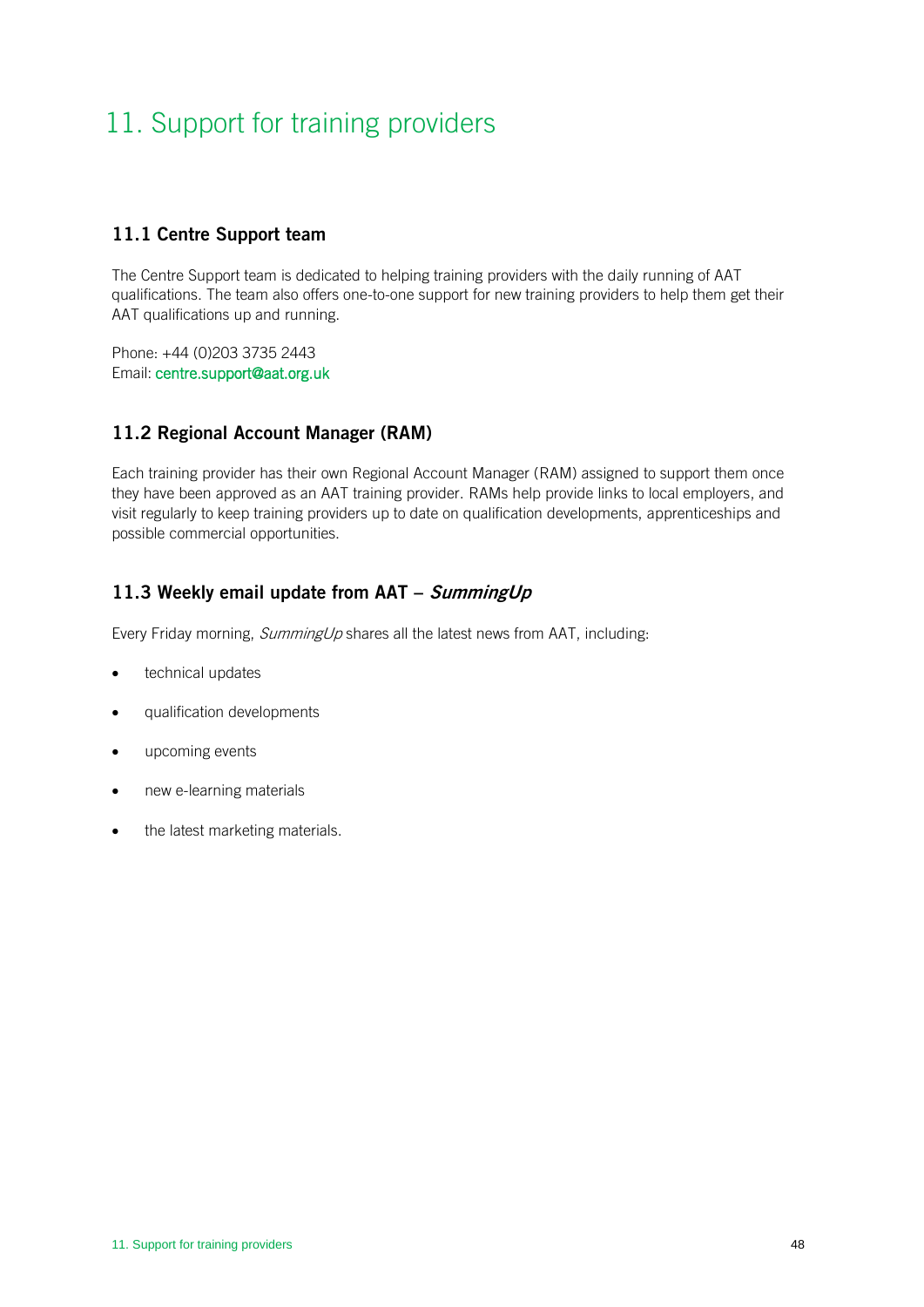#### **11.4 Events for training providers**

Tutors have the opportunity to attend a number of events throughout the year. There are three types of tutor events.

#### Annual conference

The annual training provider conference is a chance to get together, network and share ideas. The two-day conference includes:

- topical workshops
- a networking dinner on the first evening
- the opportunity to learn about new developments from AAT.

#### Network meetings

At these events, training providers can raise queries, share best practice and ideas with AAT and other training providers. These events:

- cover a wide range of topics
- keep tutors up to date on the latest issues
- provide relevant and cost-effective CPD.

#### Technical events (tutor-to-tutor sessions)

These events are free of charge to training providers and cover a range of our qualifications and assessment areas. Experienced and high-performing training providers share their experiences, tips and techniques with attendees to help others improve their achievement rates.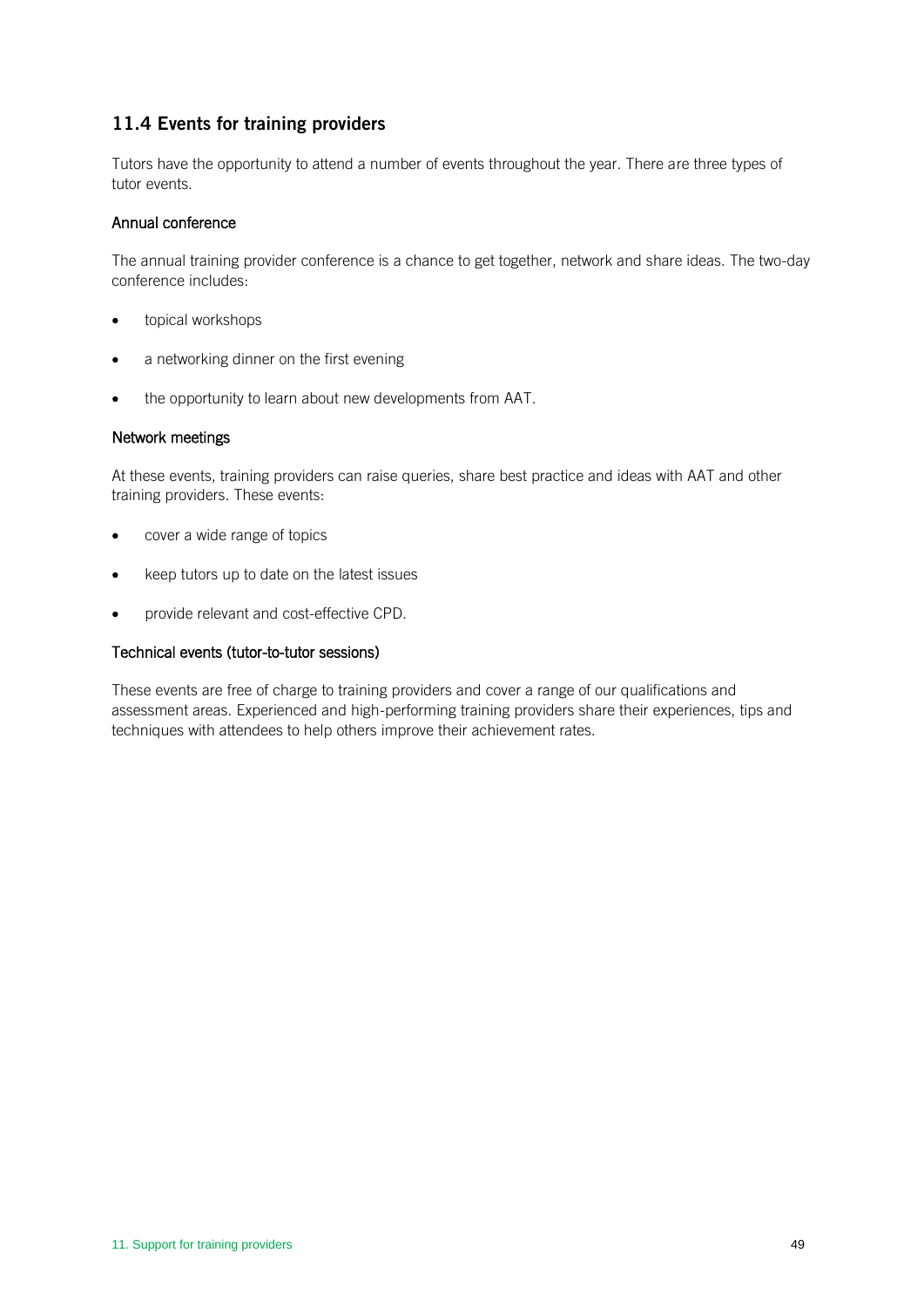#### **11.5 Tutor Talk forum**

All AAT-approved training providers have access to Tutor Talk, where tutors can contribute to online conversations about a wide range of AAT issues. Tutors will receive:

- unlimited user logins for all AAT tutors
- email updates on posts they're interested in.

#### **11.6 Online support resources**

In order to help AAT tutors successfully deliver AAT qualifications, a range of support materials are offered for all of our qualifications, such as:

- interactive PDFs
- recorded webinars
- videos
- podcasts
- training materials
- quiz questions for all AAT units
- content queries.

All tutor support materials can be found on the AAT website.